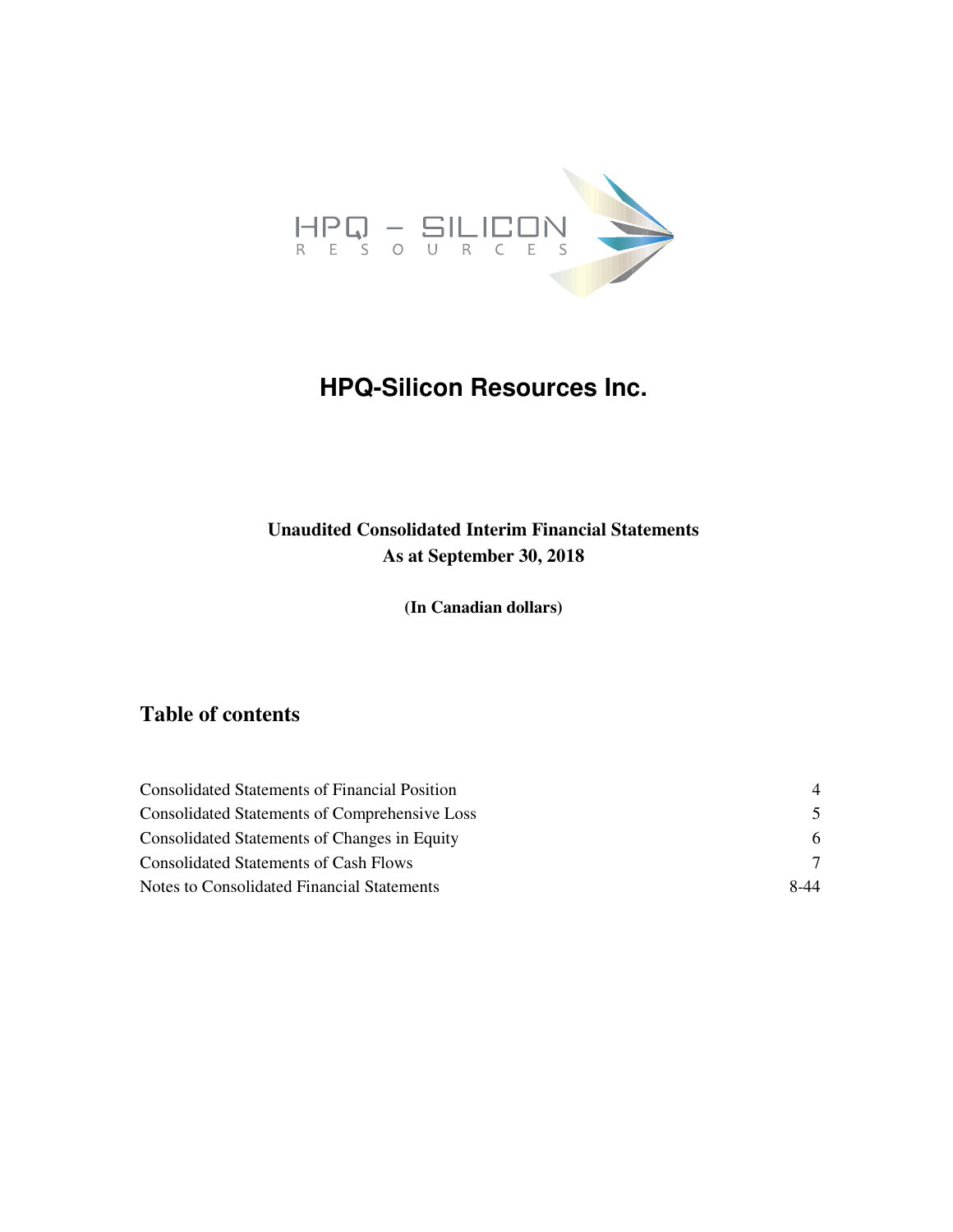# **HPQ-Silicon Resources Inc. Consolidated Statements of Financial Position (unaudited)**

As at September 30, 2018

(in Canadian dollars)

|                                                                                                                        |                  | September 30,          | December31,            |
|------------------------------------------------------------------------------------------------------------------------|------------------|------------------------|------------------------|
|                                                                                                                        | <b>Notes</b>     | 2018                   | 2017                   |
|                                                                                                                        |                  | \$                     | \$                     |
| <b>ASSETS</b>                                                                                                          |                  |                        |                        |
| Current                                                                                                                |                  |                        |                        |
| Cash                                                                                                                   |                  | 837,076                | 314,103                |
| Marketable securities in a quoted company<br>Goods and services tax receivable                                         |                  | 301,000<br>211,610     | 414,855<br>105,940     |
| Deposit on contract                                                                                                    | 24               | 1,950,000              |                        |
| Prepaid expenses                                                                                                       |                  | 69,959                 | 6,225                  |
| Assets held for distribution to the owners                                                                             | $6 - 8$          | 1,505,000              | 1,505,000              |
| Installmentson due to a company                                                                                        | 7                | 126,053                | 123,251                |
| Installments on due to directors, officers and companies owned by a<br>director or an officer                          | $\overline{7}$   | 380,775                | 373,992                |
|                                                                                                                        |                  | 5,381,473              | 2,843,366              |
| Non-current                                                                                                            |                  |                        |                        |
| Exploration and evaluation assets                                                                                      | $\,$ 8 $\,$<br>9 | 1,297,335              | 1,285,360              |
| Property and equipment<br>Intangible assets                                                                            | 10               | 3,999,334<br>2,539,468 | 3,268,499<br>2,205,166 |
|                                                                                                                        |                  |                        |                        |
|                                                                                                                        |                  | 7,836,137              | 6,759,025              |
| <b>Total assets</b>                                                                                                    |                  | 13,217,610             | 9,602,391              |
| <b>LIABILITIES</b>                                                                                                     |                  |                        |                        |
| <b>Current</b>                                                                                                         |                  |                        |                        |
| Trade and other payables                                                                                               | 11               | 235,563                | 170,755                |
| Note payableclassified for distribution to the owners                                                                  | $6 - 12$         | 180,000                | 180,000                |
| Due to directors and officers                                                                                          | $\tau$           | 434,600                |                        |
| Royalties payable                                                                                                      | 10               | 144,928                | 129,713                |
|                                                                                                                        |                  | 995,091                | 480,468                |
| Non-current                                                                                                            |                  |                        |                        |
| Due to directors, officers and a company owned by a director, without                                                  |                  |                        |                        |
| interest (effective rate of 1.88%; effective rate of 1,88% in 2017)<br>Interest of the convertible debentures payables | 7                | 997,289<br>7,500       | 1,370,138              |
| Component of the convertible debenture                                                                                 | 13               | 931,138                |                        |
| Royalties payable                                                                                                      | 10               | 1,068,751              | 919,821                |
|                                                                                                                        |                  | 3,004,678              | 2,289,959              |
| <b>Total liabilities</b>                                                                                               |                  | 3,999,769              | 2,770,427              |
| <b>EQUITY</b>                                                                                                          |                  |                        |                        |
| Share capital                                                                                                          | 14               | 32,694,454             | 30,149,744             |
| Equity component of convertible debentures                                                                             | 13               | 721,547                |                        |
| Contributed surplus                                                                                                    |                  | 2,932,469              | 1,908,285              |
| Retained deficit                                                                                                       |                  | (27, 130, 629)         | (25, 226, 065)         |
| <b>Total equity</b>                                                                                                    |                  | 9,217,841              | 6,831,964              |
| <b>Total liabilities and equity</b>                                                                                    |                  | 13,217,610             | 9,602,391              |
|                                                                                                                        |                  |                        |                        |

The accompanying notes are an integral part of the consolidated financial statements.

These consolidated financial statements were approved and authorized for issue by the Board of Directors on November 29, 2018.

#### **ON BEHALF OF THE BOARD**

| (s) Patrick Levasseur    | .Director |
|--------------------------|-----------|
| (s) Bernard J. Tourillon | .Director |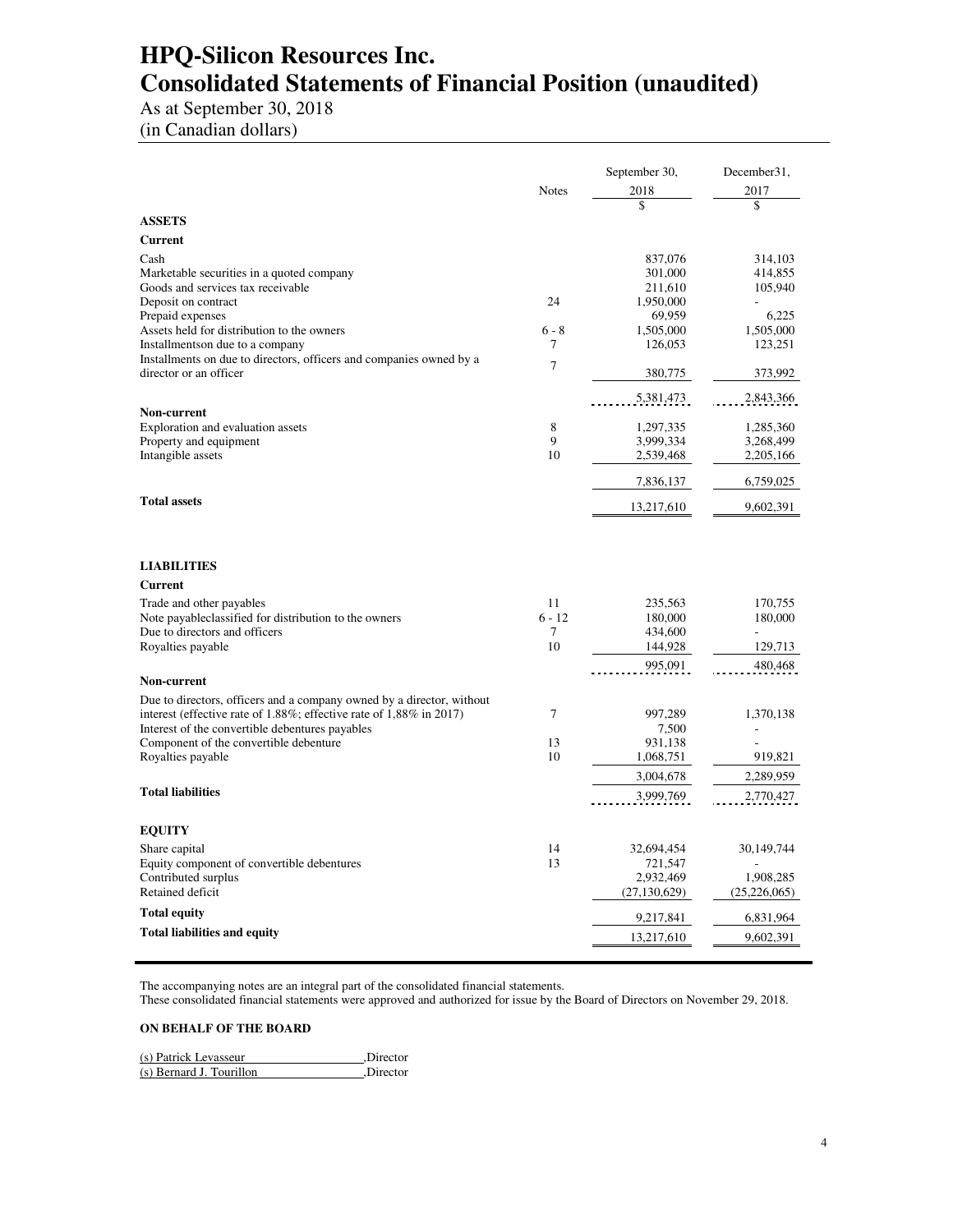# **HPQ-Silicon Resources Inc**. **Consolidated Statements of Comprehensive loss (unaudited)**

September 30, 2018 and 2017 (in Canadian dollars)

|                                                        |              | Quarter ending<br>September, 30 |            | Nine-month ending<br>September, 30 |               |
|--------------------------------------------------------|--------------|---------------------------------|------------|------------------------------------|---------------|
|                                                        | <b>Notes</b> | 2018                            | 2017       | 2018                               | 2017          |
|                                                        |              | \$                              | \$         | \$                                 | \$            |
| <b>Expenses</b>                                        |              |                                 |            |                                    |               |
| Salaries and employee benefits<br>expense              | 15.1         | 107,636                         | 107,938    | 362,735                            | 351,068       |
| Other operating expenses                               | 17           | 179,837                         | 197,207    | 539,112                            | 641,788       |
| Restructuring costs<br>Amortization of property and    |              | 63,192                          | 80,734     | 139,784                            | 80,734        |
| equipment                                              |              | 255                             | 255        | 765                                | 765           |
| Write-off of exploration and<br>evaluation assets      |              |                                 |            |                                    | 263,451       |
| <b>Operating loss</b>                                  |              | 350,920                         | 386,134    | 1,042,396                          | 1,337,806     |
| <b>Other incomes</b>                                   |              |                                 |            |                                    |               |
| Finance income                                         | 18           | (43,577)                        | (263, 567) | 4,516                              | 313,717       |
| Financial costs                                        | 18           | (75, 797)                       | (61, 964)  | (214, 245)                         | (185, 684)    |
|                                                        |              | (119, 374)                      | (325, 531) | (209, 729)                         | 128,033       |
| Loss before income tax                                 |              | (470, 294)                      | (711, 665) | (1,252,125)                        | (1,209,773)   |
| Deferred income taxes                                  |              |                                 | 31,900     |                                    | 31,900        |
| Net loss and total comprehensive<br>loss of the period |              | (470, 294)                      | (679, 765) | (1,252,125)                        | (1, 177, 873) |
|                                                        |              |                                 |            |                                    |               |
| Loss per share                                         |              |                                 |            |                                    |               |
| Basic and diluted net loss per share                   | 19           | (0.00)                          | (0.00)     | (0.00)                             | (0.00)        |

The accompanying notes are an integral part of the consolidated financial statements.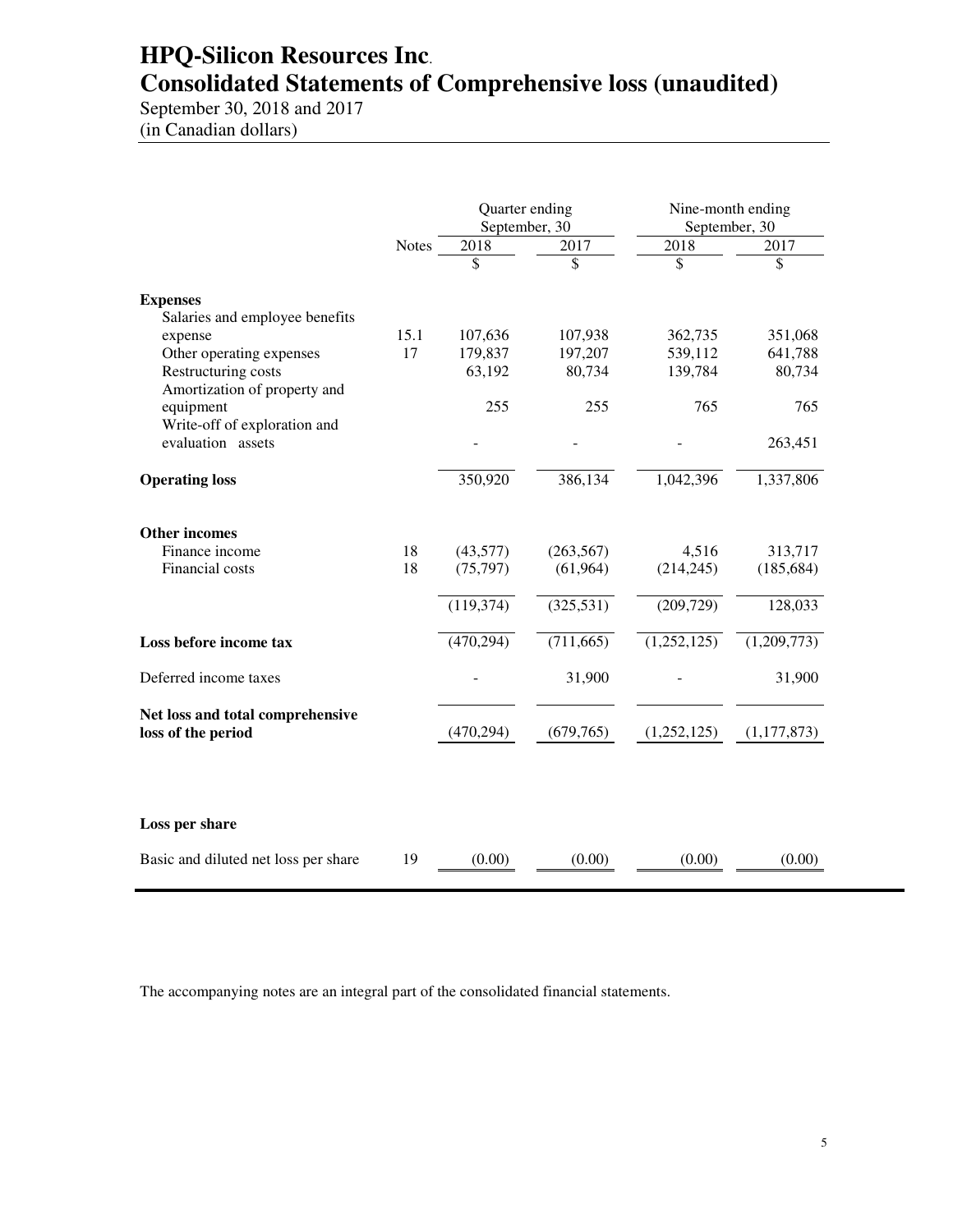# **HPQ-Silicon Resources Inc. Consolidated Statements of Changes in Equity (unaudited)**

September 30, 2018 and 2017 (in Canadian dollars)

|                                                      | <b>Notes</b> | Share<br>capital | Equity<br>component of<br>convertible<br>debentures | Contribute<br>d surplus | Retained<br>deficit | Total<br>equity |
|------------------------------------------------------|--------------|------------------|-----------------------------------------------------|-------------------------|---------------------|-----------------|
|                                                      |              | \$               | \$                                                  | \$                      | \$                  | \$              |
| <b>Balance at January 1st, 2017</b>                  |              | 25,917,327       |                                                     | 1,588,685               | (22, 470, 311)      | 5,035,701       |
| Units issued by private placements                   | 14.1         | 2,023,000        |                                                     |                         |                     | 2,023,000       |
| Exercise of warrants                                 | 14.1         | 254,592          |                                                     | (26, 183)               |                     | 228,409         |
| Issuance for the payment of accounts payable         | 14.1         | 42,375           |                                                     |                         |                     | 42,375          |
| Share-based payments                                 |              |                  |                                                     | 16,354                  |                     | 16,354          |
| Expiration of warrants                               |              |                  |                                                     | (851)                   | 851                 |                 |
| Issuance cost of units                               | 14.1         |                  |                                                     | 27,388                  | (93, 594)           | (66,206)        |
|                                                      |              | 28, 237, 294     |                                                     | 1,605,393               | (22, 563, 054)      | 7,279,633       |
| total comprehensive loss for the period              |              |                  |                                                     |                         | (1, 177, 873)       | (1, 177, 873)   |
| <b>Balance at September 30, 2017</b>                 |              | 28, 237, 294     |                                                     | 1,605,393               | (23,740,927)        | 6,101,760       |
| Solde au 1 <sup>er</sup> janvier 2018                |              | 30,149,744       |                                                     | 1,908,285               | (25, 226, 065)      | 6,831,964       |
| Units issued by private placements                   | 14.1         | 1,462,500        |                                                     | 487,500                 |                     | 1,950,000       |
| Exercise of warrants                                 | 14.1         | 1,039,835        |                                                     | (99, 192)               |                     | 940,643         |
| Issuance for the payment of accounts payable         | 14.1         | 42,375           |                                                     |                         |                     | 42,375          |
| Convetible debentures                                |              |                  | 721,547                                             |                         |                     | 721,547         |
| Expiration of warrants                               |              |                  |                                                     | (730)                   | 730                 | ÷.              |
| Expiration of broker's warrants                      |              |                  |                                                     | (10, 888)               | 10,888              |                 |
| Expiration of broker's option                        |              |                  |                                                     | (11,078)                | 11,078              |                 |
| Expiration of option                                 |              |                  |                                                     | (60, 304)               | 60,304              |                 |
| Issuance cost of units                               | 14.1         |                  |                                                     | 718,876                 | (735, 439)          | (16, 563)       |
|                                                      |              | 32,694,454       | 721,547                                             | 2,932,469               | (25,878,504)        | 10,469,966      |
| Net loss and total comprehensive loss for the period |              |                  |                                                     |                         | (1,252125)          | (1,252,125)     |
| <b>Balance at September 30, 2018</b>                 |              | 32,694,454       | 721,547                                             | 2,932,469               | (27, 130, 629)      | 9,217,841       |

The accompanying notes are an integral part of the consolidated financial statements.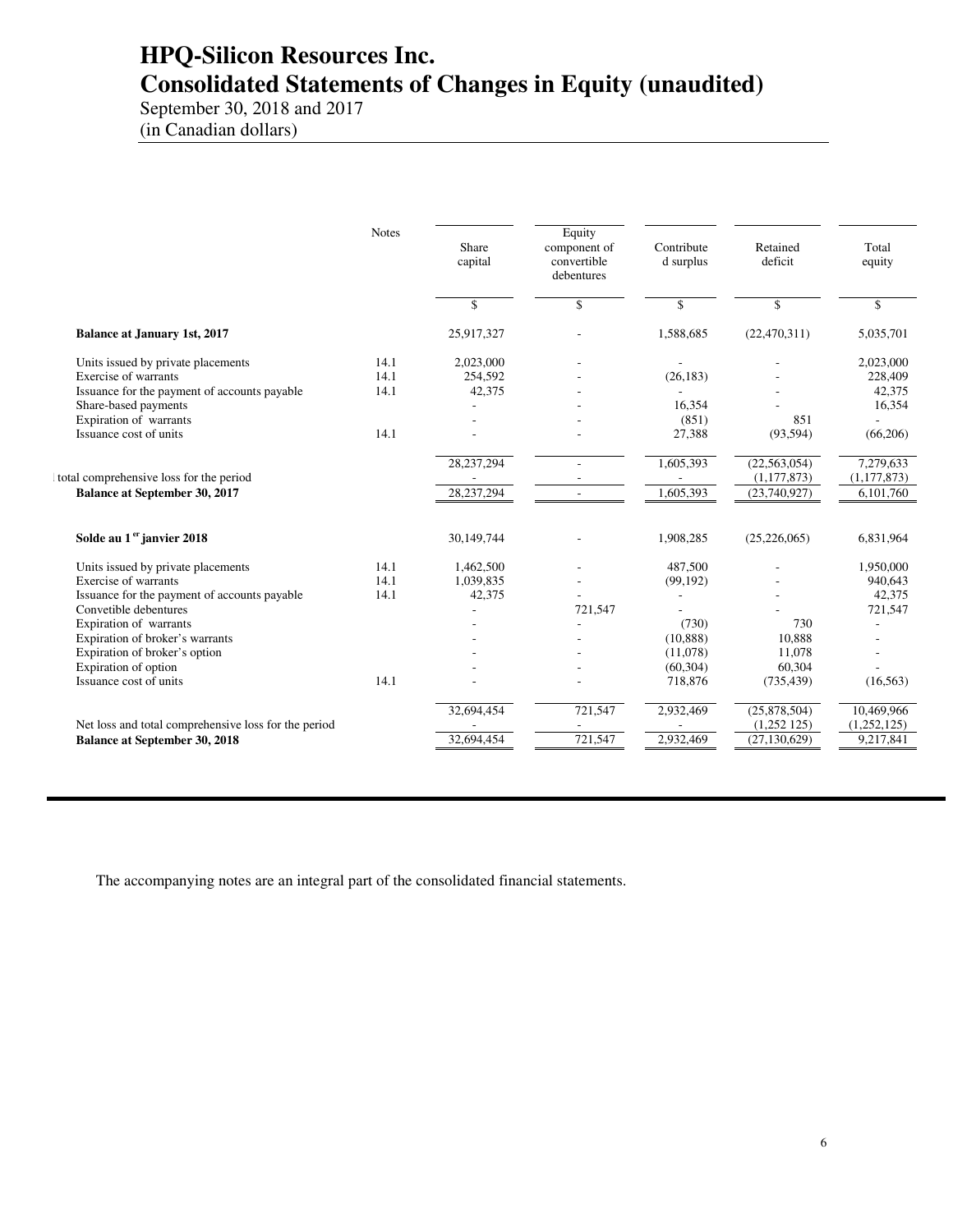# **HPQ-Silicon Resources Inc. Consolidated Statements of Cash Flows (unaudited)**

September 30, 2018 and 2017 (in Canadian dollars)

|                                                                       | <b>Notes</b> |               |             |
|-----------------------------------------------------------------------|--------------|---------------|-------------|
|                                                                       |              | 2018          | 2017        |
|                                                                       |              | $\mathcal{S}$ | \$          |
| <b>OPERATING ACTIVITIES</b>                                           |              |               |             |
| Net loss                                                              |              | (1,252,125)   | (1,177,873) |
| Non cash items                                                        |              |               |             |
| Amortization of property and equipment                                |              | 765           | 765         |
| Write-off of exploration and evaluation assets                        |              |               | 263,451     |
| Deferred income taxes                                                 |              |               | (31,900)    |
| Share-based payments                                                  |              |               | 16,354      |
| Net change in fair value of marketable securities in a quoted company |              | 5,069         | (302,750)   |
| Accretion expenses– due to directors, officers and a company owned    |              |               |             |
| by a director                                                         |              | 8,251         | 17,236      |
| Accretion revenues – installments on due to directors, officers and   |              |               |             |
| companies owned by a director or an officer                           |              | (6,783)       | (8,248)     |
| Accretion revenues - installments on due to a company                 |              | (2,802)       | (2,719)     |
| Accretion expenses-royalties payable                                  |              | 164,145       | 134,544     |
| Accretion expenses-installments on due to a company                   |              |               | 1,629       |
| Salaries and employee benefits expense                                |              | 53,500        | 41,500      |
| Financial costs                                                       |              | 7,500         |             |
| Changes in working capital items                                      | 19           | (2,020,095)   | 371,402     |
| Cash flows used to operating activities                               |              | (3,042,575)   | (676, 609)  |
|                                                                       |              |               |             |
| <b>INVESTING ACTIVITIES</b>                                           |              |               |             |
| Addition to exploration and evaluationassets                          |              | (8,773)       | (304, 259)  |
| Addition to property and equipment                                    |              | (731,600)     | (1,329,000) |
| Addition to assets held for sale                                      |              |               | (12,961)    |
| Addition to intangible assets                                         |              | (329, 630)    |             |
| Acquisition of marketable securities in a quoted company              |              | (175,000)     | (873,000)   |
| Disposal of marketable securities in a quoted company                 |              | 283,786       | 895 750     |
| Installments on due to a company                                      |              |               | (28,000)    |
| Cash flows used to investing activities                               |              | (961, 217)    | (1,651,470) |
|                                                                       |              |               |             |
| <b>FINANCING ACTIVITIES</b>                                           |              |               |             |
| Issuance of units by private placements and flow-through private      |              | 1,950,000     | 2,023,000   |
| Exercise of warrants                                                  |              | 940,643       | 228,409     |
| Issuance of convertible debenture                                     |              | 1,800,000     |             |
| Issuance cost of converttible debenture                               |              | (147,315)     |             |
| Issuance cost of units                                                |              | (16, 563)     | (66,206)    |
| Cash flows from financing activities                                  |              | 4,526,765     | 2,185,203   |
|                                                                       |              |               |             |
| Net change in cash                                                    |              | 522,973       | (142, 876)  |
| Cash beginning of the period                                          |              | 314,103       | 472,393     |
| Cash end of the period                                                |              | 837,076       | 329,517     |
|                                                                       |              |               |             |
|                                                                       |              |               |             |
| For additional cash flows information refer to Note 19.               |              |               |             |
| <b>Cash operations</b>                                                |              |               |             |
| Interests paid related to operating activities                        |              | 34.349        | 33.904      |

The accompanying notes arean integral part of theconsolidated financial statements**.**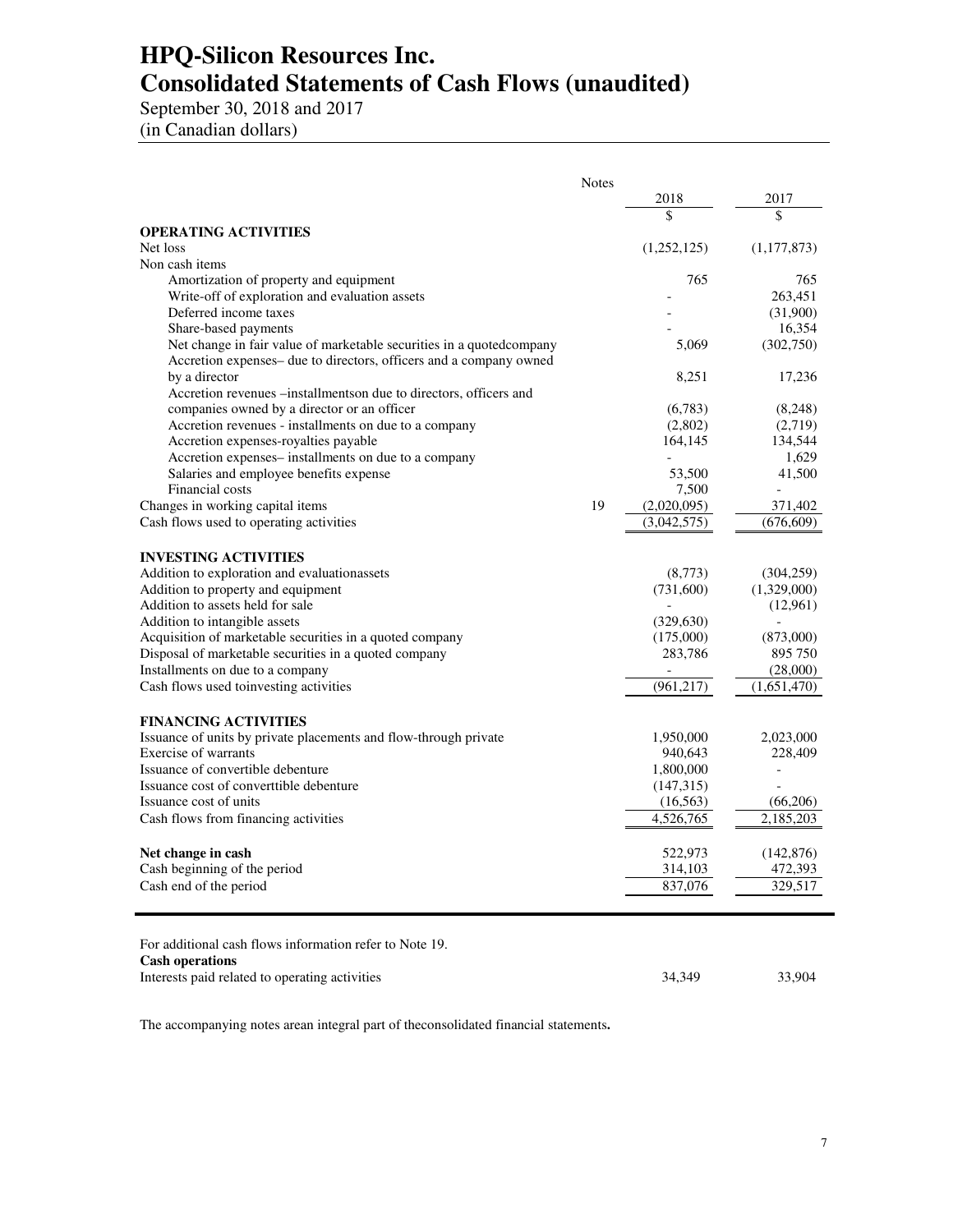As at September 30, 2018

(in Canadian dollars)

#### **1. NATURE OF OPERATIONS**

HPQ-Silicon Resources Inc. ("HPQ") and its subsidiary (hereinafter the "Company") specialize in the exploration of gold and quartz in mining sites located in Quebec.

### **2. GOING CONCERN AND STATEMENT OF COMPLIANCE WITH IFRS**

We prepare our annual consolidated financial statements in accordance with International Financial Reporting Standards (IFRS) as issued by the International Accounting Standards Board (IASB). These interim financial statements have been prepared in accordance with IAS 34, Interim Financial Reporting (IAS 34). These interim consolidated financial statements follow the same accounting policies and methods of application as our most recent annual consolidated financial statements. Accordingly, they should be read in conjunction with our most recent annual financial statements and the basis of the going concern assumption, meaning the Company will be able to realize its assets and discharge its liabilities in the normal course of operations.

Given that the Company has not yet determined whether its properties contain mineral deposits that are economically recoverable, the Company has not yet generated income or cash flows from its operations. As at September 30, 2018, the Company has cumulated retained deficit of \$27,130,629 (\$25,226,065 as at December 31, 2017). The liquidities of the Company arenot sufficient to fund its administrative andexploration and evaluation expenses of the nextyear. These material uncertainties cast a significant doubt on the Company's ability to continue as a going concern.

The Company's ability to continue as a going concern is dependent upon its ability to raise additional financing to further explore its mineral properties and continued support of suppliers and creditors. Even if the Company has been successful in the past in doing so, there is no assurance that it will manage to obtain additional financing in the future.

The carrying amounts of assets, liabilities, revenues and expenses presented in the consolidated financial statements and the classification used in the statement of financial position have not been adjusted as would be required if the going concern assumption was not appropriate. Those adjustments could be material.

### **3. GENERAL INFORMATION**

HPQ is incorporated under the *Canada Business Corporations Act*.The address of the registered office and its principal place of business is 3000 Omer-Lavallee Street, office 306, Montreal, Quebec, Canada. HPQ shares are listed on the TSX Venture Exchange.

#### **4. SUMMARY OF ACCOUNTING POLICIES**

#### **4.1 Overall considerations**

The significant accounting policies that have been applied in the preparation of these consolidated financial statements are summarized below.

#### **4.2Principle consolidation**

The Company's consolidated financial statements include the accounts of the parent company and its wholly owned subsidiary, Beauce Gold Fields Inc. ("BGF"), incorporated in August 2016 under the Canada Business Corporations Act.and specializes in the exploration of gold. The parent company controls a subsidiary if it is exposed, or has rights, tovariable returns from its involvement with the subsidiary and has the ability to influence these returns through its power over the subsidiary. All intra-group transactions, balances, revenues and expenses are eliminated upon consolidation. BGF's financial reporting date is September 30.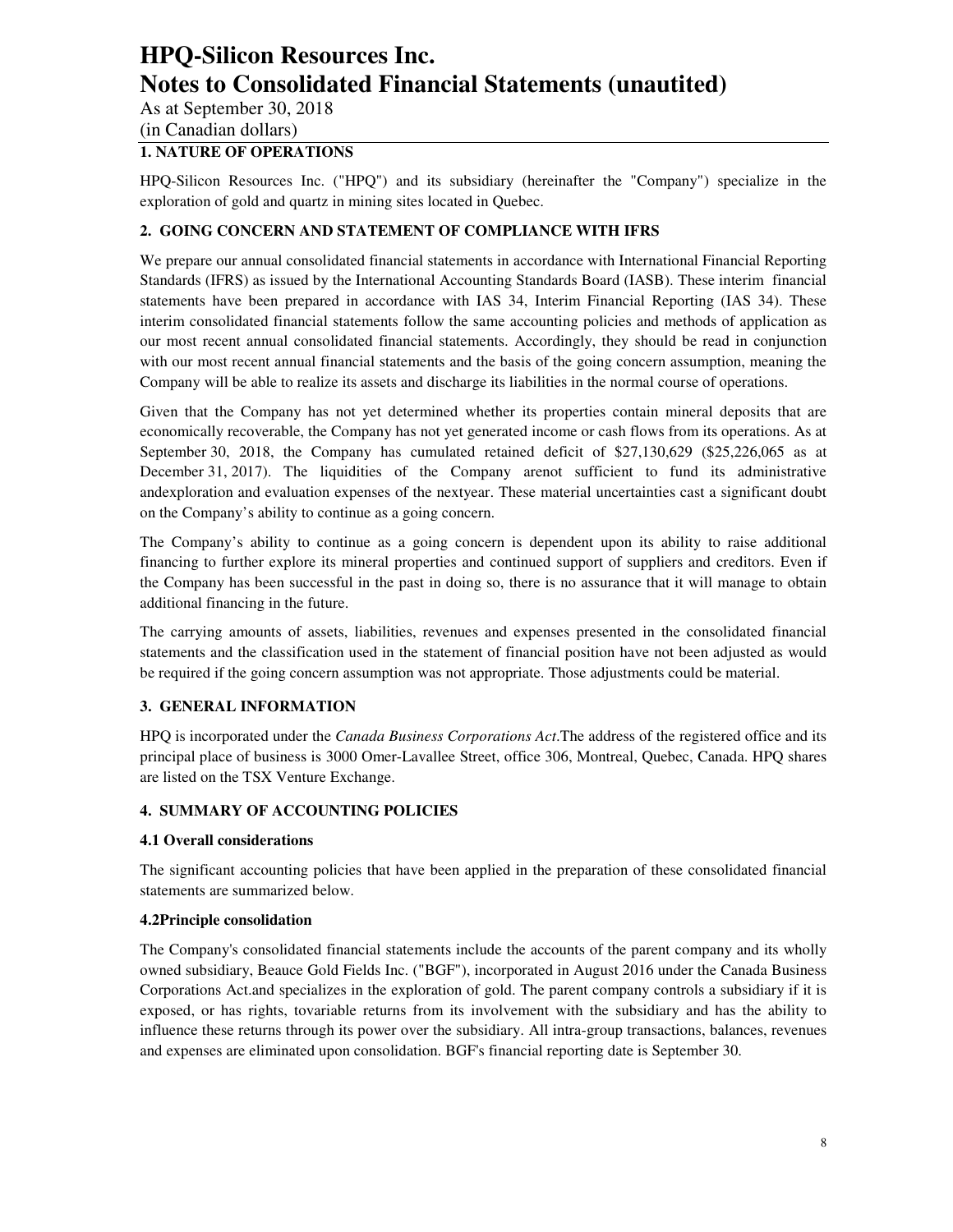As at September 30, 2018

(in Canadian dollars)

#### **4.3 Functional and presentation currency**

Theseconsolidated financial statements are presented in Canadian dollars, which is also the functional currency of the Company.

#### **4.4 Financial instruments**

#### **Recognition, initial measurement and derecognition**

Financial assets and financial liabilities are recognized when the Company becomes a party to the contractual provisions of the financial instrument. Financial assets and financial liabilities are measured initially at fair value plus transaction costs, except for financial assets and financial liabilities carried at fair value through profit or loss, which are measured initially at fair value.

Financial assets are derecognized when the contractual rights to the cash flows from the financial asset expire, or when the financial asset and all substantial risks and rewards are transferred. A financial liability is derecognized when it is extinguished, discharged, cancelled or when it expires.

Financial assets and financial liabilities are measured subsequently as described below.

#### **Financial assets**

For the purpose of subsequent measurement, financial assets are classified into the categories loans and receivables and financial assets at fair value through profit or lossupon initial recognition.

All income and expenses relating to financial assets that are recognizedin profit or loss are presented within financial costs or finance income,if applicable.

#### *Loans and receivables*

Loans and receivables are non-derivative financial assets with fixed or determinable payments that are not quoted in an active market. After initial recognition, these are measured at amortized cost using the effective interest method, less provision for impairment. Discounting is omitted where the effect of discounting is immaterial. The Company's cash, advances for exploration expenses, installments on due to a company and instalments on due to directors, officers and companies owned by a director or an officer belong to this category of financial instruments.

#### *Financial assets at fair value through profit or loss*

Financial assets at fair value through profit or loss include financial assets that are either classified as heldfor-trading or that meet certain conditions and are designated at fair value through profit or loss upon initial recognition. Marketable securities in a quoted company are classified into this category of financial instruments.

Assets in this category are measured at fair value with gains or losses recognized in profit or loss.

#### *Impairment of financial assets*

All financial assets, except for those at fair value through profit or loss, are reviewed for impairment at least at each reporting date, to identify whether there is any objective evidence that a financial asset or a group of financial assets is impaired.

Objective evidence of impairment could include:

- significant financial difficulty of the issuer or counterparty;
- default or delinquency in interest or principal payments;
- it becoming probable that the borrower will enter bankruptcy or financial reorganization.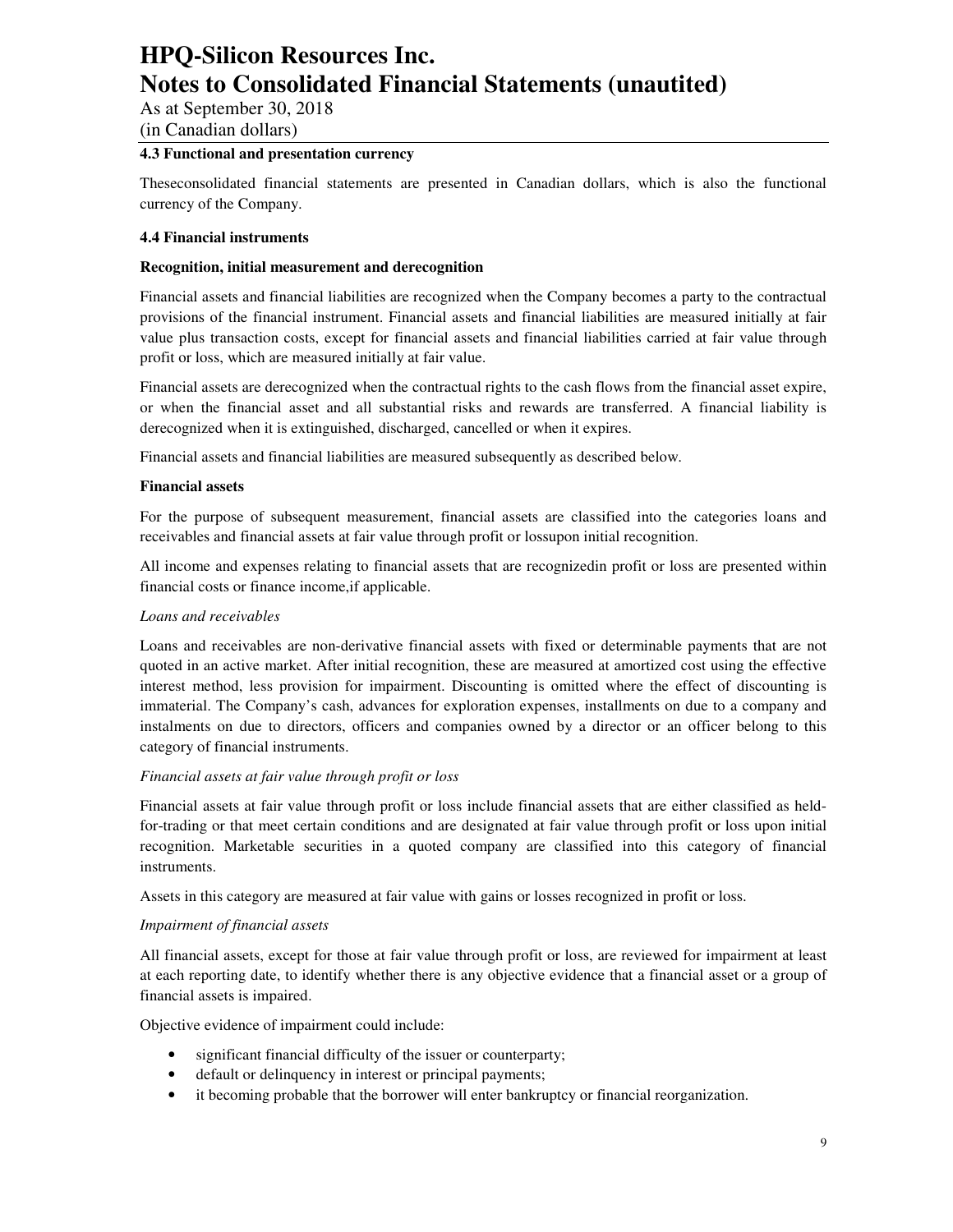As at September 30, 2018 (in Canadian dollars)

#### **4.4 Financial instruments (continued)**

#### **Financial liabilities**

The Company's financial liabilities include trade and other payables (excluding salaries and employee benefits expense),note payable classified for distribution to the owners, due to directors, officers and a company owned by a director (excluding salaries and employee benefits expense) androyalties payable.

Financial liabilities are measured subsequently at amortized cost using the effective interest method.

All interest-related charges are reported in profit or loss within financial costs.

#### **Compound financial instrument**

The components of the compound financial instrument (convertible debenture) issued by the Company is classified separately as financial liabilities and equity in accordance with the substance of the contractual arrangement and the definitions of a financial liability and an equity instrument. The conversion option that will be settled by the exchange of a fixed amount in cash for a fixed number of equity instruments of the Company is classified as an equity instrument.

At the issue date, the liability component is recognized at fair value, which is estimated using the effective interest rate on the market for similar nonconvertible instruments. Subsequently, the liability component is measured at amortized cost using the effective interest rate until it is extinguished on conversion or maturity.

The value of the conversion option classified as equity is determined at the issue date, by deducting the amount of the liability component from the fair value of the compound instrument as a whole. This amount is recognized in equity, net of tax effects, and is not revised subsequently. When the conversion option is exercised, the equity component of the convertible debentures will be transferred to share capital. If the conversion option is not exercised at the expiry date of the convertible note, the equity component of the convertible debentures will be transferred to Retained deficit.

No profit or gain is recognized to the conversion or expiration of the conversion option.

Transaction costs related to the issuance of the convertible debenture are allocated to the liability and equity components in proportion to the initial carrying amounts. Transaction costs related to the equity component are recognized directly in equity.

Transaction costs related to the liability component are included in the carrying value of the liability component and amortized over the estimated useful life of the debentures using the effective interest rate method.

#### **4.5 Basic and diluted loss per share**

Basic loss per share is calculated by dividing the loss attributable to common equity holders of the Company by the weighted average number of common shares outstanding during the period. Diluted earnings per share is calculated by adjusting loss attributable to common equity holders of theCompany, and the weighted average number of common shares outstanding, for the effects of all dilutive potential common shares which include share options, broker's options, broker's warrants, broker's units and warrants. Dilutive potential common shares shall be deemed to have been converted into common shares at the average market price at the beginning of the period or, if later, at the date of issue of the potential common shares.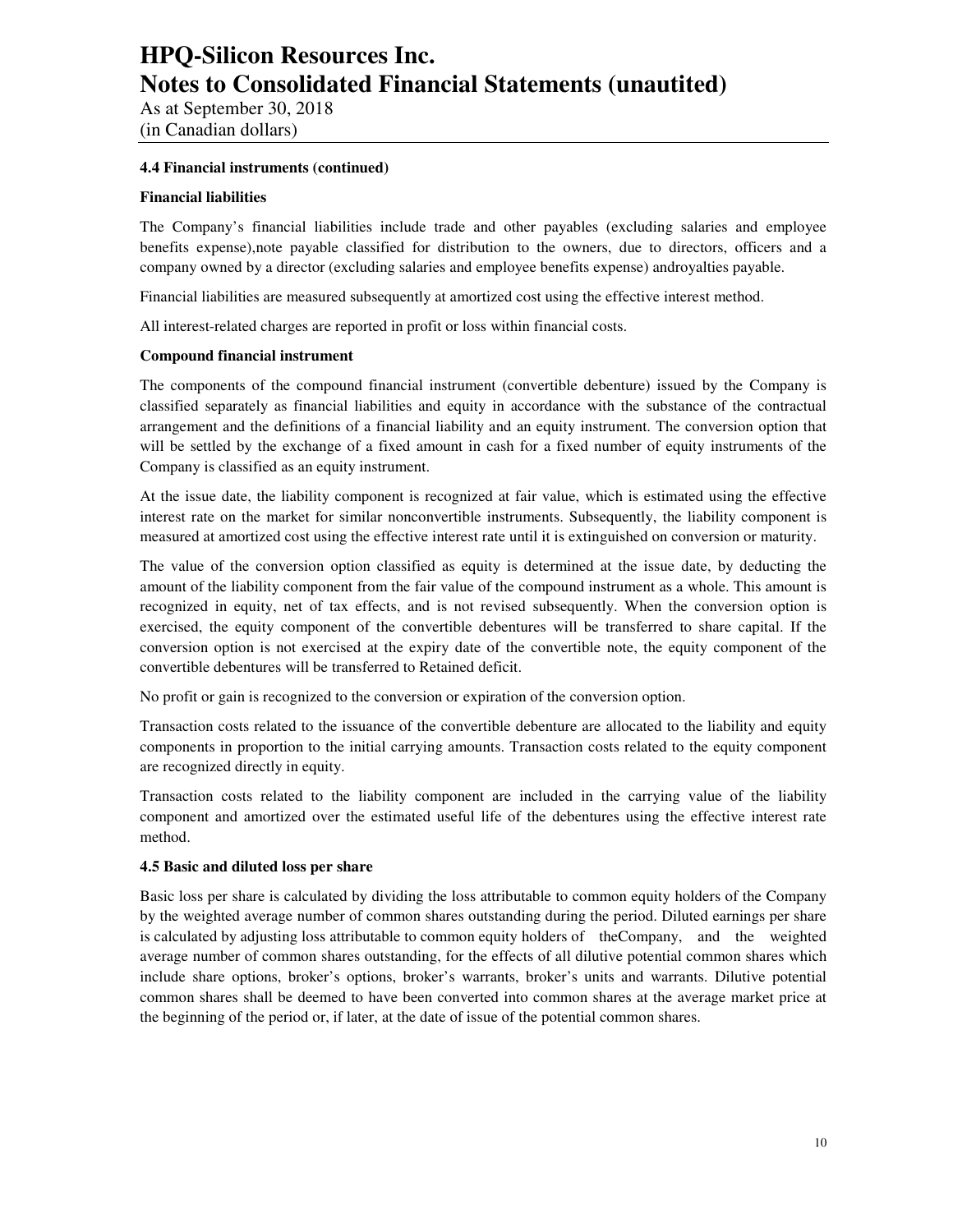As at September 30, 2018

(in Canadian dollars)

### **4.6 Tax credits receivable**

The Company is entitled to a refundable tax credit on qualified exploration expenditures incurred and refundable credit on duties for losses under the Mining Tax Act. The tax credits are recognized as a reduction of the exploration costs incurred based on estimates made by management. The Company records these tax credits when there is reasonable assurance with regards to collections and assessments and that the Company will comply with the conditions associated to them.

#### **4.7 Exploration and evaluation assets and exploration and evaluation expenditures**

Exploration and evaluation expenditures are costs incurred in the course of initial search for mineral deposits before the technical feasibility and commercial viability of extracting a mineral resource are demonstrable. Costs incurred before the legal rights to undertake exploration and evaluation activities are recognized in profit or loss when they are incurred.

Once the legal right to undertake exploration and evaluation activities has been obtained, all costs of acquiring mineral rights and expenses related to the exploration and evaluation of mining properties, less refundable tax credits related to these expenses, are recognized as exploration and evaluation assets. Expenses related to exploration and evaluation include topographical, geological, geochemical and geophysical studies, exploration drilling, trenching, sampling and other costs related to the evaluation of the technical feasibility and commercial viability of extracting a mineral resource. The various costs are capitalized on a property-byproperty basis pending determination of the technical feasibility and commercial viability of extracting a mineral resource. These assets are recognized as intangible assets and are carried at cost less any accumulated impairment losses. No depreciation expenses are recognized for these assets during the exploration and evaluation phase. Exploration and evaluation assets include a land recorded as non-amortizable fixed asset and carried at cost less any accumulated impairment losses.

Whenever a mining property is considered no longer viable, or is abandoned, the capitalized amounts are written down to their recoverable amounts (see Note 4.10), the difference is then immediately recognized in profit or loss.

When technical feasibility and commercial viability of extracting a mineral resource are demonstrable, exploration and evaluation assets related to the mining property are transferred to property and equipment in Mining assets under construction. Before the reclassification, exploration and evaluation assets are tested for impairment (see Note 4.10), and any impairment loss is recognized in profit or loss before reclassification.

Presently, neither the technical feasibility nor commercial viability of extracting a mineral resource has been demonstrated.

Although the Company has taken steps to verify title to the mining properties in which it holds an interest in accordance with industry practices for the current stage of exploration and development of such properties, these procedures do not guarantee the validity of the Company's titles. Property titles may be subject to unregistered prior agreements and non-compliance with regulatory requirements.

#### **Disposal of interest in connection with option agreement**

On the disposal of interest in connection with the option agreement, the Company does not recognize expenses related to the exploration and evaluation performed on the property by the acquirer. In addition, the cash or the shares consideration received directly from the acquirer are credited against the costs previously capitalized to the property, and the surplus is recognized as a gain on the disposal of exploration and evaluation assets in profit or loss.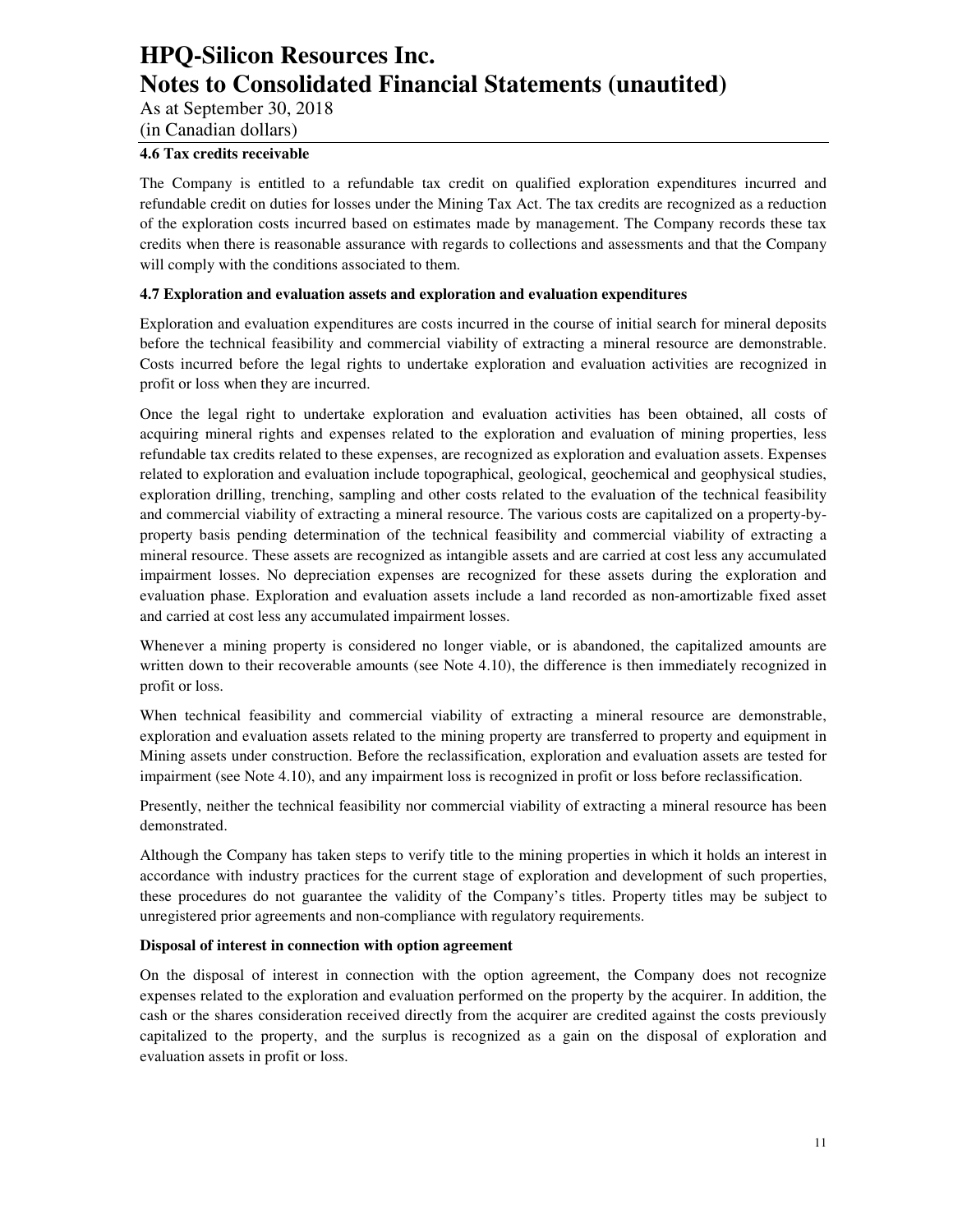As at September 30, 2018

(in Canadian dollars)

#### **4.8 Property and equipment**

Property and equipment are held at cost less accumulated amortization and accumulated impairment losses.

Cost includes all costs incurred initially to acquire or construct an item of property and equipment, costs directly attributable to bringing the asset to the location and condition necessary for it to be capable of operating in the manner intended by management and costs incurred subsequently to add to or replace part thereof. Recognition of costs in the carrying amount of an item of property and equipment ceases when the asset is in the location and condition necessary for it to be capable of operating in the manner intended by management.

Upon the transfer of exploration and evaluation assets to property and equipment under Mining assets under construction, all subsequent expenditures on the construction, installation or completion of equipment and infrastructure facilities are capitalized within Mining assets under construction. When development stage is completed, all assets included in the mining assets under construction category are then transferred to Mining assets.

Amortization is recognized on a straight-line basis to write the cost to its estimated residual value, with a constant charge over the useful life of the asset. The periods generally applicable are as follows:

Useful

life

Computer equipment 3 years

Equipment under construction will be amortized using the straight-line basis over a period of 10 years when it will be ready for use.

The amortization expense for each period is recognized in profit or loss except for certain items of property and equipment related to exploration and evaluation activities where the amortization expense is included in the carrying amount of an exploration and evaluation asset when it relates to a specific exploration and evaluation project.

The residual value, amortization method and useful life of each asset are reviewed at least at each financial year-end.

The carrying amount of an item of property and equipment is derecognized upon disposal or when no future economic benefits are expected from its use or disposal. The gain or loss arising from the derecognition of an item of property and equipment is included in profit or loss when the item is derecognized.

#### **4.9Intangible assets**

Patents and intellectual property are intangible assets measured at historical cost less accumulated amortization and accumulated impairment losses, if any. The cost of patents consists of the cost of patent applications. The cost of intellectual property is initially comprised of the acquisition cost. Amortization is calculated on a straight-line basis over the estimated useful life of the patent and intellectual property, which is twenty years. The amortization period and amortization method are reviewed annually and adjusted prospectively as required.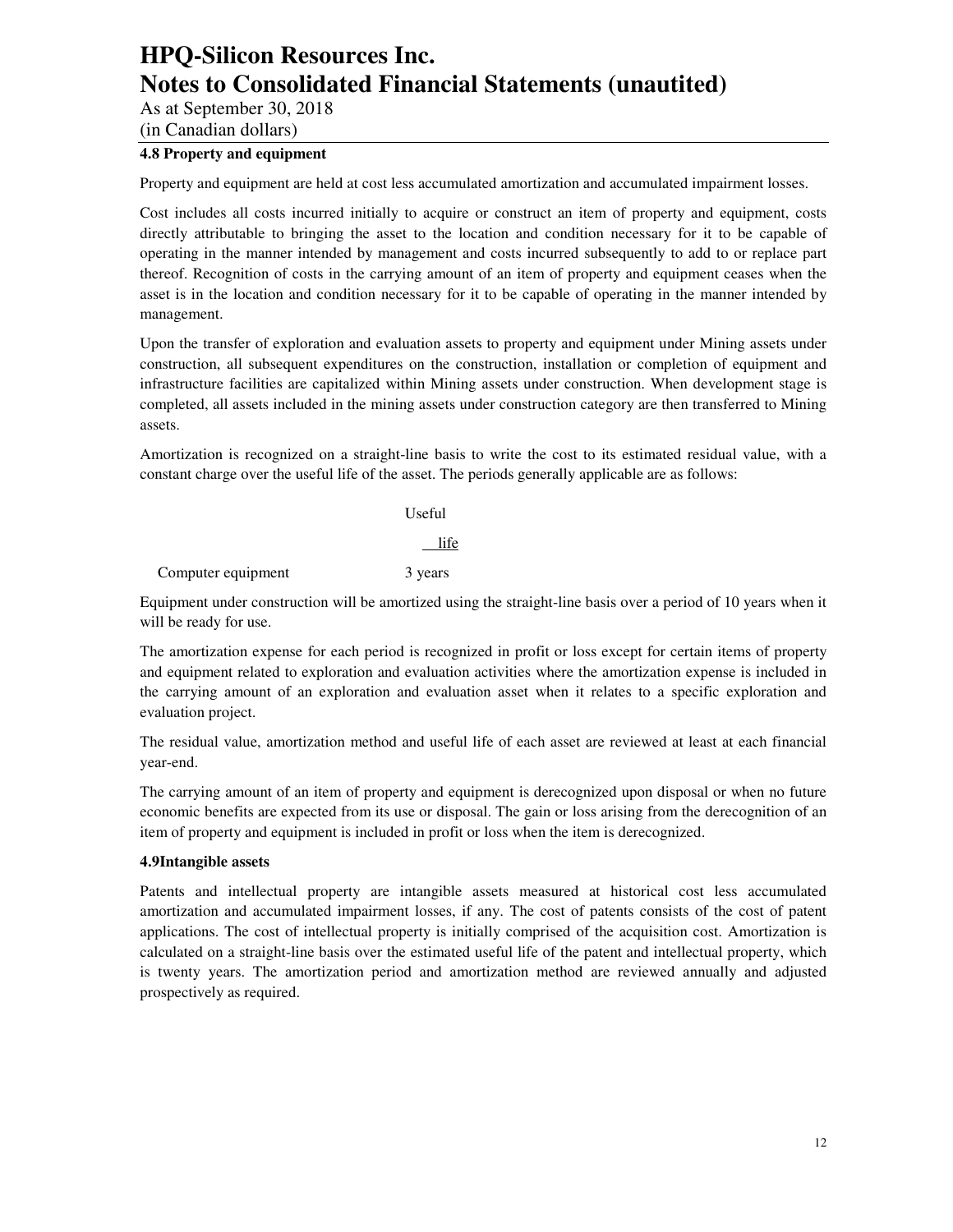As at September 30, 2018

(in Canadian dollars)

#### **4.10 Impairment of exploration and evaluation assets, property and equipment and intangible assets**

For the purposes of assessing impairment, assets are grouped at the lowest levels for which there are largely independent cash inflows (cash-generating units). As a result, some assets are tested individually for impairment and some are tested at a cash-generating unit level.

Whenever events or changes in circumstances indicate that the carrying amount may not be recoverable, an asset or cash-generating unit is reviewed for impairment. Intangible assets that are not yet ready for use must be tested for impairment annually.

Impairment reviews for exploration and evaluation assets are carried out on a project by project basis, with each project representing a potential single cash generating unit. An impairment reviewis undertaken when indicators of impairment arise, but typically when one of the followingcircumstances apply:

- The right to explore the areas has expired or will expire in the near future with no expectation ofrenewal;
- No further exploration or evaluation expenditures in the area are planned or budgeted;
- No commercially viable deposits have been discovered, and the decision has been made todiscontinue exploration in the area;
- Sufficient work has been performed to indicate that the carrying amount of the expenditurecarried as an asset will not be fully recovered.

Additionally, when technical feasibility and commercial viability of extracting a mineral resource are demonstrable, the exploration and evaluation assets of the related mining property are tested for impairment before these items are transferred to property and equipment.

An impairment loss is recognized in profit or loss for the amount by which the asset's or cash-generating unit's carrying amount exceeds its recoverable amount. The recoverable amount of an asset or a cashgenerating unit is the higher of its fair value less cost to sell and its value in use.

An impairment charge is reversed if the asset's or cash-generating unit's recoverable amount exceeds its carrying amount.

#### **4.11Assets held for distribution to the owners**

Non-current assets classified as held for distribution to the owners are presented separately and are measured at the lower of their carrying amount immediately prior to their classification as held for distribution to the ownersand their fair value less costs to sell.

#### **4.12 Provisions and contingent liabilities**

Provisions are recognized when present legal or constructive obligations as a result of a past event will probably lead to an outflow of economic resources from the Company and amounts can be estimated reliably. Timing or amount of the outflow may still be uncertain.Provisions are measured at the estimated expenditure required to settle the present obligation,based on the most reliable evidence available at the reporting date, including the risks and uncertainties associated with the present obligation.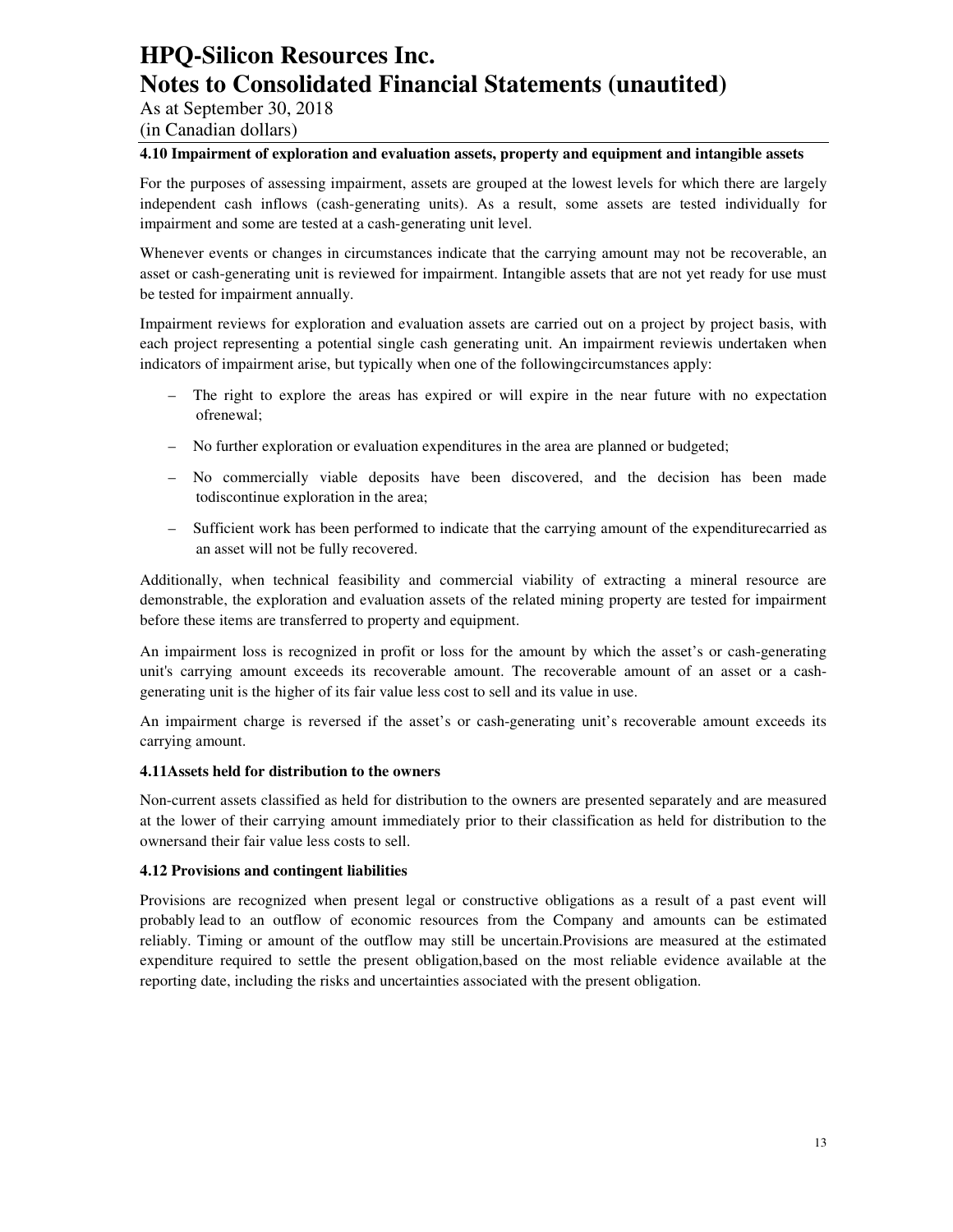As at September 30, 2018

(in Canadian dollars)

#### **4.12 Provisions and contingent liabilities (continued)**

Provisions are discounted when the time value of money is significant. The Company's operations are governed by government environment protection legislation. Environmental consequences are difficult to identify in terms of amounts, timetable and impact. As of the reporting date, management believes that the Company's operations are in compliance with current laws and regulations. Site restoration costs currently incurred are negligible. When the technical feasibility and commercial viability of extracting a mineral resource have been demonstrated, a restoration provision will be recognized in the cost of the mining property when there is constructive commitment that has resulted from past events, it is probable that an outflow of resources embodying economic benefits will be required to settle the obligation and the amount of the obligation can be measured with sufficient reliability.

In those cases where the possible outflow of economic resources as a result of present obligations is considered improbable or remote, no liability is recognized. Such situations are disclosed as contingent liabilities unless the outflow of resources is remote.

All provisions are reviewed at each reporting date and adjusted to reflect the current best estimate. No provision was recognized in the consolidated statements of financial position at September 30, 2018 and December 31, 2017.

#### **4.13 Income taxes**

Tax expense recognized in profit or loss comprises the sum of deferred tax and current tax not recognized directly in equity.

Calculation of current tax is based on tax rates and tax laws that have been enacted or substantively enacted by the end of reporting period. Deferred income taxes are calculated using the liability method.

Deferred tax assets are recognized to the extent that it is probable that the underlying tax loss or deductible temporary difference will be utilized against future taxable income. This is assessed based on the Company's forecast of future operating results, adjusted for significant non-taxable income and expenses and specific limits on the use of any unused tax loss or credit.

Deferred tax liabilities are generally recognised in full, although IAS 12 "Income Taxes" specifies limited exemptions. As a result of these exemptions the Company does not recognise deferred tax on temporary differences relating to goodwill, or to its investments in subsidiaries.

#### **Tax related to flow-through placements**

According to the provisions of tax legislation relating to flow-through placements, the Company has to transfer its right to tax deductions for expenses related to exploration activities to the benefit of the investors. When the Company has fulfilled its obligation to transfer its right, which happens when the Company has incurred eligible expenditures and has renounced or has the intention to renounce to its right to tax deductions, a deferred tax liability is recognized for the taxable temporary difference that arises from difference between the carrying amount of eligible expenditures capitalized in the statement of financial position and its tax basis.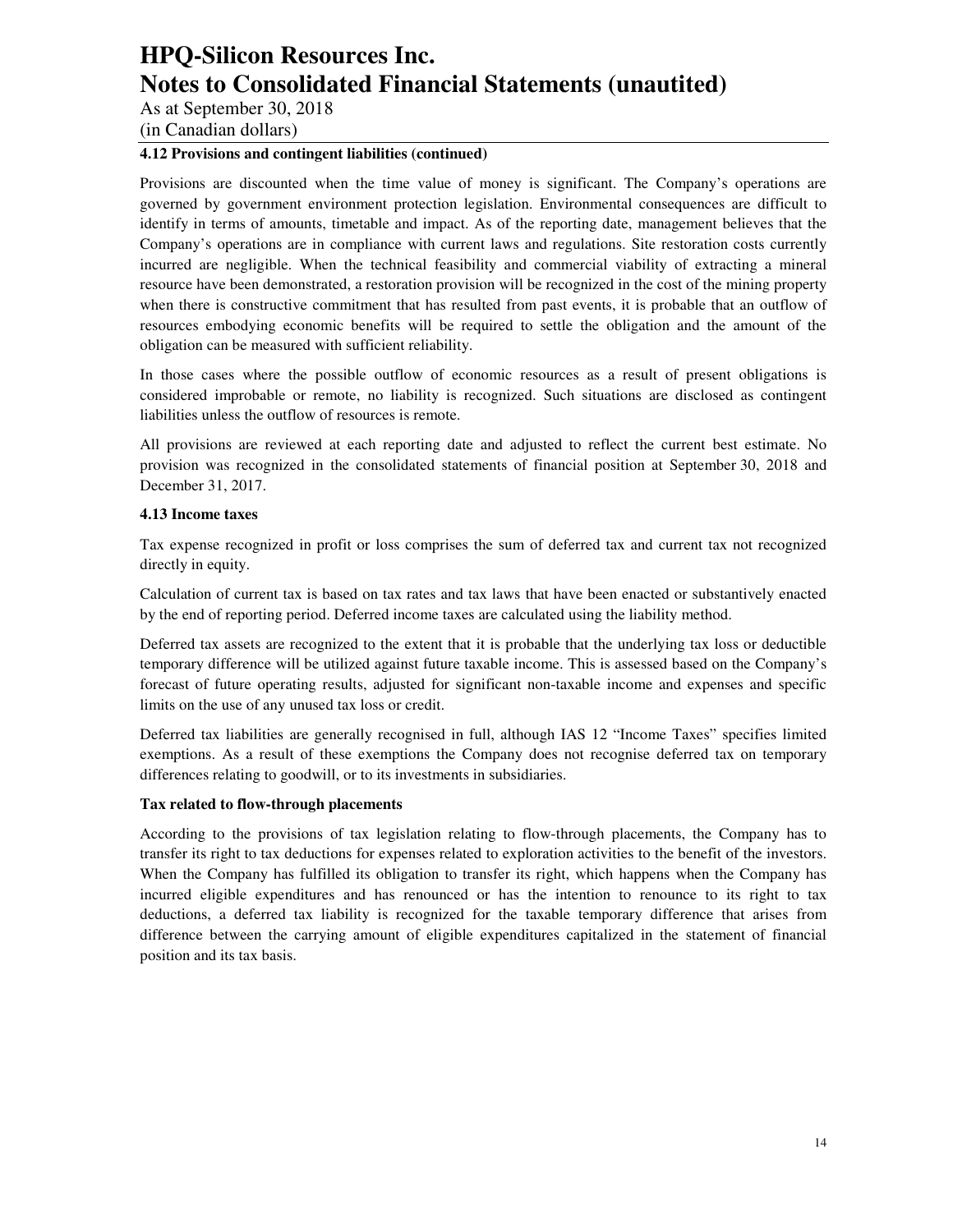As at September 30, 2018

(in Canadian dollars)

### **4.14 Equity**

Share capital represents the amount received on the issue of shares. If shares are issued when share options, broker's options, broker's warrants, broker's units or warrants are exercised, the Share capital account also comprises the compensation costs or the value of the stock options, broker's options, warrants or broker's warrants previously recorded as Contributed surplus. In addition, if the shares are issued as consideration for the acquisition of a mineral property and other non-monetary assets, the shares were measured at fair value according to the quoted price on the day of the conclusion of the agreement.

#### **Unit placements**

Proceeds from unit placements are allocated between shares and warrants issued using the residual method. Proceeds are first allocated to the shares according to the quoted price of existing shares at the time of issuance and any residual in the proceeds is allocated to warrants.

#### **Flow-through placements**

Issuance of flow-through unitsrepresents in substance an issue of common shares, warrants and the sale of the right to tax deductions to the investors. When the flow-through units are issued, the sale of the right to tax deductions is deferred and presented as liability related to flow-through shares in the statement of financial position. The proceeds received from flow-through units are allocated between share

capital, warrants and the liability related to flow-through shares using the residual method. Proceeds are first allocated to shares according to the quoted price of existing shares at the time of issuance, then to warrants according to the fair value at the date of issuance and the residual proceeds are allocated to the liability related to flow-through shares. The fair value of the warrants is determined using the Black-Scholes valuation model. The liability related to flow-through shares recorded initially on the issuance of units is reversed on renouncement of the right to tax deductions to the investors and when eligible expenses are incurred and recognized in profit or loss in reduction of deferred income tax expense.

### **Other elements of equity**

Contributed surplus includes charges related to share options, broker's options, broker's units, warrants and broker's warrantsuntil such options and warrants are exercised. When they are cancelled or expired, the related compensation cost is transferred in decrease of retained deficit. When options and warrants are exercised, the related compensation cost is transferred to share capital.

Retained deficit includesall current and prior period retained profits or losses, plus issuance costs, net of any underlying income tax benefit from these issuance costs and compensation related to options and warrants cancelled or expired, transferred from Contributed surplus.

#### **4.15 Equity-settled share-based payments**

The Company operates equity-settled share-based payment plan for its eligible directors, officers, employees and consultants. TheCompany's plan does not feature any option for a cash settlement.

All goods and services received in exchange for the grant of any share-based payments are measured at their fair values, unless that fair value cannot be estimated reliably. If the Company cannot estimate reliably the fair value of the goods or services received, the Company shall measure their value indirectly by reference to the fair value of the equity instruments granted. For the transactions with employees and others providing similar services, the Company measured the fair value of the services rendered by reference to the fair value of the equity instruments granted.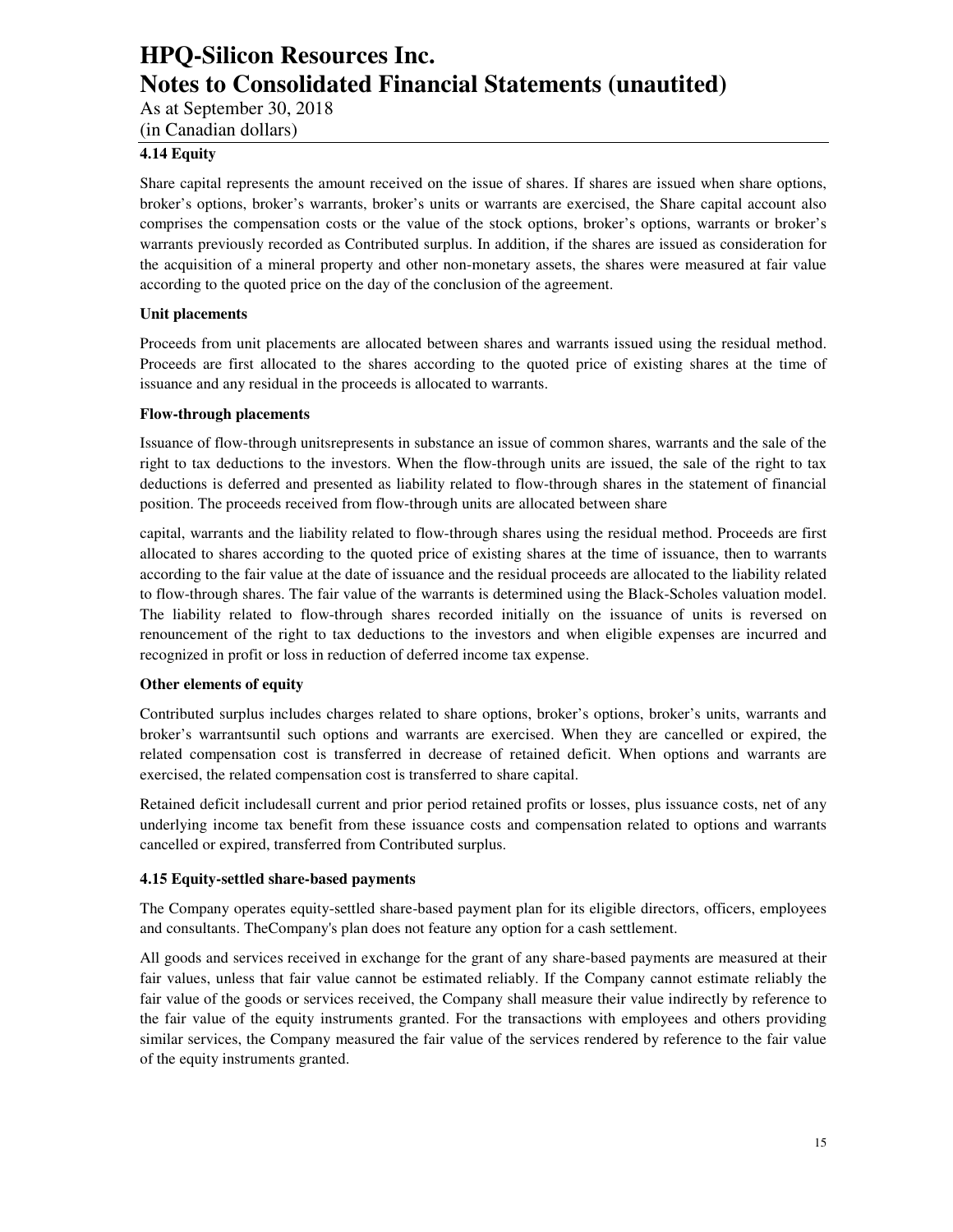As at September 30, 2018

(in Canadian dollars)

### **4.15 Equity-settled share-based payments (continued)**

All equity-settled share-based payments (except broker's warrants,unit broker's andbroker's options) are ultimately recognized as an expense in profit or loss or capitalized as exploration and evaluation assets, depending on the nature of the payment with a corresponding credit to Contributed surplus, in equity. Equitysettled share based payments to brokers, in respect of an equity financing are recognized as issuance cost of the equity instruments with a corresponding credit to contributed surplus, in equity.

The expense is allocated over the vesting period, based on the best available estimate of the number of share options expected to vest. Estimates are subsequently revised if there is any indication that the number of share options expected to vest differs from previous estimates. Any cumulative adjustment prior to vesting is recognized in the current period. No adjustment was made to any expense recognized in prior period if share options ultimately exercised are different to that estimated on vesting.

#### **4.16 Segmental reporting**

The Company presents and discloses segmental information based on information that is regularly reviewed by the chief operating decision-maker, i.e. the Chairman and the Board of Directors. The Company has determined that there was only one operating segment being the sector of exploration and evaluation of mineral resources.

### **4.17 Standards, amendments and interpretations to existing standards that are not yet effective and have not been adopted early by the Company**

At the date of authorization of these consolidated financial statements, certain new standards, amendments and interpretations to existing standards have been published but are not yet effective, and have not been adopted early by the Company.

Management anticipates that all of the relevant pronouncements will be adopted in the Company's accounting policies for the first period beginning after the effective date of the pronouncement. Information on new standards, amendments and interpretations that are expected to be relevant to the Company'sconsolidated financial statements is provided below. Certain other new standards and interpretations have been issued but are not expected to have a material impact on the Company's consolidated financial statements.

### **5. JUDGMENTS, ESTIMATES AND ASSUMPTIONS**

When preparing the consolidated financial statements, management undertakes a number of judgments, estimates and assumptions about recognition and measurement of assets, liabilities, income and expenses.

#### **5.1 Significant management judgments**

The following are significant management judgments in applying the accounting policies of the Company that have the most significant effect on the consolidated financial statements.

#### **Recognition of deferred income tax assets and measurement on income tax expense**

Management continually evaluates the likelihood that its deferred tax assets could be realized. This requires management to assess whether it is probable that sufficient taxable income will exist in the future to utilize these losses within the carry-forward period. By its nature, this assessment requires significant judgment. To date, management has not recognized any deferred tax assets in excess of existing taxable temporary differences expected to reverse within the carry-forward period (see Note 4.13).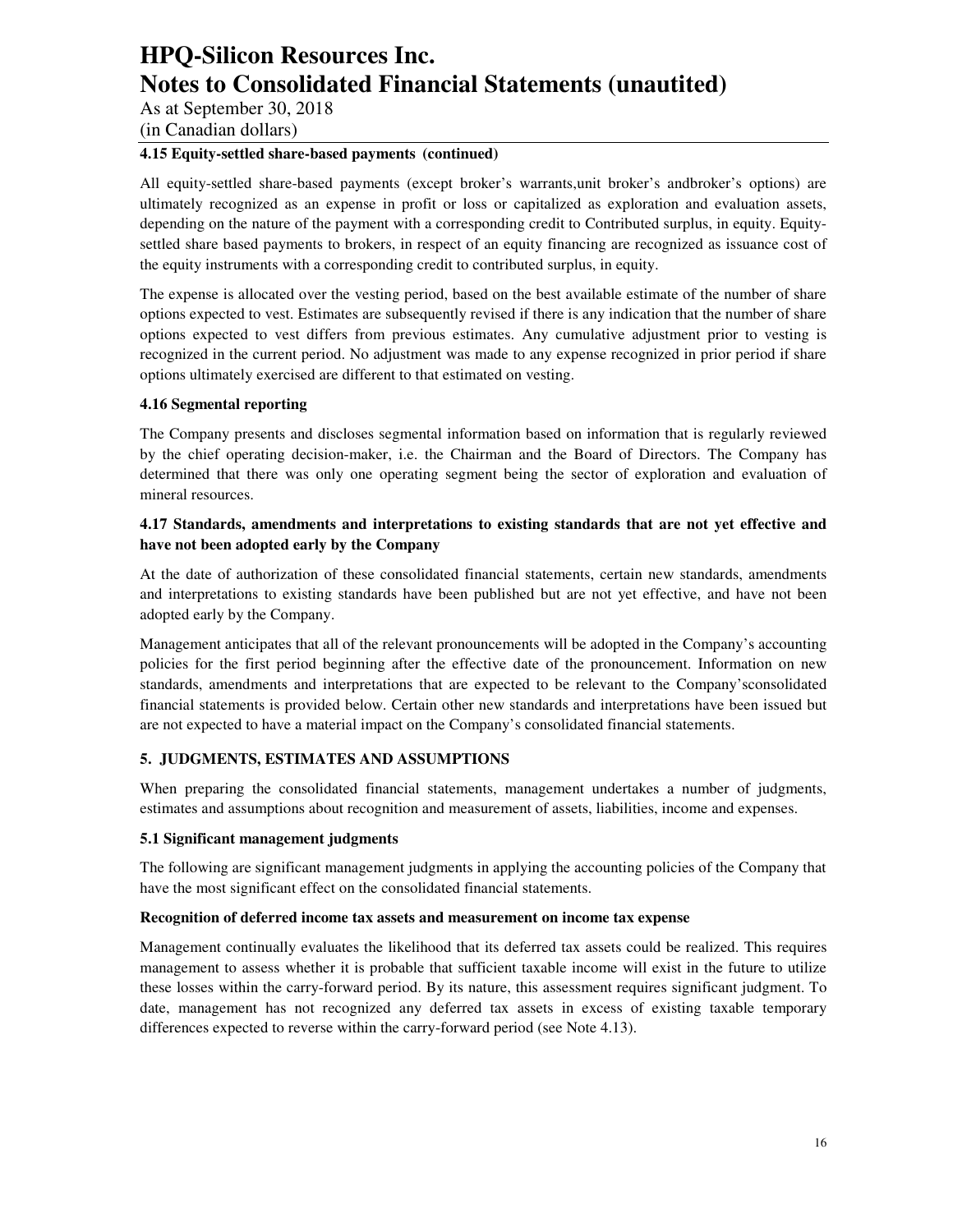As at September 30, 2018

(in Canadian dollars)

#### **Going concern**

The assessment of the Company's ability to continue as a going concern and to raise sufficient funds to pay for its ongoing operating expenditures, meets its liabilities for the ensuing year,and to fund planned and contractual exploration programs,involves significant judgment based on historical experience andother factors including expectationof future events that are believed to be reasonable under the circumstances. See Note 2 for more information.

#### **5.2 Estimation uncertainty**

Information about estimates and assumptions that have the most significant effect on the recognition and measurement of assets, liabilities, income and expenses are discussed below. Actual results may be substantially different.

#### **Impairment of exploration and evaluation assets**

Determining if there are any facts and circumstances indicating impairment loss or reversal of impairment losses is a subjective process involving judgment and a number of estimates and assumptions in any cases (see Note 4.10).

When an indication of impairment loss or a reversal of an impairment loss exists, the recoverable amount the individual asset or the cash-generating units must be estimated.

In assessing impairment, the Company must make some estimates and assumptions regarding future circumstances, in particular, whether an economically viable extraction operation can be established, the probability that the expenses will be recover from either future exploitation or sale when the activities have not reached a stage that permits a reasonable assessment of the existence of reserves, the Company's capacity to obtain financial resources necessary to complete the evaluation and development and to renew permits. Estimates and assumptions may change if new information becomes available. If, after expenditure is capitalized, information becomes available suggesting that the recovery of expenditure is unlikely, the amount capitalized is written off in profit or loss in the period when the new information becomes available.

See Notes 6 and 8 for the exploration and evaluation assets impairment analysis and assets held for distribution to the owners.

During the period, the Company recognized to profit or loss a write-off of exploration and evaluation assets of nil (\$278,810 for the year ended December 31, 2017) and the assets held for distribution to the owners of \$589,592 as at December 31, 2017. No reversal of impairment losses has been recognized for the reporting periods.

The remaining properties have not been tested for impairment as the Company has the ability to retainproperties as it has sufficient financial resources to meet its short-term obligations and expenditures are programmed over Future exercises. The rights to prospect for these properties will not expire in the near future and work has been carried out on these properties over the past three years.

#### **Impairment of property, plant and equipment and intangible assets**

An assessment of the facts and circumstances demonstrating the existence of any indication that an asset may have depreciated or recovered is a subjective process that involves judgment and often a number of estimates and assumptions.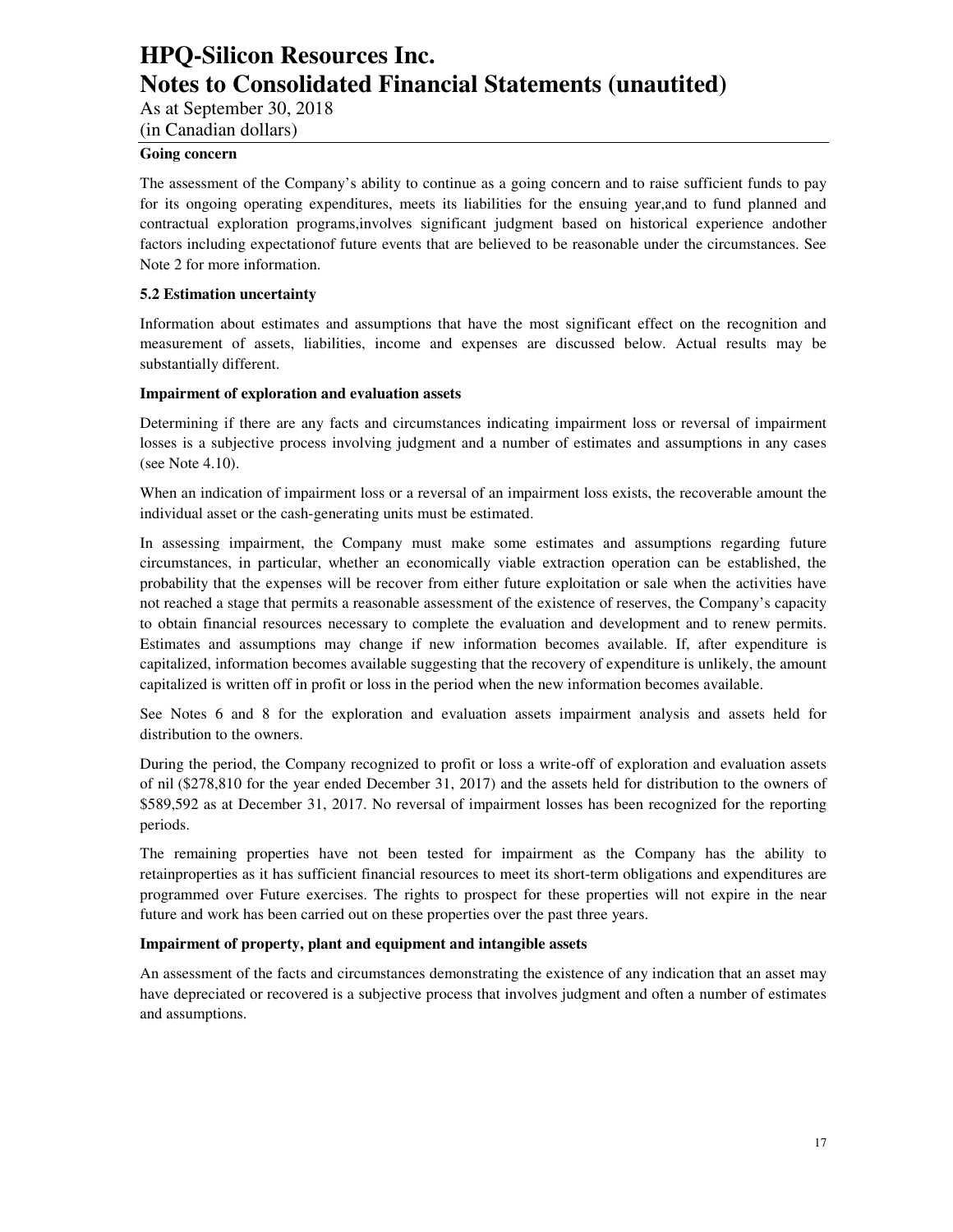As at September 30, 2018

(in Canadian dollars)

#### **Impairment of property, plant and equipment and intangible assets (continued)**

In assessing impairment, management estimates the recoverable amount of each cash-generating asset or unit based on future cash flows and uses an interest rate to discount them. The uncertainty in the estimates is related to assumptions about future operating results and the determination of an appropriate discount rate. In As at September 30, 2018, \$765 (\$1,019 for the year ended December 31, 2017) was recorded on theproperty and equipment and no impairment on intangible assets.

#### **Share-based payments**

The estimation of share-based payment costs requires the selection of an appropriate valuation model and consideration as to the inputs necessary for the valuation model chosen. The Company has made estimates as to the volatility of its own shares, the probable life of share options, broker's options, broker's units, broker's warrants and warrants granted and the time of exercise of those share options and warrants. The model used by the Company is the Black-Scholes valuation model (see Notes 14.2, 14.3, 14.4, 14.5 and 15.2).

#### **Provisions and contingent liabilities**

Judgments are made as to whether a past event has led to a liability that should be recognized in the consolidated financial statements or disclosed as a contingent liability. Quantifying any such liability and provisions involves judgments and estimations. These judgments are based on a number of factors including the nature of the claims or dispute, the legal process and potential amount payable, legal advice received, previous experience and the probability of a loss being realized. Several of these factors are source of estimation uncertainty (see Note 24).

#### **Royalties payable**

Management uses its judgment to estimate the amount of royalties payable under the PUREVAP™ technology acquisition agreement (see Note 10). Unvertainty in estimates is relted to net revenue assumptions and the dertminantion of a suitable discount rate.

### **Tax credits receivable**

The calculation of the Company's refundable tax credit on qualified exploration expenditure incurred and refundable tax credit involves a degree of estimation and judgment in respect of certain items whose tax treatment cannot be finally determined until a notice of assessment has been issued by the relevant taxation authority and payment has been received. Difference arising between the actual results following final resolution of some of these items and the assumptions made could necessitate adjustments to the refundable tax credit and refundable tax credit, exploration and evaluation assets, and income tax expense in future periods. See Note 4.6 for more information.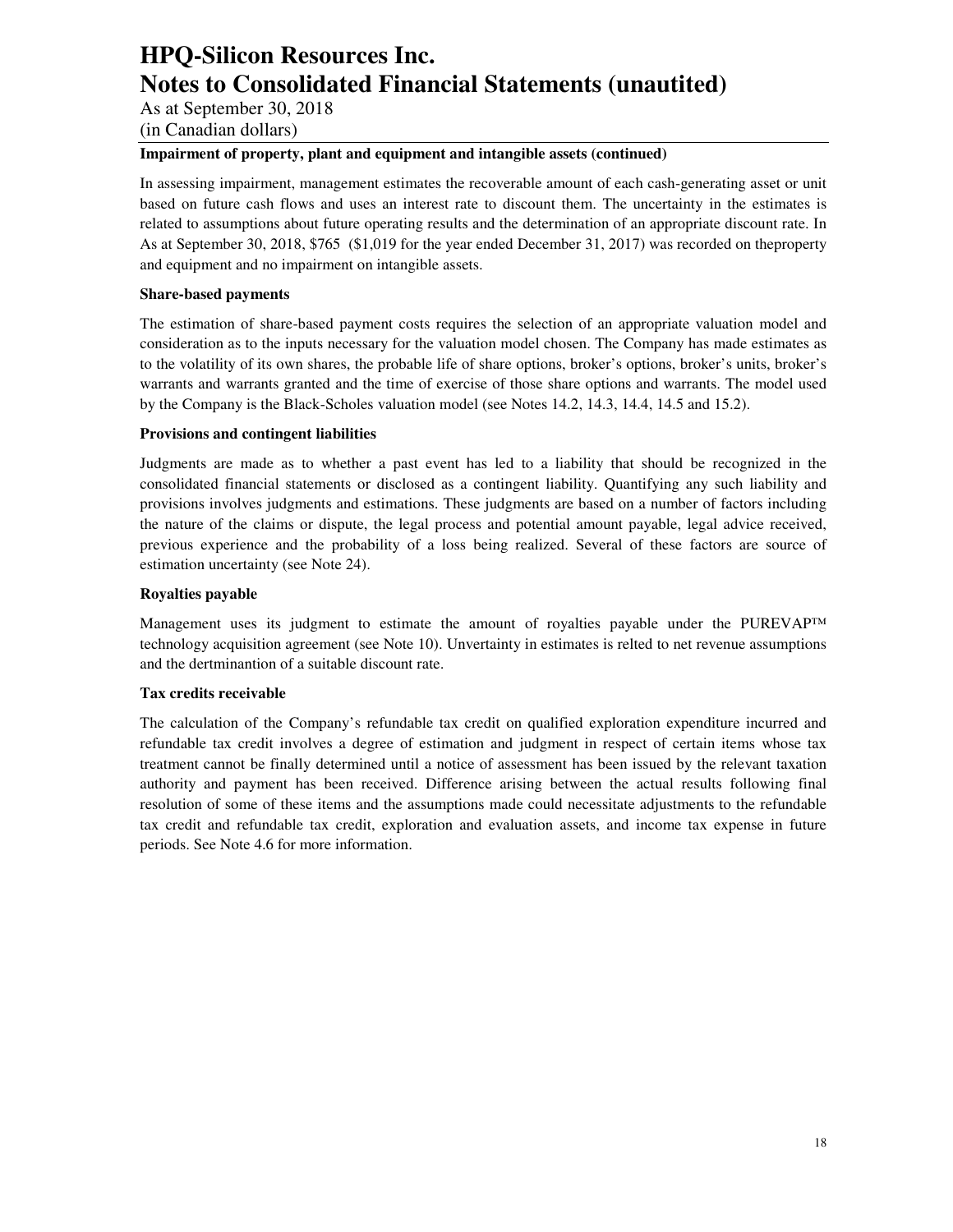As at September 30, 2018

(in Canadian dollars)

### **6. ASSETS HELD FOR DISTRIBUTION TO THE OWNERS**

The Company plans to sell its gold projects to its BGF subsidiary. These transfers should be paid by the issuance of common shares of BGF at a price of \$0.10 each.

The Company also plans to grant BGF a right to explore and extract base and precious metals, other than quartz, on its Roncevauxproperty in consideration of a royalty of 5% (NSR) and the issue by BGF of 100,000 common shares of its share capital at a price of \$0.10 each. This NSR may be redeemed in part by BGF by paying to the Company\$100,000 for each 0.1% to a maximum of 4%.

These transactions will have to be accepted by the shareholders and materialized through a plan of arrangement under the Canada Business Corporations Act.

BGF has begun the process of listing on the TSX Venture Exchange ("TSX-V") and is consideringentering into a minimum funding of \$550,000. HPQ expects to distribute approximately 80% of the shares ithas received from BGF to its shareholders, based on the approval already received from its shareholders at itsannual meeting in June 2016.

#### *Property Beauce Placer*

The Company holds a 100% interest in 152 claims (23 claims as at December 31, 2016).During the previous year, the Company purchased the royalty of 3.5% NSR on 5 claims for the amount of \$50,000 in cash.

On October 8, 2014, the Company signed a definitive agreement transaction with Fancamp Exploration Ltd. (''Fancamp'')for the purchase of 29 claims located in the municipality of Saint-Simon-les-Mines in the region of Beauce in Quebec. Following the approval of regulatory authorities on January 22, 2015, the Company issued 8,000,000 units (for a total value of \$591,762), each unit consisting of one common share and one warrant.

The Company must assume the payment to a third party of a royalty of 1.5% of which, at the option of the Company, 1% will be redeemable for an amount of \$1,000,000.

The carrying value of the exploration and evaluation assets included in this transaction has been reclassified under the Assets held for distribution to the owners' category in the near termfor an amount of \$1,505,000. During the last year, the management wrote off \$589,592 to present exploration and evaluation expenses at fair value in accordance with a 43-101 technical report.

The note payable that will be part of these transactions has been reclassified in the short-term category of the note payable classified for distribution to the owners.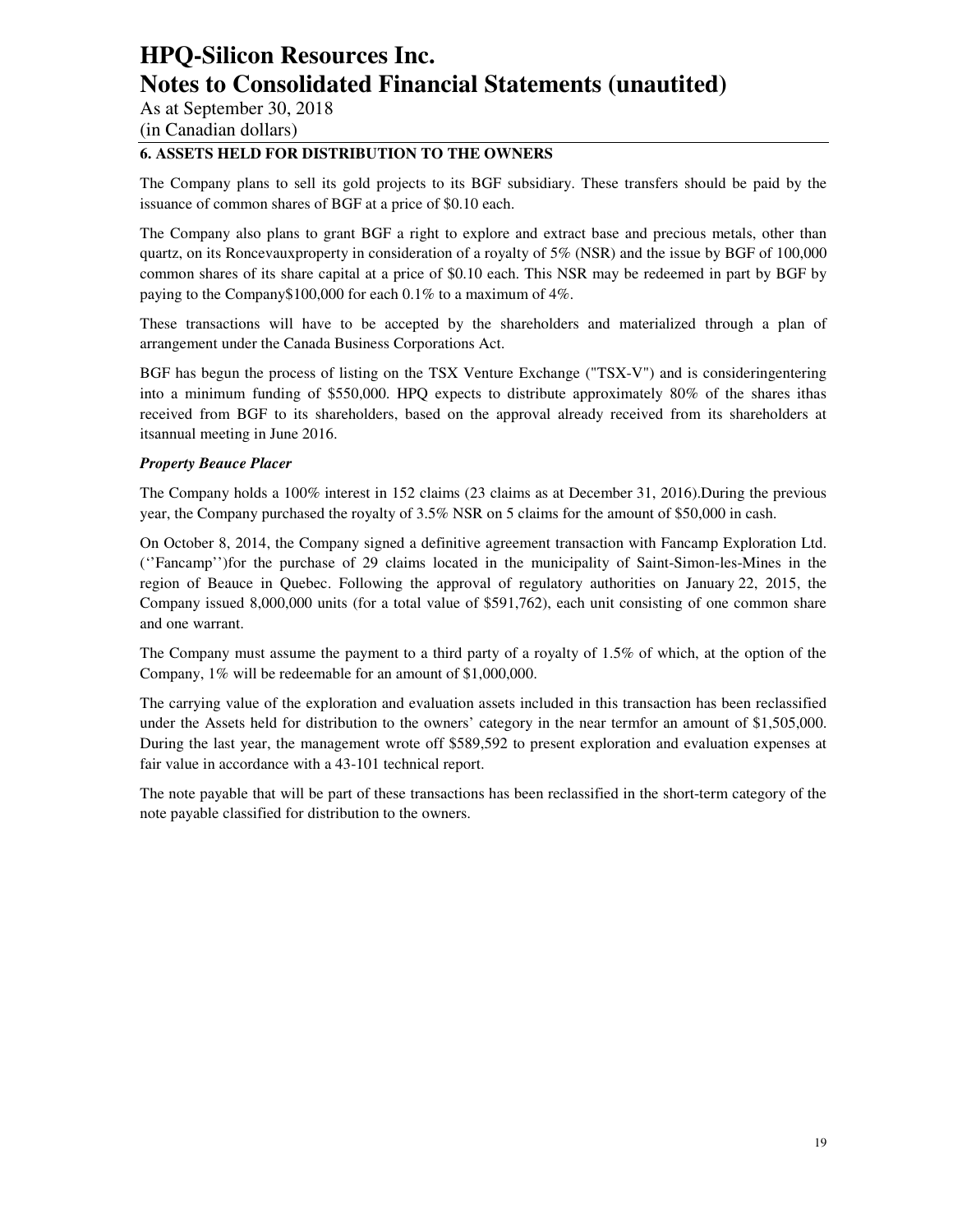As at September 30, 2018 (in Canadian dollars)

### **7. INSTALLMENTS ON DUE TO A COMPANY, TO DIRECTORS, OFFICERS AND COMPANIES OWNED BY A DIRECTOR OR AN OFFICER AND DUE TO DIRECTORS, OFFICERS AND A COMPANY OWNED BY A DIRECTOR**

The installments on due are the amounts paid by the Company on the payments due to a company, to directors, officers and companies owned by a director or an officer. These installments have a total nominal value of \$510,000 (\$127,000 to a company and \$383,000 to directors, officers and companies owned by a director or an officer; \$510,000 at December 31, 2017 of which \$127,000 to a company and \$383,000 to directors, officers and companies owned by a director or an officer). On December 23, 2015, the parties have agreed that installments on due are without interest (effective rate of 3%). The creditors have until December 23, 2018 to determine how they wish that the installments on due had to be compensated otherwise compensation must inevitably be made at that time.

The Company due to directors, officers and a company owned by a director salaries and remuneration for a nominal value of \$1,380,641(\$1,380,641 at December 31, 2017). The Company has obtained confirmation for said nominal value of \$1,380,641 debts, that they will not request payment thereof prior to 12 months plus one day following December 31, 2017. These amounts are classified as current liabilities of \$383,000 and non-current liabilities of \$997,641, presented as due to directors, officers and a company owned by a director.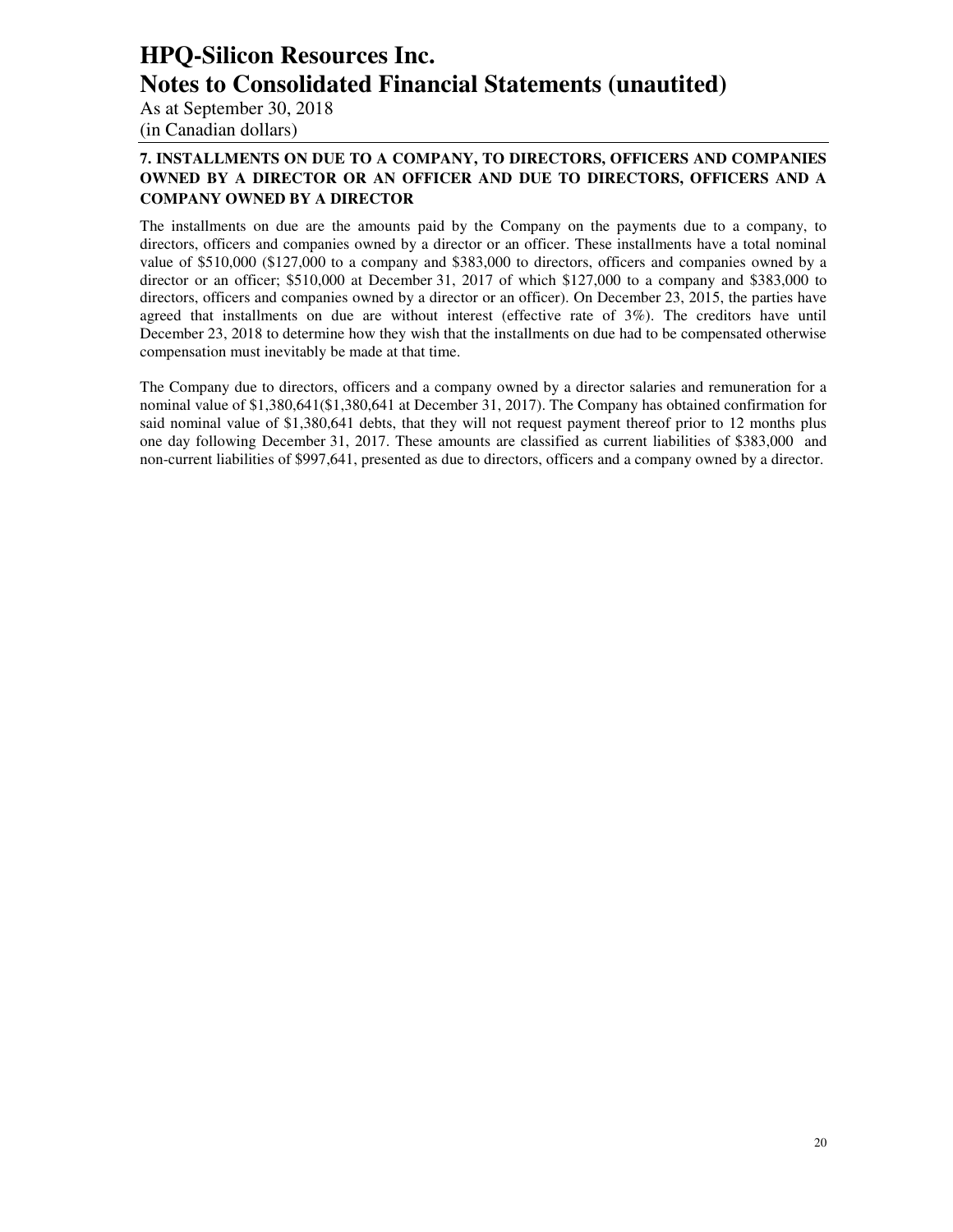As at September 30, 2018 (in Canadian dollars)

### **8. EXPLORATION AND EVALUATION ASSETS**

|                                                              | <b>Balance</b> at<br>January 1st,<br>2018 | <b>Additions</b> | Tax<br>credits | Write-off | <b>Balance</b> at<br>September<br>30, 2018 |
|--------------------------------------------------------------|-------------------------------------------|------------------|----------------|-----------|--------------------------------------------|
|                                                              | \$                                        | \$               | \$             | \$        | \$                                         |
| Quebec                                                       |                                           |                  |                |           |                                            |
| RoncevauxProperty<br>Mining rights<br>Exploration and        | 14,185                                    |                  |                |           | 14,185                                     |
| evaluationexpenses                                           | 850,027                                   | 11,975           |                |           | 862,002                                    |
|                                                              | 864,212                                   | 11,975           |                |           | 876,187                                    |
| Martinville Property<br>Mining rights                        | 1,209                                     |                  |                |           | 1,209                                      |
| Exploration and                                              |                                           |                  |                |           |                                            |
| evaluationexpenses                                           | 260,835<br>262,044                        |                  |                |           | 260,835<br>262,044                         |
|                                                              |                                           |                  |                |           |                                            |
| Carrière Montpetit Property                                  |                                           |                  |                |           |                                            |
| Mining rights<br>Exploration and                             | 673                                       |                  |                |           | 673                                        |
| evaluationexpenses                                           | 5,126                                     |                  |                |           | 5,126                                      |
|                                                              | 5,799                                     |                  |                |           | 5,799                                      |
| <b>Drucourt Property</b><br>Mining rights<br>Exploration and | 658                                       |                  |                |           | 658                                        |
| evaluationexpenses                                           | 128,359                                   |                  |                |           | 128,359                                    |
|                                                              | 129,017                                   |                  |                |           | 129,017                                    |
| <b>MalvinaProperty</b>                                       |                                           |                  |                |           |                                            |
| Mining rights<br>Exploration and                             | 220                                       |                  |                |           | 220                                        |
| evaluationexpenses                                           | 5,126                                     |                  |                |           | 5,126                                      |
|                                                              | 5,346                                     |                  |                |           | 5,346                                      |
| Silica-other Property<br>Mining rights<br>Exploration and    | 3,586                                     |                  |                |           | 3,586                                      |
| evaluationexpenses                                           | 12,251                                    |                  |                |           | 12,251                                     |
|                                                              | 15,837                                    |                  |                |           | 15,837                                     |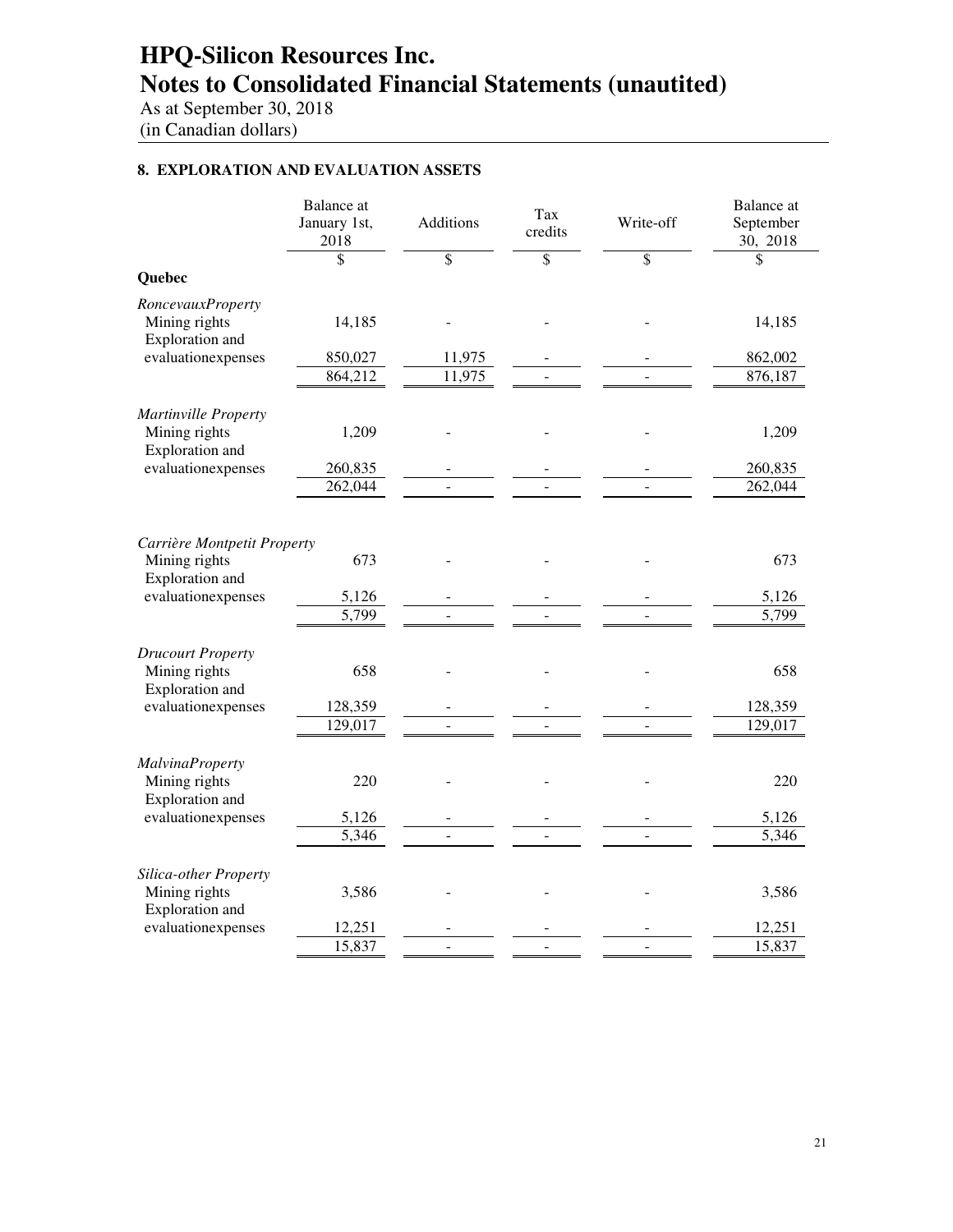As at September 30, 2018

(in Canadian dollars)

### **8. EXPLORATION AND EVALUATION ASSETS (continued)**

|                                             | Balance at<br>January 1st,<br>2018 | <b>Additions</b> | Tax<br>credits | Write-off | Balance at<br>September<br>30, 2018 |
|---------------------------------------------|------------------------------------|------------------|----------------|-----------|-------------------------------------|
|                                             | \$                                 | \$               | \$             | \$        | \$                                  |
| Other-BeauceProperty<br>Mining rights       | 3,105                              |                  |                |           | 3,105                               |
| Sommary<br>Mining rights<br>Exploration and | 23,636                             |                  |                |           | 23,636                              |
| evaluationexpenses                          | 1,261,724<br>1,285,360             | 11,975<br>11,975 |                |           | 1,276,699<br>1,297,335              |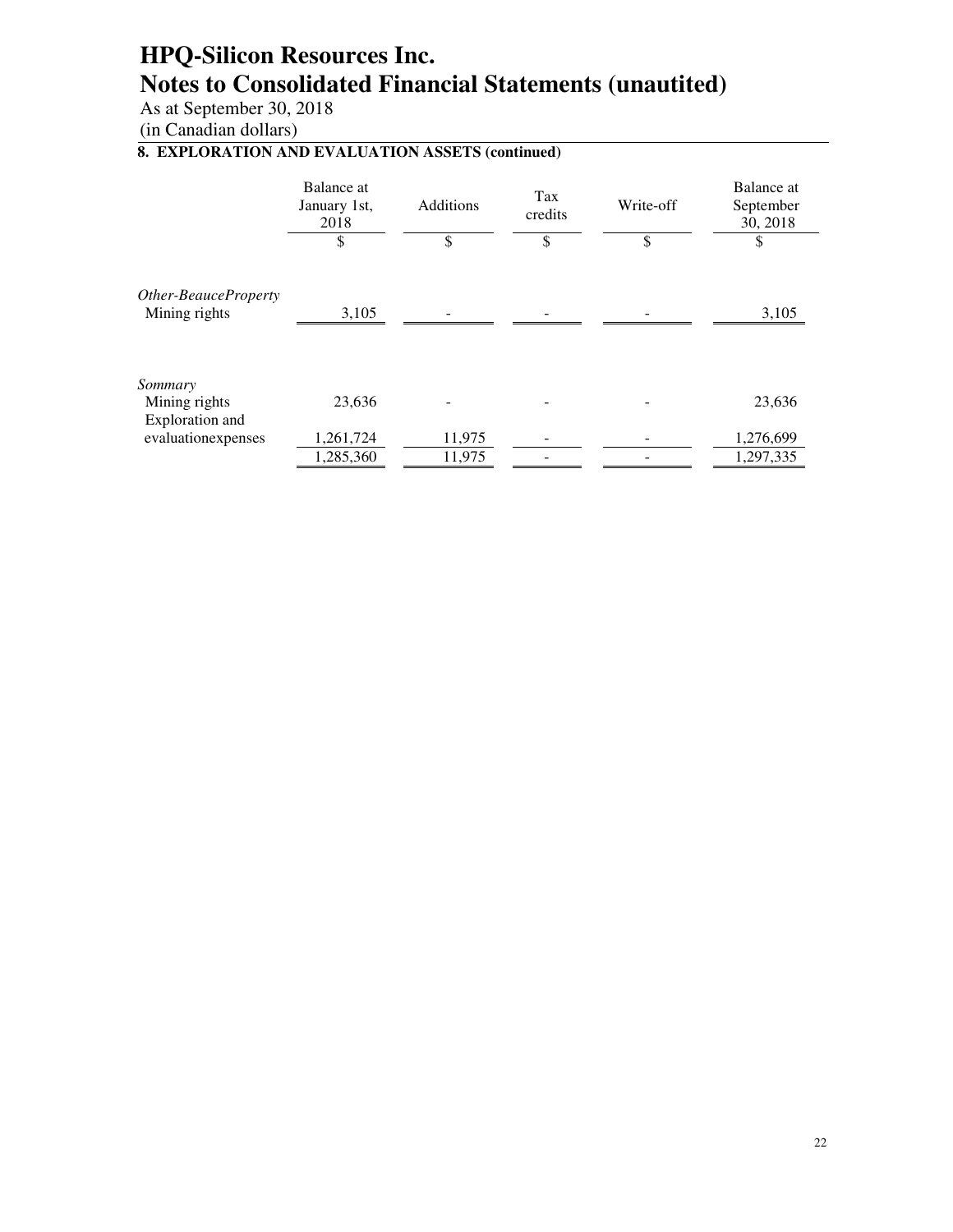As at September 30, 2018

(in Canadian dollars)

### **8. EXPLORATION AND EVALUATION ASSETS**

|                                                            | <b>Balance</b> at<br>January 1st,<br>2017 | Additions       | Tax<br>credits           | Write-off       | <b>Balance</b> at<br>December 31,<br>2017 |
|------------------------------------------------------------|-------------------------------------------|-----------------|--------------------------|-----------------|-------------------------------------------|
|                                                            | \$                                        | $\overline{\$}$ | $\overline{\mathcal{S}}$ | $\overline{\$}$ | $\overline{\mathcal{S}}$                  |
| Quebec                                                     |                                           |                 |                          |                 |                                           |
| RoncevauxProperty                                          |                                           |                 |                          |                 |                                           |
| Mining rights<br>Exploration and                           | 9,219                                     | 4,966           |                          |                 | 14,185                                    |
| evaluationexpenses                                         | 92,736                                    | 757,291         |                          |                 | 850,027                                   |
|                                                            | 101,955                                   | 762,257         |                          |                 | 864,212                                   |
| Martinville Property                                       |                                           |                 |                          |                 |                                           |
| Mining rights<br>Exploration and                           | 440                                       | 769             |                          |                 | 1,209                                     |
| evaluationexpenses                                         | 260,835                                   |                 |                          |                 | 260,835                                   |
|                                                            | 261,275                                   | 769             |                          |                 | 262,044                                   |
|                                                            |                                           |                 |                          |                 |                                           |
| Carrière Montpetit Property                                | 440                                       | 233             |                          |                 | 673                                       |
| Mining rights<br>Exploration and                           |                                           |                 |                          |                 |                                           |
| evaluationexpenses                                         | 5,126                                     |                 |                          |                 | 5,126                                     |
|                                                            | $\overline{5,566}$                        | 233             |                          |                 | 5,799                                     |
| <b>Drucourt Property</b><br>Mining rights                  | 658                                       |                 |                          |                 | 658                                       |
| Exploration and                                            |                                           |                 |                          |                 |                                           |
| evaluationexpenses                                         | 128,359                                   |                 |                          |                 | 128,359                                   |
|                                                            | 129,017                                   |                 |                          |                 | 129,017                                   |
|                                                            |                                           |                 |                          |                 |                                           |
| <b>MalvinaProperty</b><br>Mining rights<br>Exploration and | 220                                       |                 |                          |                 | 220                                       |
| evaluationexpenses                                         | 5,126                                     |                 |                          |                 | 5,126                                     |
|                                                            | 5,346                                     |                 |                          |                 | 5,346                                     |
| Silica-other Property                                      |                                           |                 |                          |                 |                                           |
| Mining rights<br>Exploration and                           | 40,563                                    |                 |                          | (36,977)        | 3,586                                     |
| evaluationexpenses                                         | 12,251                                    |                 |                          |                 | 12,251                                    |
|                                                            | 52,814                                    |                 |                          | (36,977)        | 15,837                                    |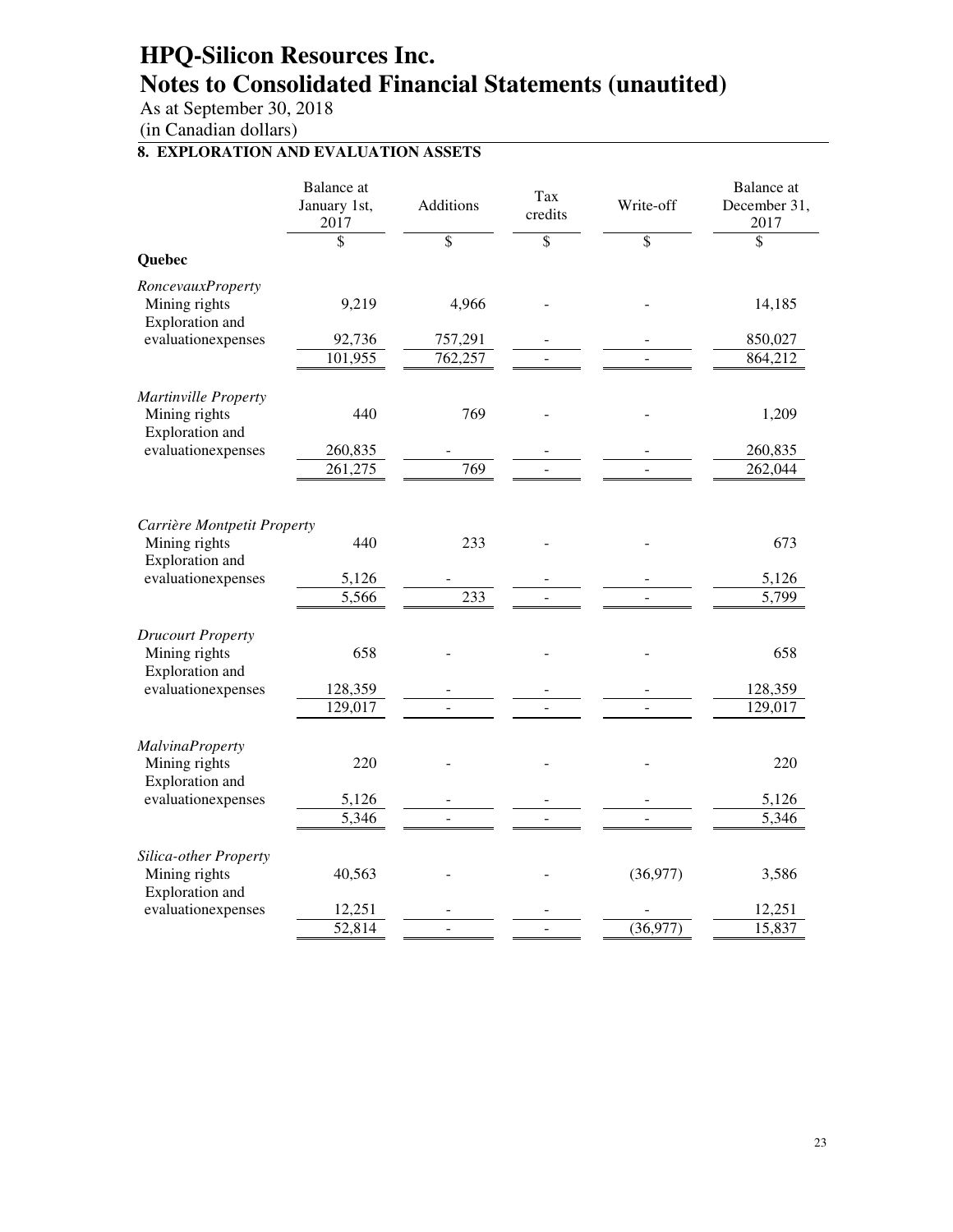As at September 30, 2018

(in Canadian dollars)

### **8. EXPLORATION AND EVALUATION ASSETS (continued)**

|                                             | Balance at<br>January 1st,<br>2017 | Additions | Tax<br>credits | Write-off  | Balance at<br>December 31,<br>2017 |
|---------------------------------------------|------------------------------------|-----------|----------------|------------|------------------------------------|
|                                             | \$                                 | \$        | \$             | \$         | \$                                 |
| Other Property                              |                                    |           |                |            |                                    |
| Mining rights                               | 15,225                             |           |                | (15,225)   |                                    |
| Other-BeauceProperty                        |                                    |           |                |            |                                    |
| Mining rights                               | 61,172                             |           |                | (58,067)   | 3,105                              |
| <b>Bellechasse-Timmins Gold Property</b>    |                                    |           |                |            |                                    |
| Mining rights<br>Exploration and            | 101,112                            |           |                | (101, 112) |                                    |
| evaluationexpenses                          | 37,189                             | 30,241    |                | (67, 430)  |                                    |
|                                             | 138,301                            | 30,241    |                | (168, 542) |                                    |
|                                             |                                    |           |                |            |                                    |
| Sommary<br>Mining rights<br>Exploration and | 229,049                            | 5,968     |                | (211, 381) | 23,636                             |
| evaluationexpenses                          | 541,622                            | 787,532   |                | (67, 430)  | 1,261,724                          |
|                                             | 770,671                            | 793,500   |                | (278, 811) | 1,285,360                          |

All write-offs are included within Write-off of exploration and evaluation assets in profit or loss.

During the last year, management written-off mining rights for the Silica-otherProperty, OtherProperty, Bellchasse-TimminsPropertyand Other-BeaucePropertyfor following reason: abandon of mining claims.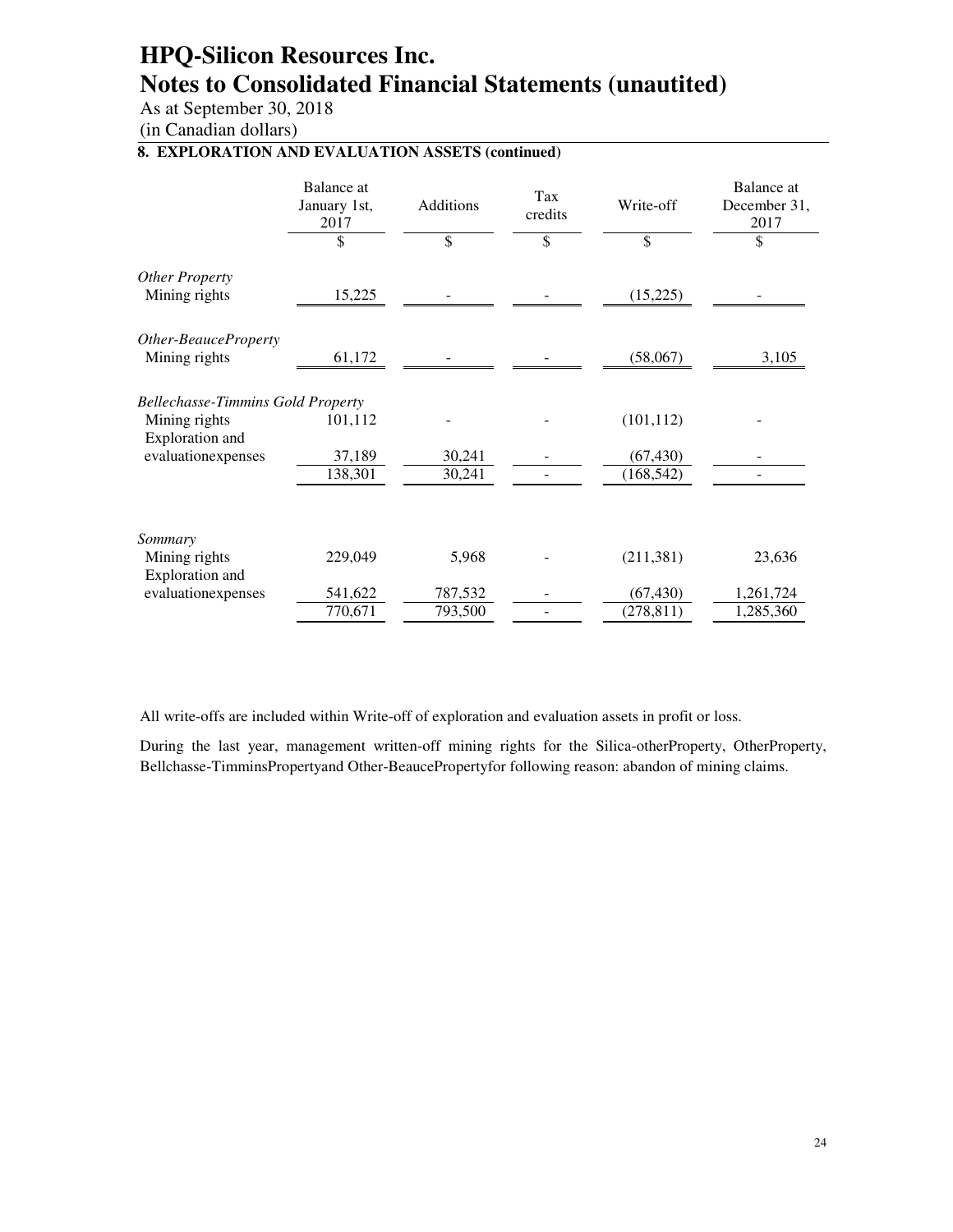As at September 30, 2018 (in Canadian dollars)

### **8. EXPLORATION AND EVALUATION ASSETS (continued)**

#### **Quebec**

#### *Bellechasse-Timmins GoldProperty*

During the last year, the Company has written off this property.

#### *Other-BeauceProperty*

During the last year, the Company has written off this property.

#### *DrucourtProperty*

The Company holds a 100% interest in 8 claimsacquired by staking.

#### *RoncevauxProperty*

The Company holds a 100% interest in 33 claims (33 claims as at December 31, 2017) acquired by staking.

#### *MalvinaProperty*

The Company holds a 100% interest in 2 claims acquired by staking.

#### *MartinvilleProperty*

The Company holds a 100% interest in 12 claims (12 claims as at December 31, 2017) acquired by staking.

#### *CarrièreMontpetitProperty*

The Company holds a 100% interest in 4 claims acquired by staking.

#### *Silica-otherProperty*

On March 5, 2015 the Company acquired 8 claims by the issuance of 400,000 units (for a total amount of \$36,053). Each unit is consisting of one common share and one warrant. During the last year, the Company has written off this property.

Also, the Company holds a 100% interest in 16 claims (16 claims as at December 31, 2017) acquired by staking.

#### *Other Property*

On December 22, 2015, the Company acquireda 100% interest in 4 claims (Châteaux Richer property, located in the township of Côte de Beaupré).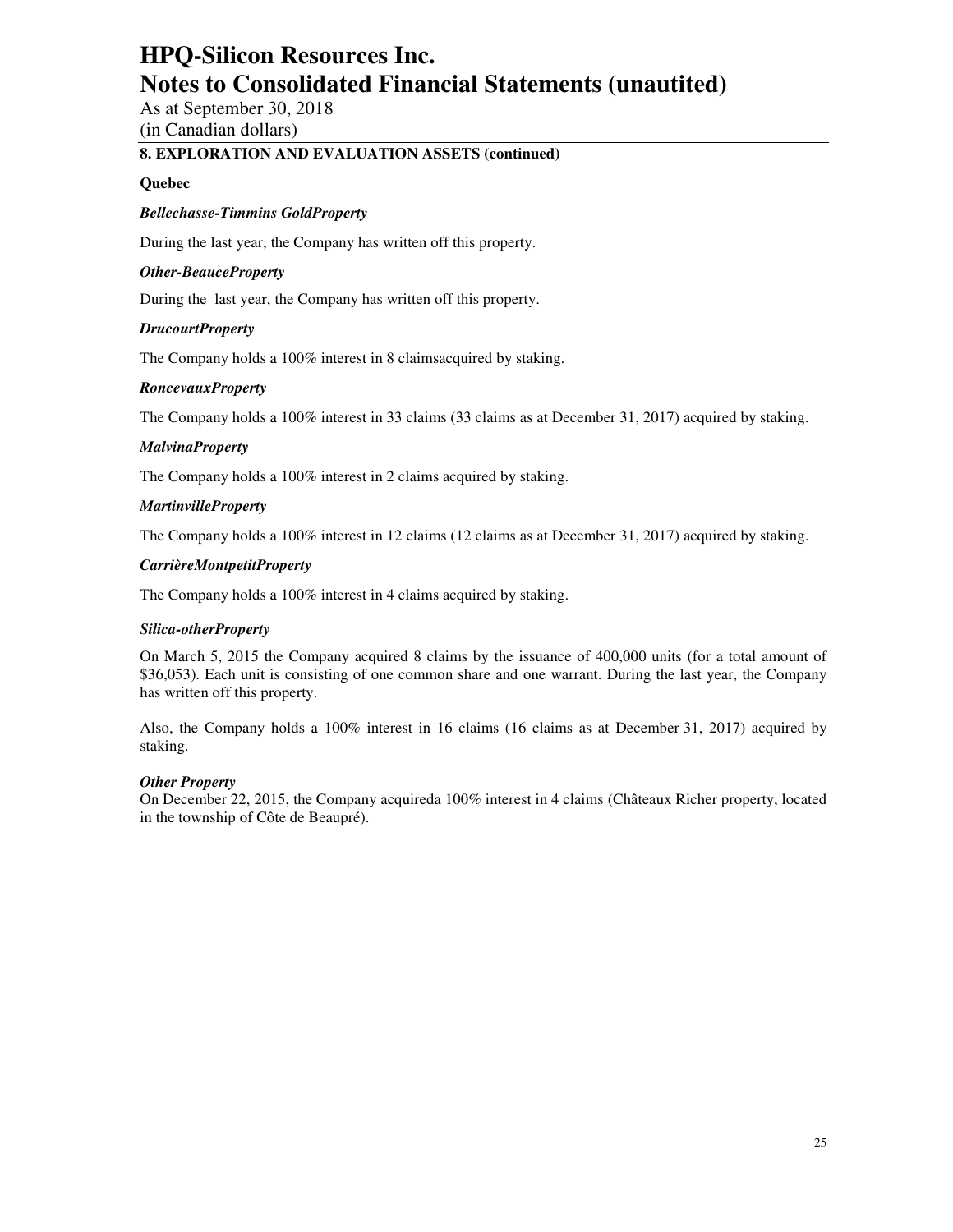As at September 30, 2018

(in Canadian dollars)

### **9. PROPERTY AND EQUIPMENT**

Property and equipment of the Company are composed of computer equipment and assets under construction.The carrying amount is set out as follows:

|                                           |           | Property and equipment |           |
|-------------------------------------------|-----------|------------------------|-----------|
|                                           | Computer  | Equipment<br>under     |           |
|                                           | equipment | construction           | Total     |
|                                           | \$        | \$                     | \$        |
| <b>Gross carrying amount</b>              |           |                        |           |
| Balance at January 1 <sup>st</sup> , 2018 | 3,058     | 1,266,800              | 3,329,499 |
| <b>Additions</b>                          |           | 731,600                | 731,600   |
| Balance at September 30, 2018             | 3,058     | 3,998,400              | 4,001,458 |
| <b>Accumulated depreciation</b>           |           |                        |           |
| Balance at January 1 <sup>st</sup> , 2018 | 1,359     |                        | 1,359     |
| Depreciation                              | 765       |                        | 765       |
| Balance at September 30, 2018             | 2,124     |                        | 2,124     |
| Carrying amount at September 30, 2018     | 934       | 3,998,400              | 3,999,334 |

|                                             | Property and equipment |                    |           |  |
|---------------------------------------------|------------------------|--------------------|-----------|--|
|                                             | Computer               | Equipment<br>under |           |  |
|                                             | equipment              | construction       | Total     |  |
|                                             | \$                     | \$                 | \$        |  |
| <b>Gross carrying amount</b>                |                        |                    |           |  |
| Balance at January 1 <sup>st</sup> , 2017   | 3,058                  | 1,672,000          | 1,675,058 |  |
| <b>Additions</b>                            |                        | 1,594,800          | 1,594,800 |  |
| Balance at December 31, 2017                | 3,058                  | 3,266,800          | 3,269,858 |  |
| <b>Accumulated depreciation</b>             |                        |                    |           |  |
| Balance at January 1 <sup>st</sup> , 2017   | 340                    |                    | 340       |  |
| Depreciation                                | 1,019                  |                    | 1,019     |  |
| Balance at December 31, 2017                | 1,359                  |                    | 1,359     |  |
| <b>Carrying amount at December 31, 2017</b> | 1,699                  | 3,266,800          | 3,268,499 |  |

All depreciation and amortization expenses are presented in Amortization of property and equipment.

#### **10. INTANGIBLE ASSETS**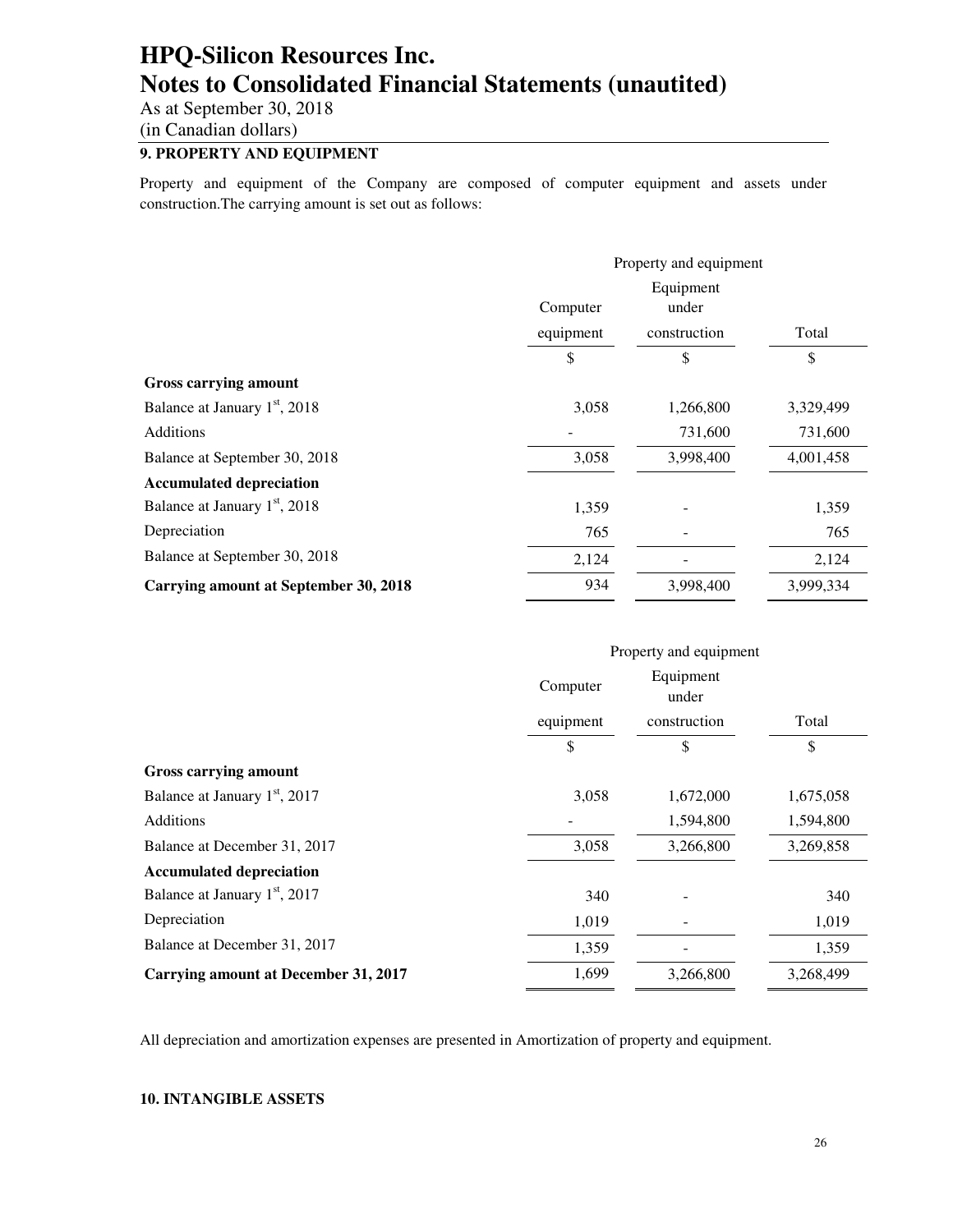As at September 30, 2018

(in Canadian dollars)

The Company acquired the technology PUREVAP<sup>™</sup> for the transformation of quartz into silicon metal high purity. Pursuant to the purchase agreement, the Company is committed to pay to the seller the greater of an annual royalty equal to 10% of the net revenues (as defined in the agreement) generated from the exploitation of the acquired technology or the minimum annual amounts per the agreement. The minimum annual amounts under the agreement are as follows:

|                | S       |
|----------------|---------|
| 2018           | 150,000 |
| 2019           | 200,000 |
| 2020 and after | 250,000 |

The intellectual property and its related liability, royalties payable, were recognized upon acquisition for a total amount of \$815,427 and were calculated based on estimated cash flows under the agreement over a period of 20 years at a rate of 22%. The amount of \$50,000 recorded as a deposit in 2015 was reversed at the cost of the intellectual property. During the last year, an amount of \$1,000,000 paid in cash was also recorded at the cost of the intellectual property.

The Company's intangible assets include patents and intellectual property. The carrying amount is as follows:

|                                                                     | Intangible assets<br>Intellectual |           |           |
|---------------------------------------------------------------------|-----------------------------------|-----------|-----------|
|                                                                     | Patents                           | property  | Total     |
|                                                                     | \$                                | \$        | \$        |
| Gross carrying amount                                               |                                   |           |           |
| Balance at January 1 <sup>st</sup> , 2018                           | 39,739                            | 2,165,427 | 2,205,166 |
| Additions                                                           | 67,002                            | 267,300   | 334.302   |
| Balance at September 30, 2018                                       | 106,741                           | 2,432,727 | 2,539,468 |
| <b>Accumulated depreciation</b>                                     |                                   |           |           |
| Balance at January 1 <sup>st</sup> , 2017 and at September 30, 2018 |                                   |           |           |
| <b>Carrying amount at September 30, 2018</b>                        | 106,741                           | 2,432,727 | 2,539,468 |

#### **10. INTANGIBLE ASSETS (continued)**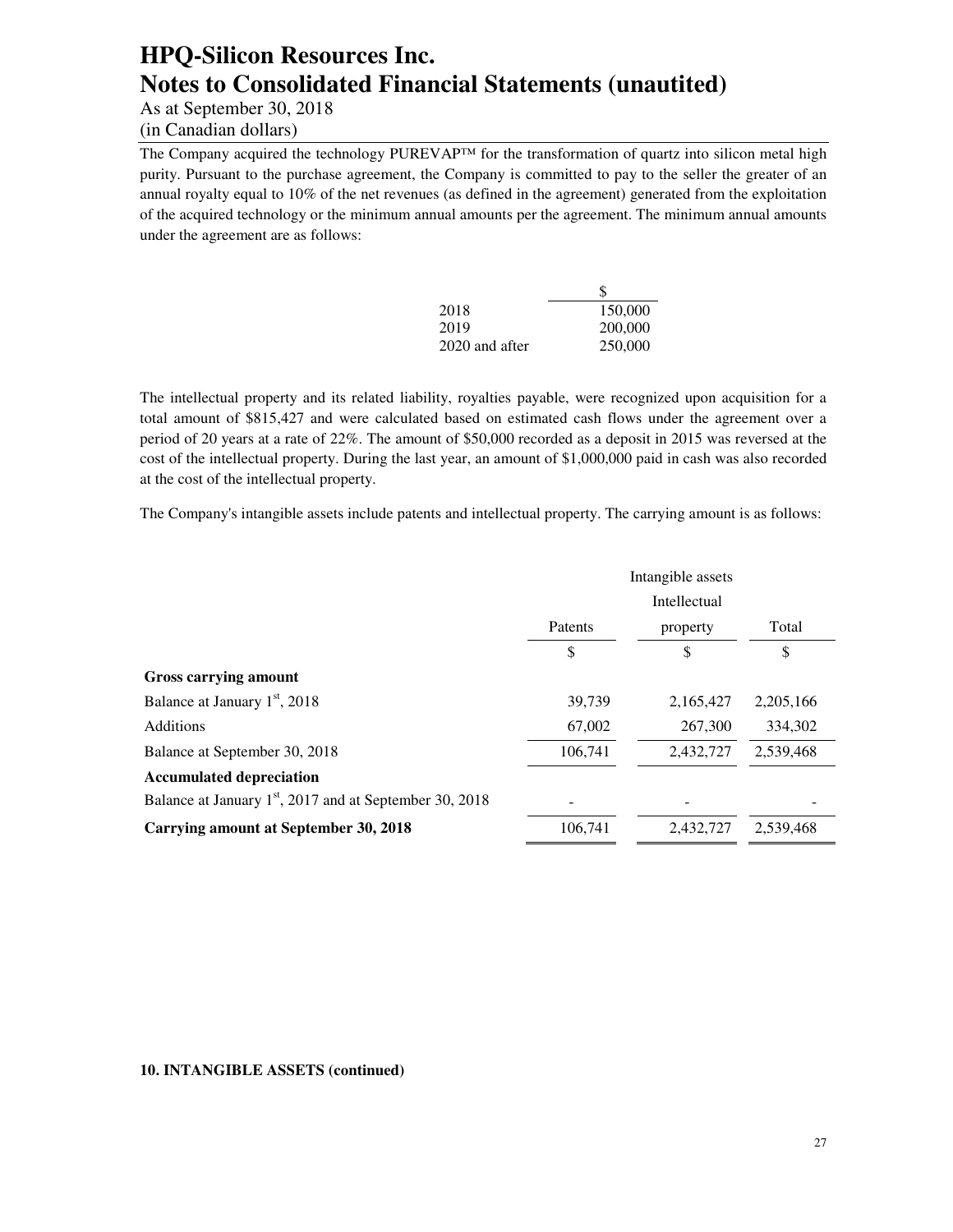As at September 30, 2018 (in Canadian dollars)

|                                                                    | Intangible assets |           |           |
|--------------------------------------------------------------------|-------------------|-----------|-----------|
|                                                                    | Intellectual      |           |           |
|                                                                    | Patents           | property  | Total     |
|                                                                    | \$                | \$        | \$        |
| Gross carrying amount                                              |                   |           |           |
| Balance at January 1 <sup>st</sup> , 2017                          | 32,635            | 1,865,427 | 1,898,062 |
| <b>Additions</b>                                                   | 7.104             | 300,000   | 307.104   |
| Balance at December 31, 2017                                       | 39,739            | 2,165,427 | 2.205.166 |
| <b>Accumulated depreciation</b>                                    |                   |           |           |
| Balance at January 1 <sup>st</sup> , 2017 and at December 31, 2017 |                   |           |           |
| <b>Carrying amount at December 31, 2017</b>                        | 39,739            | 2,165,427 | 2.205.166 |

All amortization expense will be reported in Amortization of intangible assets at the time the technology will be ready to be used.

#### **11. TRADE AND OTHER PAYABLES**

|                | September 30,<br>2018 | December 31<br>2017 |
|----------------|-----------------------|---------------------|
|                |                       | \$                  |
| Trade accounts | 146,796               | 60,379              |
| Other          | 88,767                | 110,376             |
|                | 235,563               | 170,755             |

#### **12. NOTE PAYABLE CLASSIFIED FOR DISTRIBUTION TO THE OWNERS**

On February 6, 2012, the Company signed an estate mortgage to secure a loan for a sum of \$180,000 bearing interest at compound rate of25% annually and secured by the land on Beauce Placer's property.On June 30, 2014, the Company signed a new note payable of \$50,000 for unpaid interest on capital. On January 6, 2015, the Company extended the maturity of the note of a value of \$230,000 until February 6, 2017. During the year 2016, the Company repaid the \$50,000 note. On October 6, 2017, the Company agreed with the Mortgage to extend the term to July 31, 2019.

#### **13. DEBENTURE**

In August 2018, the Company completed the offering of an unsecured convertible debenture in the amount of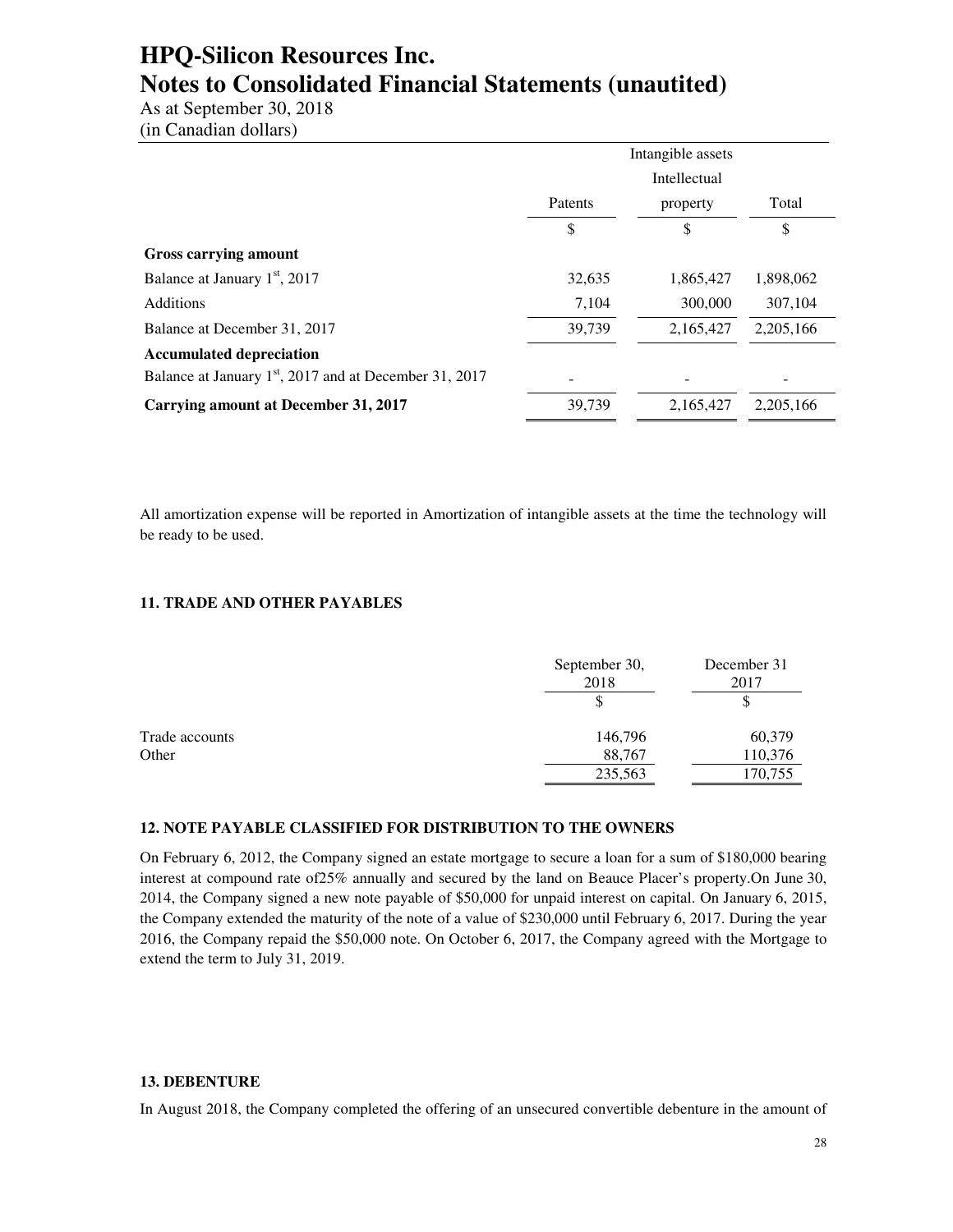As at September 30, 2018

### (in Canadian dollars)

\$ 1,800,000 bearing interest at an annual rate of 5%, compounded monthly and payable on the debenture maturity date of August 20, 2023. Jointly, the Company issued 15,000,000 warrants. Each warrant entitles the holder thereof to purchase one common share at a price of \$ 0.17 per share, until August 20, 2021 (see note 14.2). The principal of that debenture is convertible, in all time, at the option of the holder, into common shares of the Company at a price of \$ 0.12 per share. At the date of conversion or of maturity, the unpaid interests will be converted into common shares of the Company at a price equal to the lowest discounted market price permitted by the policies of the TSX Venture Exchange, conditionally upon the exchange approval. Failing obtening such approval, the interests will be payable in cash. Effective August 21, 2021, the Company may refund the convertible debenture in cash and all unpaid interests by paying a 20% annual compounded return on the debenture capital. The effective interest rate for the accounting of that convertible debenture is 12.16%.

| Issuance of convertible debenture                      | 1,800,000  |
|--------------------------------------------------------|------------|
| Issuance costs of convertible debenture                | (147,315)  |
| Equity component of convertible debenture net of costs | (721, 547) |
| Carrying amount at September 30, 2018                  | 931,138    |

During the period, the Company recorded interest expense in the amount of \$ 7,500.

#### **14. EQUITY**

#### **14.1 Share capital**

The share capitalof the Company consists only of common shares and an unlimited number of shareswithout par value.All shares are participating and are equally eligible to receive dividends and the repayment of capital, and represent one vote each at the shareholder's meeting of HPQ.

|                                                                   | September 30,<br>2018 | December 31.<br>2017 |
|-------------------------------------------------------------------|-----------------------|----------------------|
|                                                                   | Number of             | Number of            |
|                                                                   | shares                | shares               |
| Shares issued at the beginning                                    | 192, 145, 349         | 154,699,336          |
| Private placements (a) $(c)$ $(g)$ $(k)$                          | 16,250,000            | 24,401,000           |
| Issuance for the payment of issuance cost of units $(g)$          |                       | 175 000              |
| Issuance for the payment of accounts payable $(b)(d)(e)(h)(i)(i)$ | 450,954               | 3,279,750            |
| Exercise of warrants                                              | 13,437,750            | 9,424,087            |
| Total shares issued and fully paid                                | 222, 284, 053         | 191,979,173          |
| Shares to be issued (f)                                           |                       | 166,176              |
| Total shares at the end                                           | 222,284,053           | 192,145,349          |
|                                                                   |                       |                      |

#### **14.1Share capital (continued)**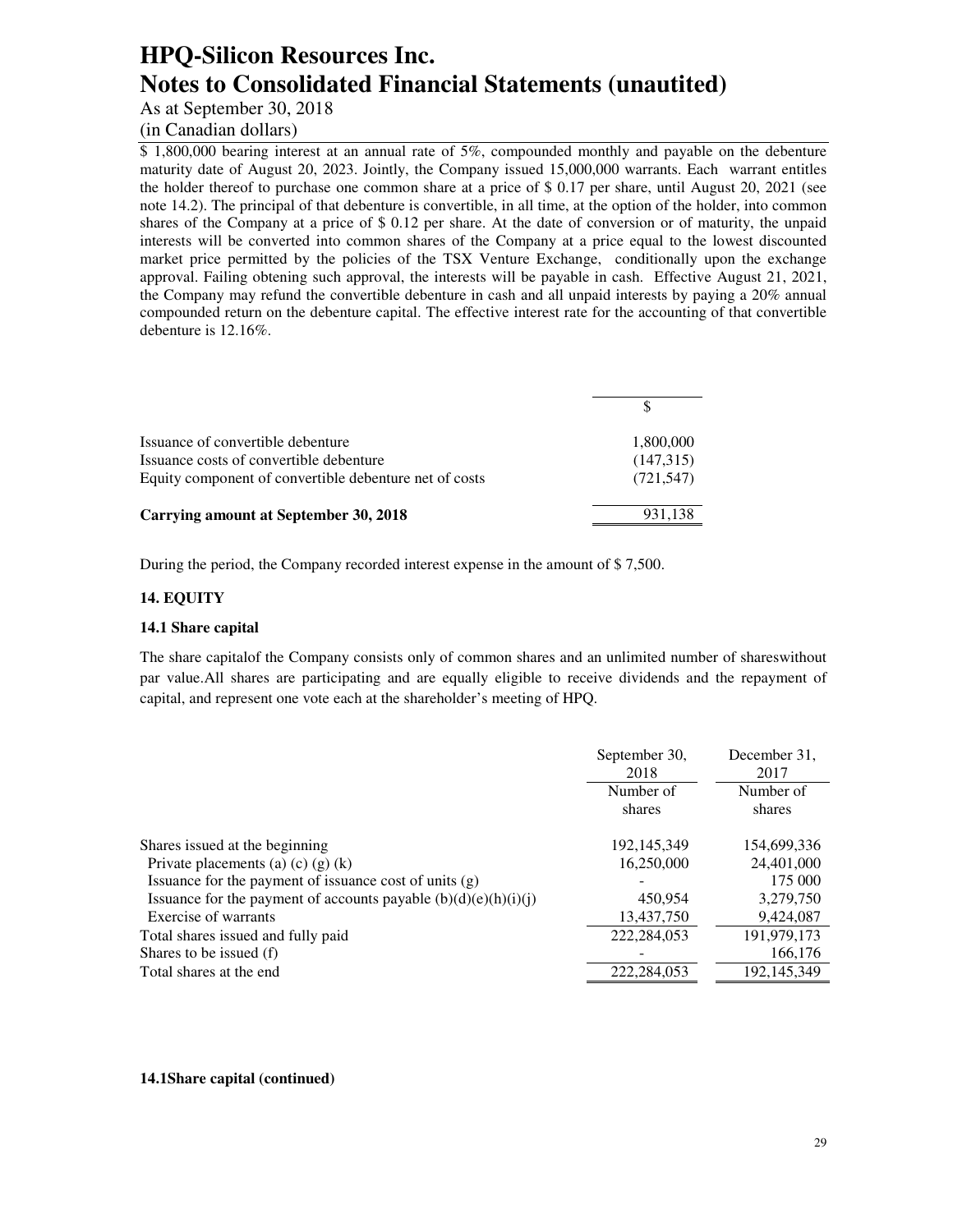As at September 30, 2018

(in Canadian dollars)

(a) On February 23, 2017, the Company completed a private financing for an amount of \$1,600,000. The Company issued 9,411,766 units consisting of one common share and one warrant. Each full warrant entitles the holder thereof to subscribe for an equivalent number of common shares of the Company at a price of \$0.25 per share, during a period of 24 months following the closing of the financing.No amount related to warrants was recorded.

In addition, the Company recorded an amount of \$28,305 commission fees as units'issue costs. The Company issued to the agent 166,500 warrants (for a value of \$14,792).Each warrant entitles the holder to subscribe to one common share of the Company at a price of \$0.25 per share for a period of 24 months from the date of closing of the financing and the Company issued to the agent 136,000 warrants (for a value of \$12,596).Each warrant entitles the holder to subscribe to one common share of the Company at a price of \$0.23 per share for a period of 24 months from the date of closing of the financing.No amount related to the warrants was recorded.

- (b) On March 3, 2017, the Company has settled a debt supplier of \$14,125 by the issuance of 88,280 common shares. No profit or loss was recorded on this transaction.
- (c) On March 7, 2017, the Company completed a private financing for an amount of \$423,000. The Company issued 2,488,234 units consisting of one common share and one warrant. Each warrant entitles the holder thereof to subscribe for an equivalent number of common shares of the Company at a price of \$0.25 per share, during a period of 24 months following the closing of the financing.No amount related to the warrants was recorded.
- (d) On September 12, 2017, the Company has settled a debt supplier of \$28,250 by the issuance of 191,470 common shares. No profit or loss was recorded on this transaction.
- (e) On October 2, 2017, the Company has settled a debt supplier of \$300,000 by the issuance of 3,000,000 units consisting of one common share and one warrant. Each warrant entitles the holder to subscribe to one common share of the Company at a price of \$0.20 per share, during a period of 36 months following the closing of the financing. An amount of \$15,000 related to the warrants was recorded as an increase ofcontributed surplusandon profit or loss was recorded on this transaction.
- (f) On October 15, 2017, the Company has settled a debt supplier of \$14,125 by the issuance of 166,176 common shares.No profit or loss was recorded on this transaction.The common shares are to be issued on December 31, 2017.
- (g) On December 7, 2017, the Company completed a private financing for an amount of \$1,250,100. The Company issued 12,501,000 units consisting of one common share and onewarrant. Each warrant entitles the holder to subscribe to one common share of the Company at a price of \$0.15per share, during a period of 36 months following the closing of the financing.An amount of \$125,010 related to the warrants was recorded as an increase of contributed surplus.

In addition, as commission costs, the Company recorded an amount of \$76,475 commission fees as units'issue costs. The Company issued to the agent 414,750 broker's warrants (for a value of \$18,825).Each warrant entitles the holder to subscribe to one common share of the Company at a price of \$0.15 per share for a period of 36 months from the date of closing of the financing. The Company issued to the agent 175,000 common shares (for a value of \$15,750) and 175,000 broker's units (for a value of \$17,208). Each unit is composed of one common share and one warrant.Each broker's unit entitles the holder to acquire one common share of the Company at a price of \$0.10 per share and each warrant entitles the holder to subscribe to one common shares of the Company at a price of \$0.15 per share, for 36 months following the closing of the financing.

#### **14.1Share capital (continued)**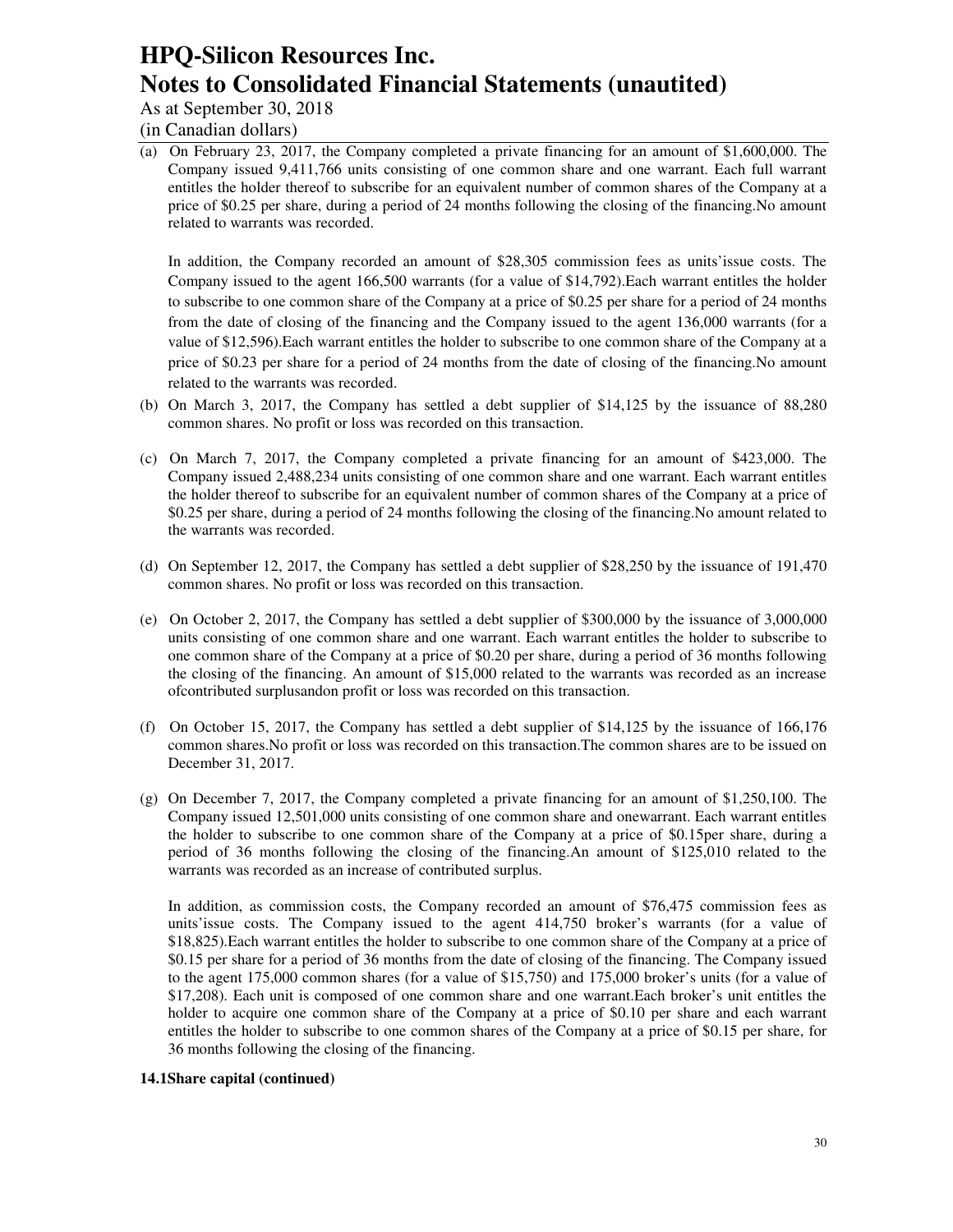As at September 30, 2018

(in Canadian dollars)

- (h) On March 1, 2018, the Company has settled a debt supplier of \$14,125 by the issuance of 117,708 common shares. No profit or loss was recorded on this transaction.
- (i) On April 15, 2018, the Company has settled a debt supplier of \$14,125 by the issuance of 156,684 common shares.No profit or loss was recorded on this transaction.
- (j) On July 15, 2018, the Company has settled a debt supplier of \$14,125 by the issuance of 176,562 common shares.No profit or loss was recorded on this transaction.
- (k) On August 20, 2018, the Company completed a private financing for an amount of \$1,950,000. The Company issued 16,250,000 units consisting of one common share and onewarrant. Each warrant entitles the holder to subscribe to one common share of the Company at a price of \$0.17 per share, during a period of 36 months following the closing of the financing.An amount of \$487,500 related to the warrants was recorded as an increase of contributed surplus.

During the period ended September 30, 2018, 13,437,750 common shares were issued following the exercise of warrants. The weighted average share price at the exercise was \$0.07 per share

#### **14.2 Warrants**

During the month of June, the Company has put in place an incentive program to encourage the exercise of 6,674,600 of its outstanding warrants . The warrants gave to the holder thereof the right to purchase one common share at the price of \$0.07 per of which 3,034,000 warrants were exercisable until August 27, 2018 and 3,640,600 warrants until December 24, 2018. In accordance with the Incentive Program which started June 18, 2018 and terminated July 17, 2018, for a twenty-nine-day period,upon exercise of each warrant at the price of \$0.07 per share, the holder thereof received one common share and an additional warrant giving the right to subscribe for one common share at the price of \$0.17 per share during the period of 18 months following the date of the issuance of the such warant. In connection with the incentive program , 4,152,000 warrants were exercised for gross proceeds of \$ 290,640. The Company recorded an amount of \$87,200 as shareholders' equity instruments when the warrants were issued and was recorded as an increase to contributed surplus and a decrease to retained deficit.

During the month of August 2018, the Company completed the offering of an unsecured convertible debenture and simultaneously issued 15,000,000 warrants. Each of the warrants entitles the holder thereof to purchase one common share at a price of \$ 0.17 per share. The Company recorded an amount of \$631,676 as shareholders' equity instruments when the warrants were issued and was recorded as an increase to contributed surplus and a decrease to retained deficit.

For this period, the Company recorded an amount of \$718,876 (nil as at December 31, 2017) as shareholders' equity instruments when the warrants were issued and was recorded as an increase to contributed surplus and a decrease to retained deficit.

#### **14.2 Warrants (continued)**

The weighted average fair value \$0.038 ( nil as at December 31, 2017) of the warrants granted was estimated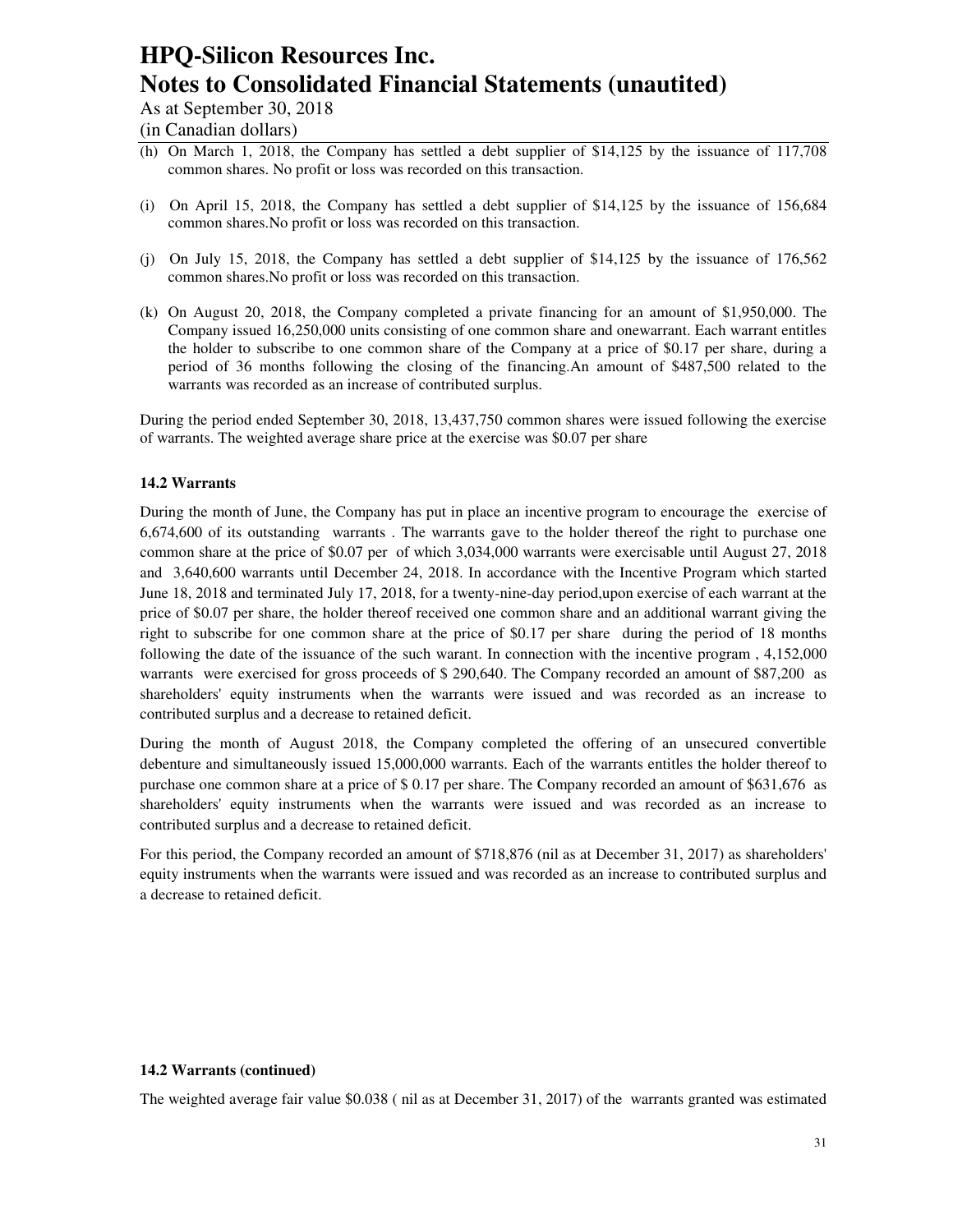As at September 30, 2018

(in Canadian dollars)

on the grant date using the Black-Scholes option pricing model, based on the following weighted average assumptions:

|                                         | 2018       |
|-----------------------------------------|------------|
|                                         |            |
| Average share price at date of grant    | \$0.088    |
| Expected Dividends yield                | $0\%$      |
| Expected weighted volatility            | 96%        |
| Average risk-free interest rate         | $2.03\%$   |
| Expected average life                   | 2.67 years |
| Average exercise price at date of grant | \$0.17     |

The underlying expected volatility was determined by reference to historical data the Company shares over the expected average life of the warrants.

Outstanding warrants entitle their holders to subscribe to an equivalent number of common shares, as follows:

|                           | September 30, 2018    |                                            | December 31, 2017     |                                            |
|---------------------------|-----------------------|--------------------------------------------|-----------------------|--------------------------------------------|
|                           | Number of<br>warrants | Weighted<br>average<br>exercise price<br>S | Number of<br>warrants | Weighted<br>average<br>exercise price<br>S |
| Balance, beginning of     |                       |                                            |                       |                                            |
| reporting year            | 75,233,370            |                                            | 57,396,956            |                                            |
| Granted                   | 35,402,000            | 0.17                                       | 27,401,000            | 0.20                                       |
| Exercised                 | (13, 437, 750)        | 0.07                                       | (9,424,087)           | 0.07                                       |
| Expired                   | (7,808,500)           | 0.27                                       | (140, 499)            | 0.10                                       |
| Balance, end of reporting |                       |                                            |                       |                                            |
| period                    | 89,389,120            |                                            | 75,233,370            |                                            |

#### **14.2 Warrants (continued)**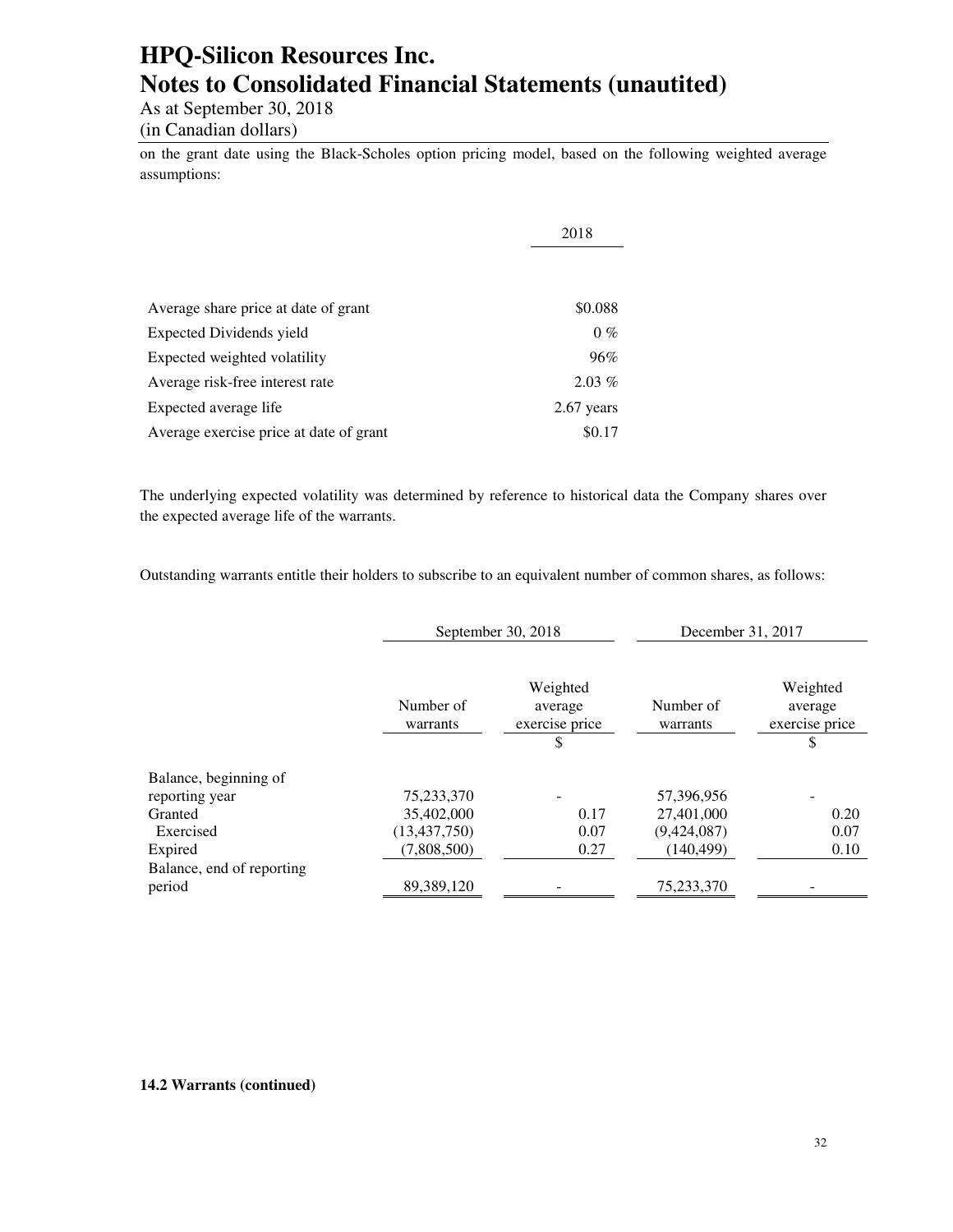As at September 30, 2018

(in Canadian dollars)

Outlined below are theoutstanding warrants which could be exercised for an equivalent number of common shares:

|                                  |                  |                                         | December 31, 2017 |  |
|----------------------------------|------------------|-----------------------------------------|-------------------|--|
| <b>Expiration</b> date<br>Number |                  | Number                                  | Exercise<br>price |  |
|                                  | \$               |                                         | \$                |  |
|                                  |                  | 1,800,000                               | 0.07              |  |
|                                  |                  | 1,462,500                               | 0.35              |  |
|                                  |                  | 3,740,750                               | 0.07              |  |
|                                  |                  | 6,200,000                               | 0.25              |  |
|                                  |                  | 5,959,000                               | 0.07              |  |
| 2,840,909                        | 0.30             | 2,840,909                               | 0.30              |  |
| 4,922,000                        | 0.07             | 7,006,000                               | 0.07              |  |
| 6,448,211                        | 0.25             | 6,448,211                               | 0.25              |  |
| 4,375,000                        | 0.12             | 4,375,000                               | 0.12              |  |
| 9,411,766                        | 0.25             | 9,411,766                               | 0.25              |  |
| 2,488,234                        | 0.25             | 2,488,234                               | 0.25              |  |
| 4,152,000                        | 0.17             |                                         |                   |  |
| 8,000,000                        | $0.30$ to $0.40$ | 8,000,000                               | $0.30$ to $0.40$  |  |
| 3,000,000                        | 0.20             | 3,000,000                               | 0.20              |  |
| 12,501,000                       | 0.15             | 12,501,000                              | 0.15              |  |
| 31,250,000                       | 0,17             |                                         |                   |  |
| 89,389,120                       |                  | 75,233,370                              |                   |  |
|                                  |                  | September 30, 2018<br>Exercise<br>price |                   |  |

#### **14.3 Broker's options**

Outstanding broker's options entitle their holder to subscribe to an equivalent number of common shares, as follows:

|                                                 | September 30, 2018  |                                          | December 31, 2017 |                                          |
|-------------------------------------------------|---------------------|------------------------------------------|-------------------|------------------------------------------|
|                                                 | Number              | Weighted<br>average<br>exercise<br>price | Number            | Weighted<br>average<br>exercise<br>price |
|                                                 |                     | \$                                       |                   | \$                                       |
| Balance, beginning of reporting year<br>Expired | 89,172<br>(89, 172) | 0.14<br>0.14                             | 89,172<br>-       | 0.14<br>$\overline{\phantom{a}}$         |
| Balance, end of reporting period                |                     |                                          | 89,172            | 0.14                                     |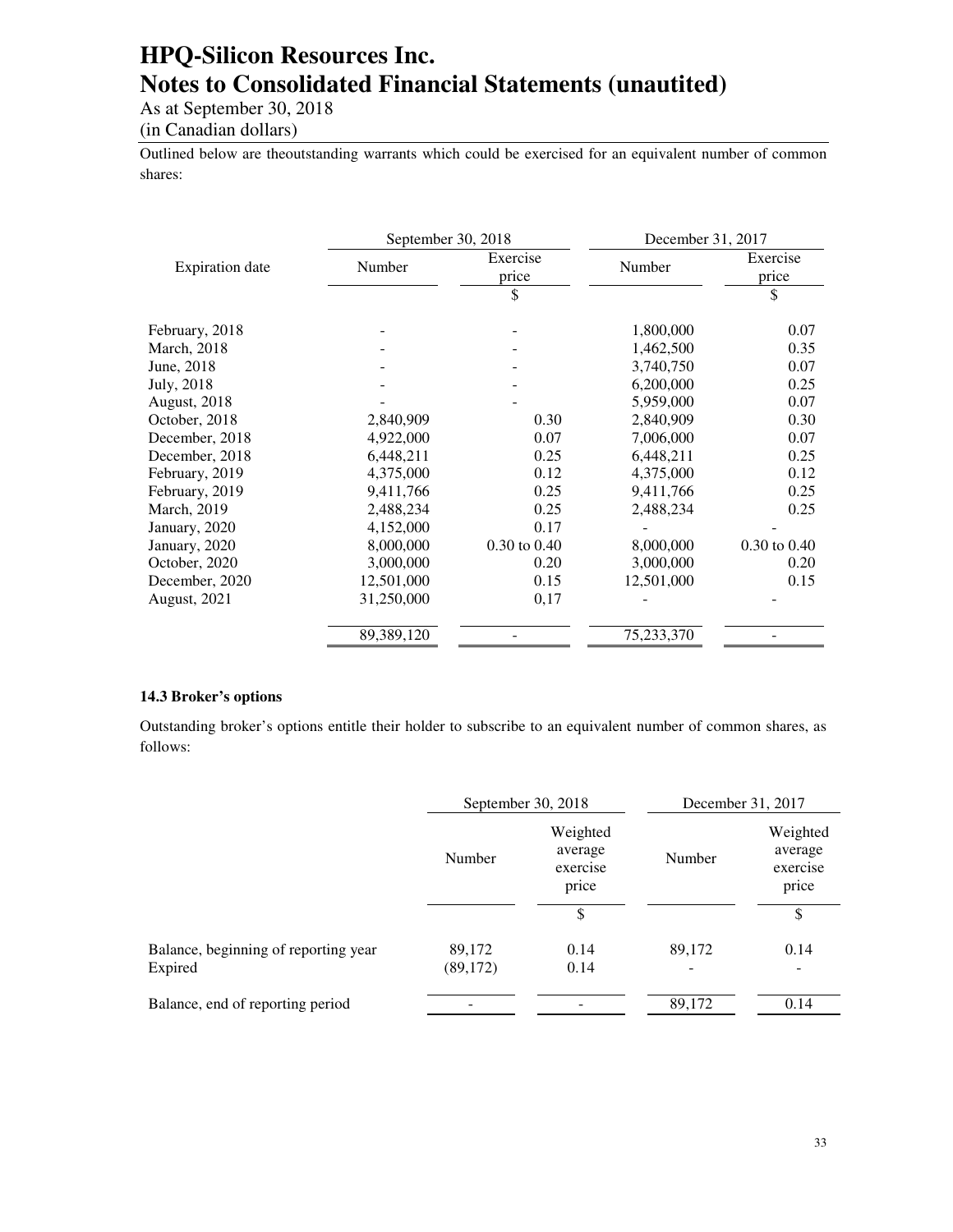As at September 30, 2018

(in Canadian dollars)

### **14.3 Broker's options (continued)**

Outlined below are the outstanding broker's options which could be exercised for an equivalent number of commonshares:

|                                                   | December 31, 2017 |                |
|---------------------------------------------------|-------------------|----------------|
| Exerciseprice<br><b>Expiration</b> date<br>Number | Number            | Exercise price |
|                                                   |                   |                |
| July, 2018                                        | 89,172            | 0.14           |
| -                                                 | 89,172            | 0.14           |

#### **14.4 Broker's warrants**

Outstanding the broker's warrants entitle their holder to subscribe to an equivalent number ofcommon shares, as follows:

|                                                 | June 30, 2018 |                                          | December 31,2017  |                                          |
|-------------------------------------------------|---------------|------------------------------------------|-------------------|------------------------------------------|
|                                                 | Number        | Weighted<br>average<br>exercise<br>price |                   | Weighted<br>average<br>exercise<br>price |
|                                                 |               | \$                                       |                   | \$                                       |
| Balance, beginning of reporting year<br>Granted | 752,690       | 0.19                                     | 35,440<br>717,250 | 0.25<br>0.19                             |
| Balance, end of reporting year                  | 752,690       | 0.19                                     | 752,690           | 0.19                                     |

For the last year, the Company recorded an amount of \$46,213 as shareholders' equity instruments when the broker's warrants were issued and was recorded as an increase to contributed surplus and a decrease to retained deficit.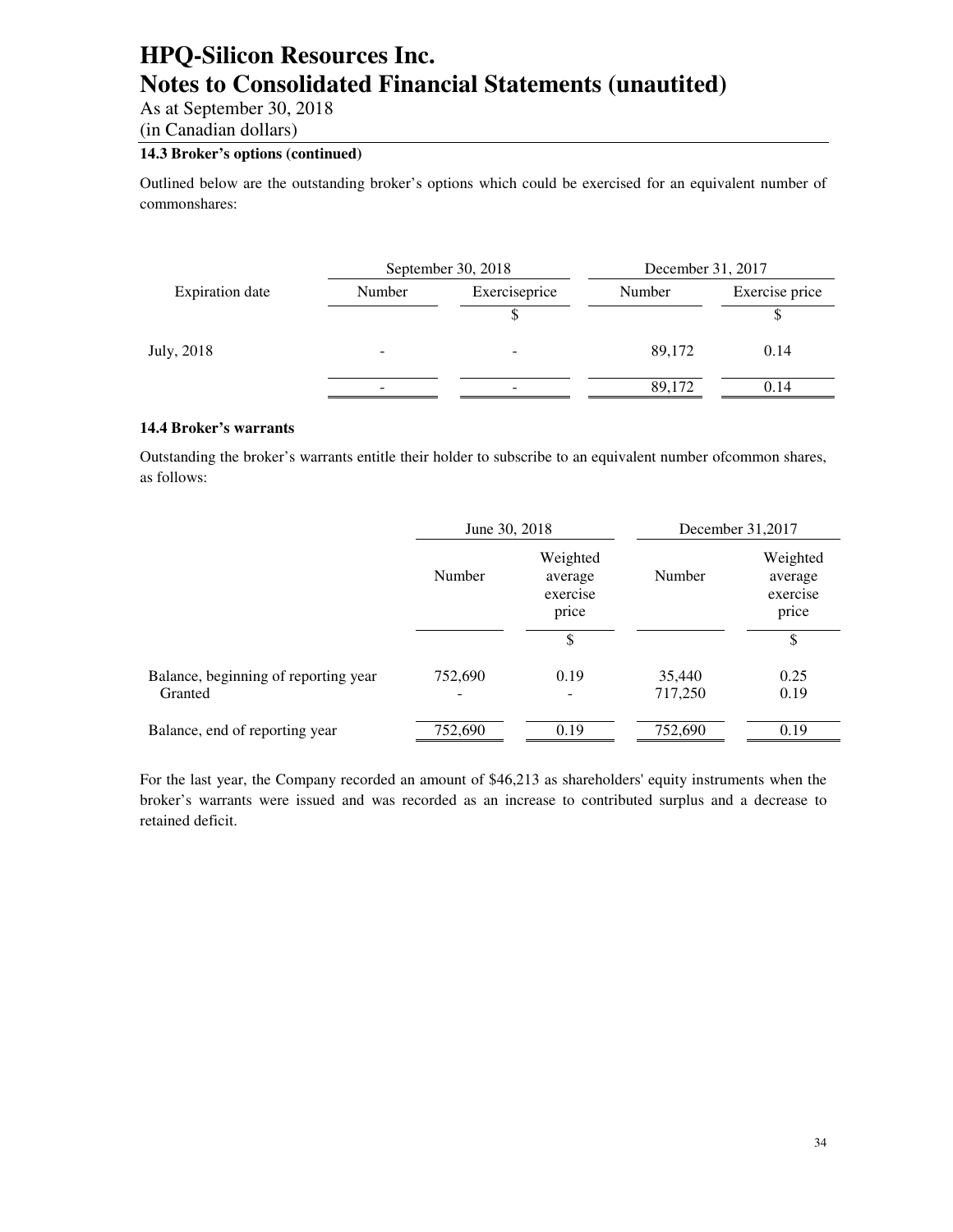As at September 30, 2018

(in Canadian dollars)

### **14.4Broker's warrants (continued)**

The weighted average fair value \$0.064 of the broker's warrants granted was estimated on the grant date using the Black-Scholes option pricing model, based on the following weightedaverage assumptions:

|                                         | 2017       |
|-----------------------------------------|------------|
|                                         |            |
|                                         |            |
| Average share price at date of grant    | \$0.13     |
| Expected dividend yield                 | $0\%$      |
| Expected weighted volatility            | 99%        |
| Average risk-free interest rate         | 1.30%      |
| Expected average life                   | 2.58 years |
| Average exercise price at date of grant | \$0.19     |

The underlying expected volatility was determined by reference to historical data the Company shares over the expected average life of the broker's warrants.

Outlined below are the outstanding broker's warrants which could be exercised for an equivalent number of ordinary shares:

| September 30, 2018     |         |               | December 31, 2017 |                |  |
|------------------------|---------|---------------|-------------------|----------------|--|
| <b>Expiration</b> date | Number  | Exerciseprice | Number            | Exercise price |  |
|                        |         | \$            |                   | \$             |  |
| December, 2018         | 35,440  | 0.25          | 35,440            | 0.25           |  |
| February, 2019         | 302,500 | 0.24          | 302,500           | 0.24           |  |
| December, 2020         | 414,750 | 0.19          | 414,750           | 0.19           |  |
|                        | 752,690 | 0.19          | 752,690           | 0.19           |  |

#### **14.5 Broker's units**

Broker's units during the year 2017 entitle the holder to subscribe at a price of \$0.10 to an equivalent number of units composed of one common share and one warrant.Each warrant entitles the holder to subscribe to one common shares of the Company at a price of \$0.15 per share, for 36 months following the closing of the financing.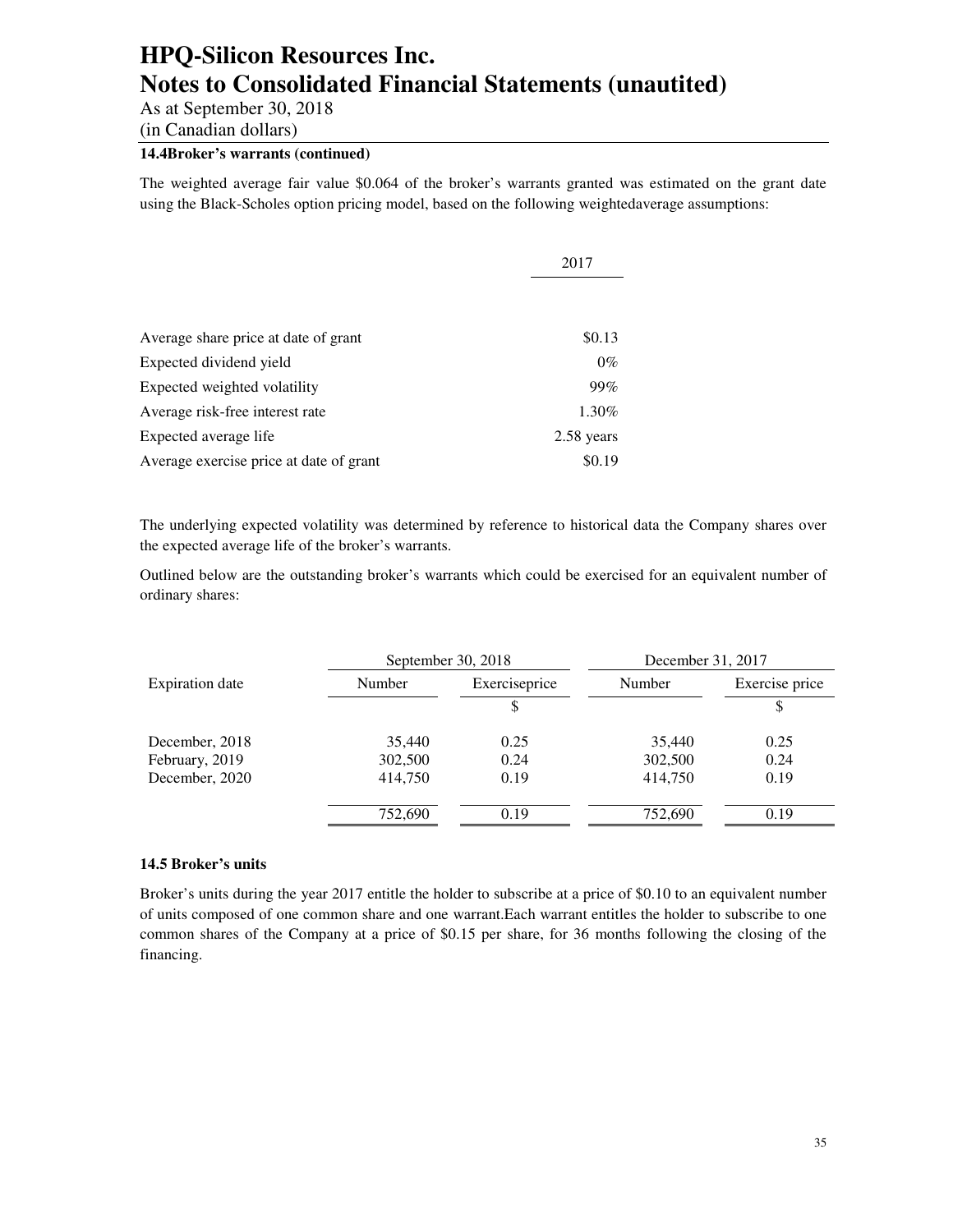As at September 30, 2018

(in Canadian dollars)

### **14.5 Broker'sunits (continued)**

Broker's units are detailed as follows:

|                                      | September 30, 2018 |                                       |         | December 31, 2017                     |
|--------------------------------------|--------------------|---------------------------------------|---------|---------------------------------------|
|                                      | Number             | Weighted<br>average<br>exercise price | Number  | Weighted<br>average<br>exercise price |
|                                      |                    |                                       |         | \$                                    |
| Balance, beginning of reporting year | 261,000            | 0.13                                  | 86,000  | 0.19                                  |
| Granted                              |                    |                                       | 175,000 | 0.10                                  |
| Expired                              | (86,000)           | 0.19                                  |         | -                                     |
| Balance, end of reporting year       | 175,000            | 0.10                                  | 261,000 | 0.13                                  |

For the last year, the Company recorded an amount of \$17,208 as issuance cost of equity instruments when the broker's units were grantedand was recorded as an increase to contributed surplus and a decrease to retained deficit.

The weighted average fair value of \$0.053 of the broker's units granted was estimated on the grant date using the Black-Scholes option pricing model based on the following weightedaverage assumptions:

|                                         | 2017      |
|-----------------------------------------|-----------|
|                                         |           |
| Average share price at date of grant    | \$0.09    |
| Expected dividend yield                 | $0\%$     |
| Expected weighted volatility            | $97\%$    |
| Averagerisk-free interest rate          | 1.71%     |
| Expected average life                   | 3.0 years |
| Average exercise price at date of grant | \$0.10    |

The underlying expected volatility was determined by reference to historical data the Company shares over the expected average life of the broker's units.

Broker's units are detailed as follows:

|                 |         | September 30, 2018 |         | December 31, 2017 |
|-----------------|---------|--------------------|---------|-------------------|
| Expiration date | Number  | Exerciseprice      | Number  | Exerciseprice     |
|                 |         |                    |         |                   |
| March, 2018     |         |                    | 86,000  | 0.19              |
| December, 2020  | 175,000 | 0.10               | 175,000 | 0.10              |
|                 | 175,000 | 0.10               | 261,000 | 0.13              |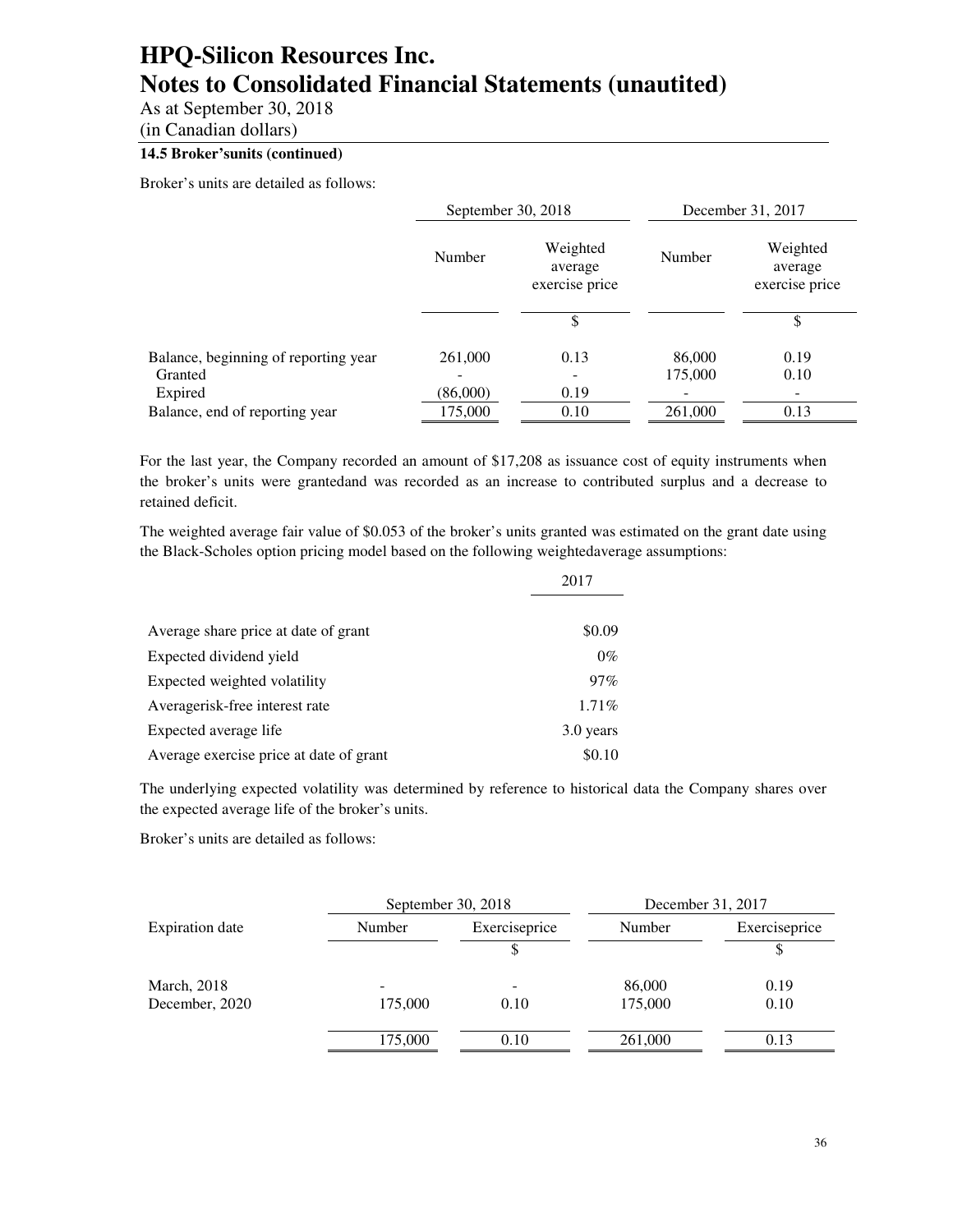As at September 30, 2018

(in Canadian dollars)

### **15. EMPLOYEE REMUNERATION**

#### **15.1 Salaries and employee benefits expense**

Salaries and employee benefits expense are analysed below:

|                                        | Quarter ending<br>September, 30 |         | Nine-month ending<br>September, 30 |         |
|----------------------------------------|---------------------------------|---------|------------------------------------|---------|
|                                        | 2018                            | 2017    | 2018                               | 2017    |
|                                        |                                 | \$      | \$                                 | \$      |
| Salaries and benefits                  | 59,636                          | 59,938  | 196,735                            | 197,068 |
| Managements fees                       | 37,500                          | 37,500  | 112,500                            | 112,500 |
| Remuneration of director               | 10,500                          | 10,500  | 53,500                             | 41,500  |
| Salaries and employee benefit expenses | 107,636                         | 107,938 | 362,735                            | 351,068 |

#### **15.2 Share-based payments**

On September13, 2016, the Company adopted a new share-based payment plan under which the Board of Directors may award to directors, officers, employees and consultants, share options entitling its holder to purchase common shares of the Company. The maximum number of shares issuable under the plan is 14,000,000 common shares (14,000,000 as at December 31, 2017).

The exercise price of each share option is determined by the Board of Directors and cannot be less than the market price of common shares as defined by TSX Venture Exchange policies on the day prior the award, and the term of the options cannot exceed ten years.

The maximum number of common shares that can be issued to a beneficiary, during any 12-month period is limited to 5% of issued and outstanding shares.

The maximum numbers of shares that can be issued toa consultant during any 12-month period is limited to 2% of issued and outstanding shares; moreover, the share options granted to consultants performing investor relations activities maybe exercised by stages over a 12-month periodafter the grant, at a rate of 25% per quarter.

All share-based payments will be settled in equity. The Company has no legal or constructive obligation to repurchase or settle theshare options in cash.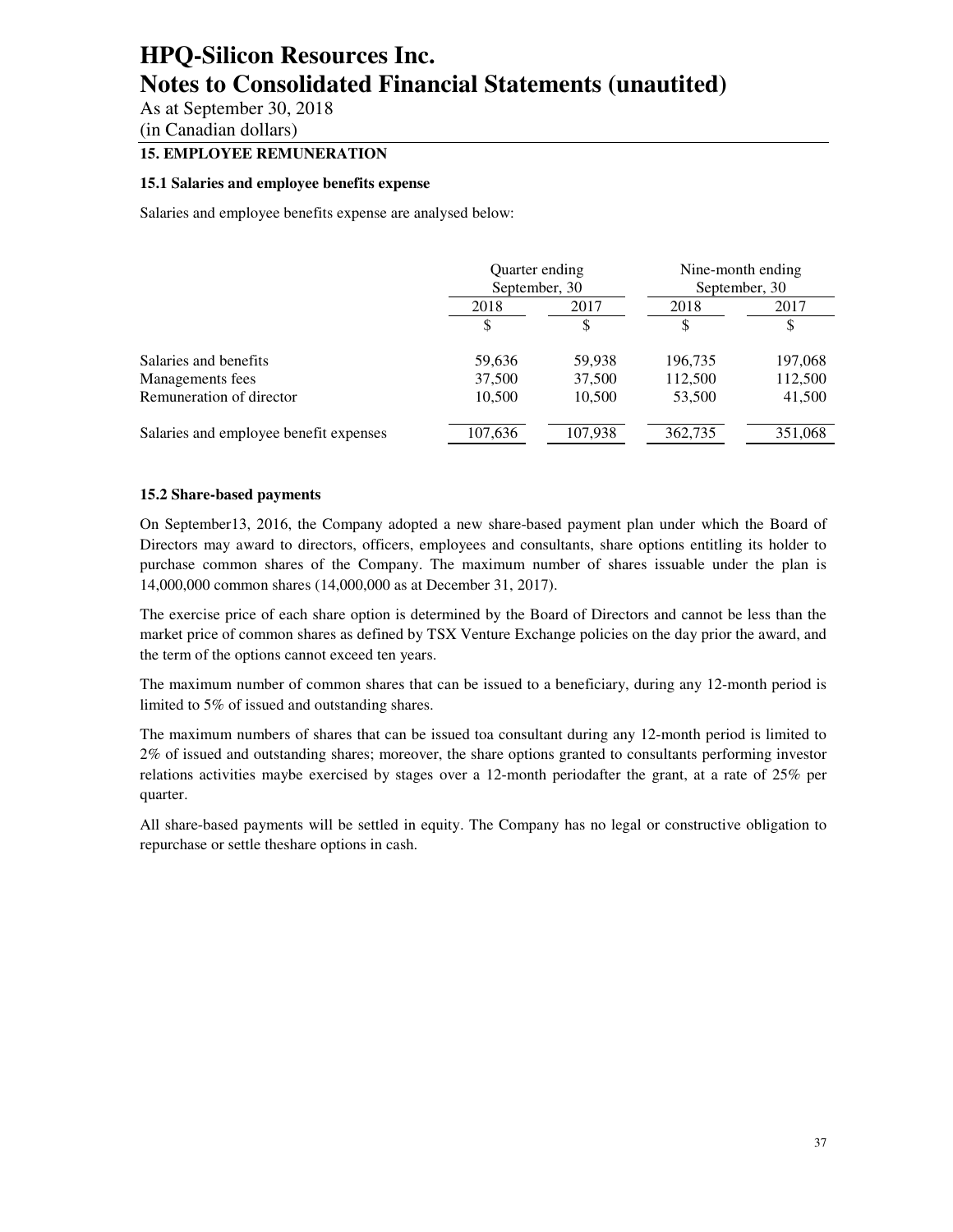As at September 30, 2018

(in Canadian dollars)

### **15.2 Share-based payments (continued)**

The Company's share options are as follows for the reporting periods presented:

|                               | September 30, 2018 |                                                | December 31, 2017 |                                                |  |
|-------------------------------|--------------------|------------------------------------------------|-------------------|------------------------------------------------|--|
|                               | Number             | Weighted<br>average<br>exercise<br>price<br>\$ | Number            | Weighted<br>average<br>exercise<br>price<br>\$ |  |
| Outstanding, beginning of     |                    |                                                |                   |                                                |  |
| reporting year                | 13,200,000         | 0.18                                           | 11,650,000        | 0.19                                           |  |
| Granted                       |                    |                                                | 3,500,000         | 0.12                                           |  |
| Expired                       | (800,000)          | 0.14                                           | (1950000)         | 0.12                                           |  |
| Outstanding, end of reporting |                    |                                                |                   |                                                |  |
| period                        | 12,400,000         | 0.19                                           | 13,200,000        | 0.18                                           |  |
| Exercisable, end of reporting |                    |                                                |                   |                                                |  |
| period                        | 12,400,000         | 0.19                                           | 13,200,000        | 0.18                                           |  |

The table below summarizes the information related to outstanding share options as at September 30, 2018:

| Outstanding options |          |             |  |  |
|---------------------|----------|-------------|--|--|
|                     |          | Weighted    |  |  |
|                     | Weighted | average     |  |  |
|                     | average  | remaining   |  |  |
| Number of           | exercise | contractual |  |  |
| options             | price    | life        |  |  |
|                     | \$       | (years)     |  |  |
|                     |          |             |  |  |
| 3,200,000           | 0.07     | 1.95        |  |  |
| 3,500,000           | 0.12     | 4.25        |  |  |
| 100,000             | 0.15     | 2.73        |  |  |
| 400,000             | 0.19     | 3.00        |  |  |
| 5,200,000           | 0.30     | 3.01        |  |  |
| 12,400,000          | 0.19     | 3.08        |  |  |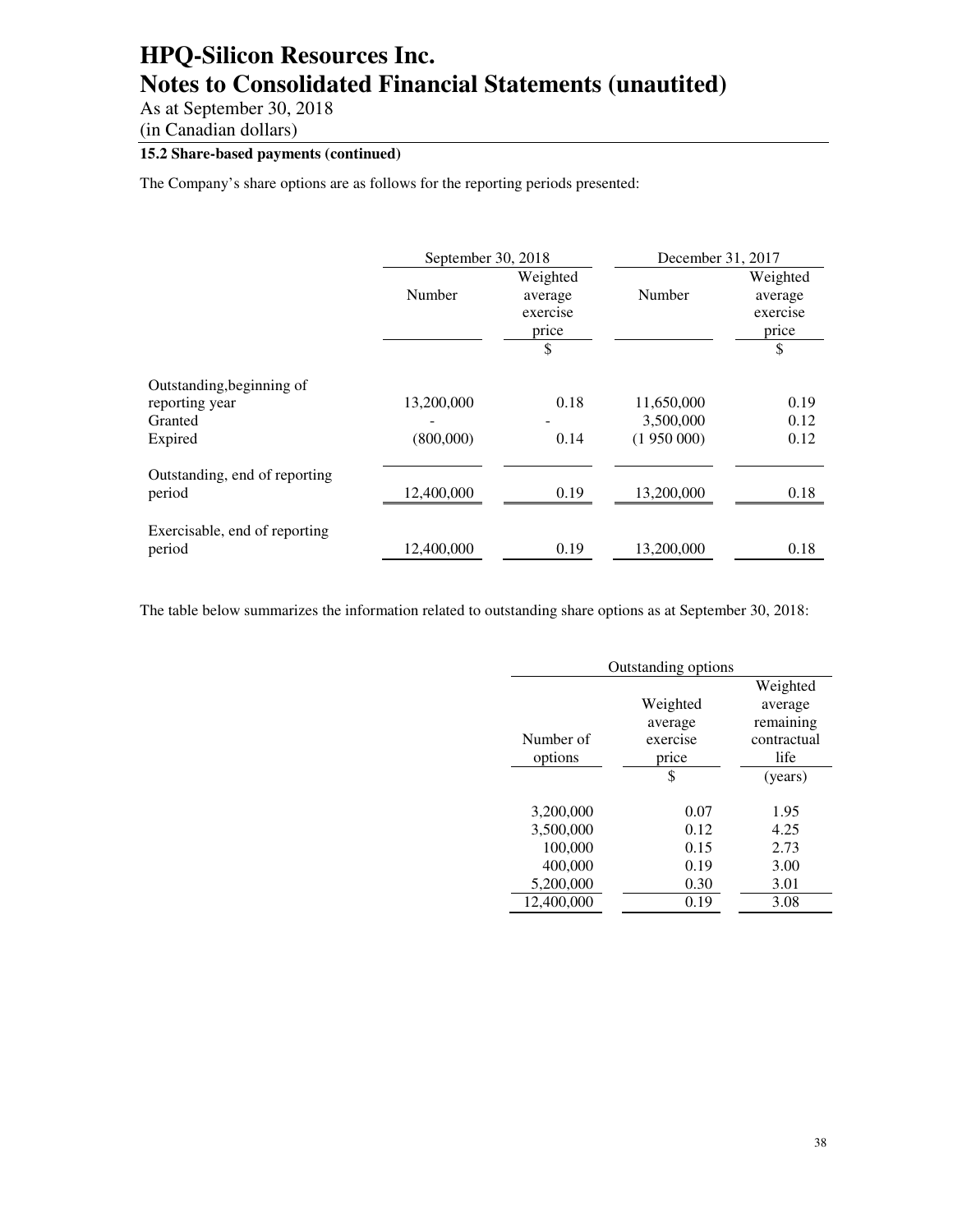As at September 30, 2018

(in Canadian dollars)

### **15.2 Share-based payments (continued)**

The table below summarizes the information related to outstanding share options as at December 31, 2017:

| Outstanding options |          |             |  |  |
|---------------------|----------|-------------|--|--|
|                     |          | Weighted    |  |  |
|                     | Weighted | average     |  |  |
|                     | average  | remaining   |  |  |
| Number of           | exercise | contractual |  |  |
| options             | price    | life        |  |  |
|                     | \$       | (years)     |  |  |
|                     |          |             |  |  |
| 3,200,000           | 0.07     | 2.70        |  |  |
| 3,800,000           | 0.12     | 4.64        |  |  |
| 600,000             | 0.15     | 0.97        |  |  |
| 400,000             | 0.19     | 3.75        |  |  |
| 5,200,000           | 0.30     | 3.76        |  |  |
| 13,200,000          | 0.18     | 3.63        |  |  |

The weighted fair value of the granted options of \$0.072 as at December 31, 2017 was determined using the Black-Scholes option pricing model, based on the following weighted average assumptions:

|                                         | 2017    |  |
|-----------------------------------------|---------|--|
|                                         |         |  |
| Average share price at date of grant    | \$0.10  |  |
| Expected dividend yield                 | $0\%$   |  |
| Expected weighted volatility            | $100\%$ |  |
| Average risk-free interest rate         | 1.82%   |  |
| Expected average life                   | 5 years |  |
| Average exercise price at date of grant | \$0.12  |  |

The underlying expected volatility was determined by reference to historical data of the Company's shares over the expected average life of the share options. No special features inherent to the share options granted were incorporated into measurement of fair value.

In total, an amount of \$253,493 as at December 31, 2017 of employee remuneration expenses (all of which related to equity-settled share-based payment transactions) were included in profit or loss (\$228,144 as salaries and employee benefits expense and \$25,349 as professional and consultation fees as at December 31, 2017) and credited to contributed surplus.In addition, the Company granted 500,000 options to a consultant for a total value of \$32,708 as at December 31, 2017.

An amount of \$16,354 as at December 31,2017 was recorded in profit or loss and credited to contributed surplus for the 250,000 share options that were acquired during thie last year.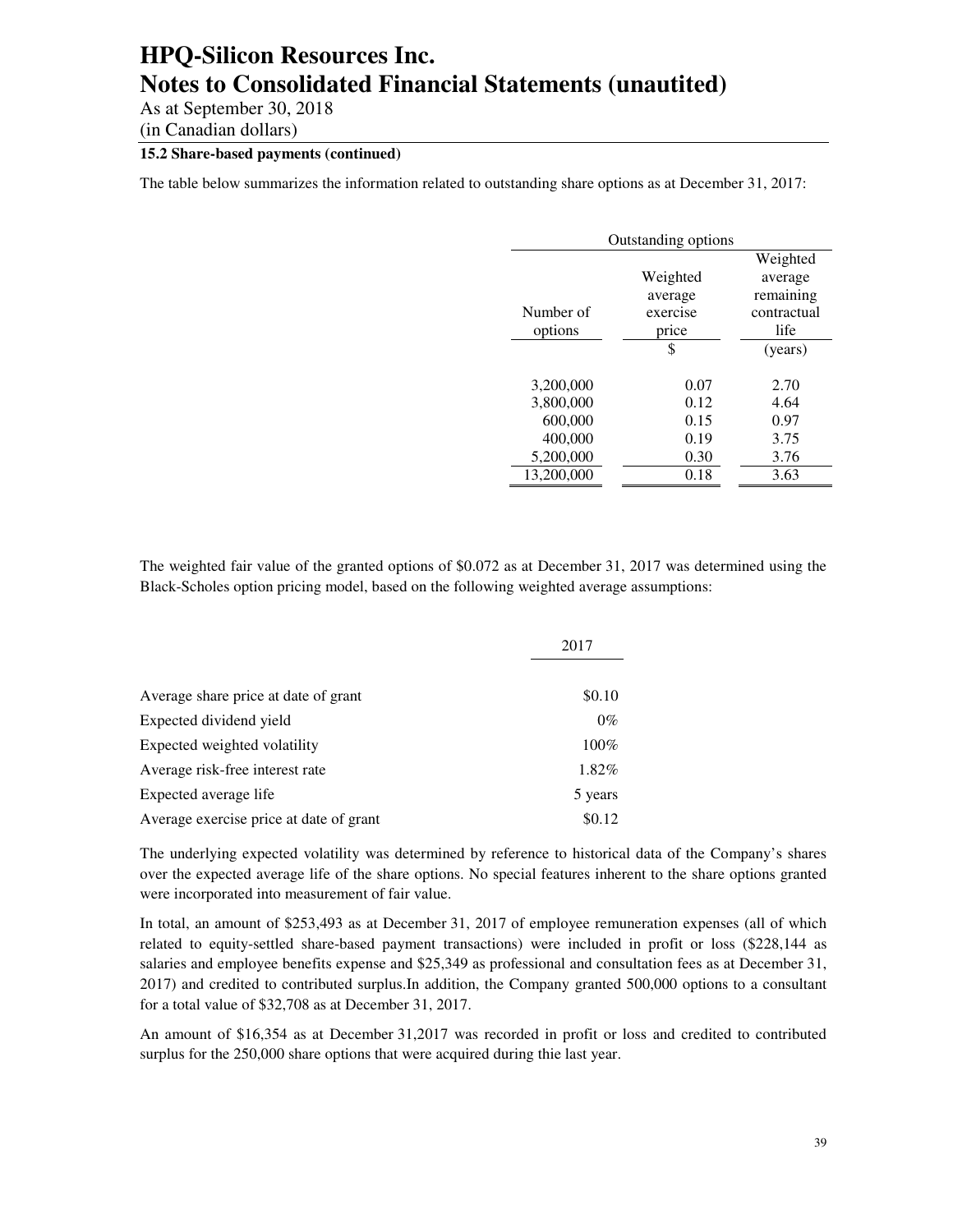As at September 30, 2018

(in Canadian dollars)

### **16. FAIR VALUE MEASUREMENT**

#### **16.1 Financial instruments measured at fair value**

The hierarchy groups financial assets and liabilities into three levels based on the significance of inputs used in measuring the fair value of the financial assets and liabilities. The fair value hierarchy levels are as follows:

- Level 1: Quoted prices (unadjusted) in active markets for identical assets or liabilities at the reporting date;
- Level 2: Inputs other than quoted prices included within Level 1 that are observable for the asset or liability, either directly or indirectly; and
- Level 3: Inputs for the assets or liabilities that are not based on observable market data.

The fair value of the marketable securities in a quoted company was estimated based on the market price at the closing date.

Marketable securities in a quoted company measured at fair value in the consolidated statement of financial position as at September 30, 2018 are classified as Level 1.

#### **16.2 Financial instruments measured at amortized cost for which a fair value is disclosed**

The fair value of installments on due to directors, officers and companies owned by a director or officer, installments on due to a company, due to directors, officers and a company owned by a director, officer in non-current, royalties payable and convertible debenture was estimated using an analysis of discounted cash flows with an interest rate for similar financial instruments. The fair value approximates the carrying value at the end of the period. Financial instruments are classified in Level 2 of the fair value hierarchy, except for royalties payable and convertible debenture which are classified in Level 3 of the fair value hierarchy.

#### **17. OTHER OPERATING EXPENSES**

Other operating expenses are detailed as follows:

|                                                   | Quarter ending<br>September, 30 |         | Nine-month ending<br>September, 30 |         |
|---------------------------------------------------|---------------------------------|---------|------------------------------------|---------|
|                                                   | 2018                            | 2017    | 2018                               | 2017    |
|                                                   | \$                              | \$      | \$                                 | S       |
| Professionnal fees                                | 114,660                         | 121,054 | 377,263                            | 413,781 |
| Investors relations fees (1)                      |                                 | 21,750  |                                    | 81,604  |
| Traveling expenses                                | 18.059                          | 27,801  | 51,068                             | 39,658  |
| Office expenses                                   | 21,027                          | 15,765  | 49,374                             | 48,744  |
| Information to shareholders and registration fees | 25,795                          | 10.314  | 59,933                             | 53,988  |
| Bank charges                                      | 296                             | 523     | 1.474                              | 2,384   |
| Change in the present value of the installments   |                                 |         |                                    |         |
| on due to a company, at the effective rate $(2)$  |                                 |         |                                    | 1,629   |
|                                                   | 179,837                         | 197.207 | 539.112                            | 641.788 |

#### (1) including share-basedpayments of \$16,354 in 2017

(2) Relating to professional and consultation fees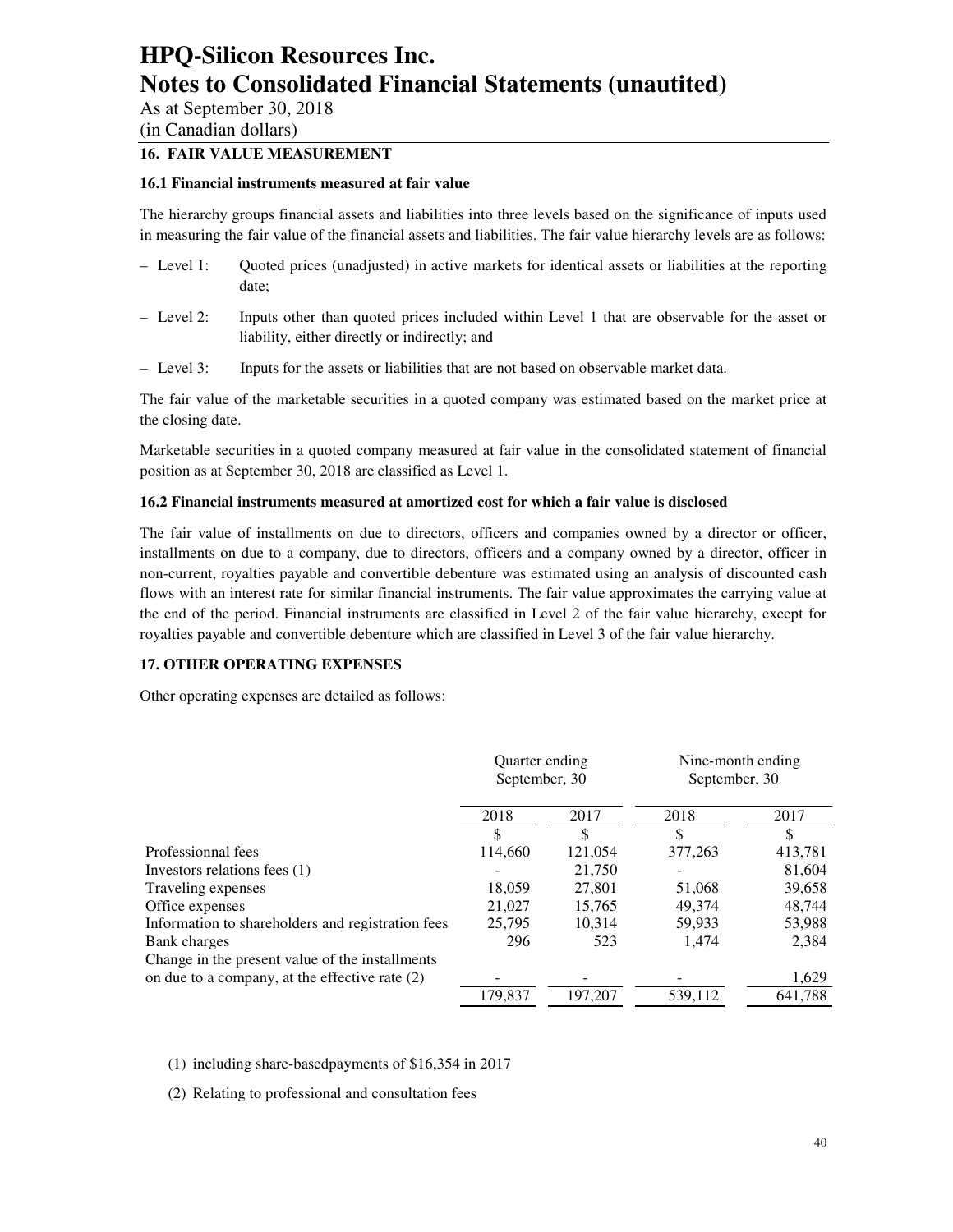As at September 30, 2018

(in Canadian dollars)

### **18. FINANCE INCOME AND FINANCIAL COSTS**

Finance income may be analyzed as follows for the reporting periods presented:

|                                                                                                                                                                                                                                  | Quarter ending September,<br>30 |              | Nine-month ending<br>September, 30 |         |
|----------------------------------------------------------------------------------------------------------------------------------------------------------------------------------------------------------------------------------|---------------------------------|--------------|------------------------------------|---------|
|                                                                                                                                                                                                                                  | 2018                            | 2017<br>2018 | 2017                               |         |
|                                                                                                                                                                                                                                  | \$                              | \$           | \$                                 | \$      |
| Net change in fair value of marketable<br>securities in a quoted company<br>Amortization change in the present value of the<br>installments on due to directors, officers and<br>companies owned by a director or an officer for | (46,730)                        | (267,250)    | (5,069)                            | 302,750 |
| the effective rate                                                                                                                                                                                                               | 2,212                           | 2.770        | 6,783                              | 8,248   |
| Amortization change in the present value of the<br>installments on due to a company, effective rate                                                                                                                              | 941                             | 913          | 2,802                              | 2,719   |
| Finance income                                                                                                                                                                                                                   | (43.577)                        | (263.567)    | 4.516                              | 313.717 |

Financial costs may be analyzed as follows for the reporting periods presented:

|                                                                                                                        | Quarter ending<br>September, 30 |           | Nine-month ending<br>September, 30 |            |
|------------------------------------------------------------------------------------------------------------------------|---------------------------------|-----------|------------------------------------|------------|
|                                                                                                                        | 2018                            | 2017      | 2018                               | 2017       |
|                                                                                                                        | \$                              | S         | \$                                 | \$         |
| Interest charge on note payable                                                                                        | (11, 342)                       | (11, 342) | (34, 349)                          | (33,904)   |
| Interest charge on convertible debenture<br>Amortization change of the present value of                                | (7,500)                         |           | (7,500)                            |            |
| royalties payable<br>Amortization change of the present value of the<br>due to directors, officers and companies owned | (54,715)                        | (44, 848) | (164, 145)                         | (134, 544) |
| by a director or an officer for the effective rate                                                                     | (2,240)                         | (5,774)   | (8,251)                            | (17,236)   |
|                                                                                                                        | (75, 797)                       | (61,964)  | (214, 245)                         | (185, 684) |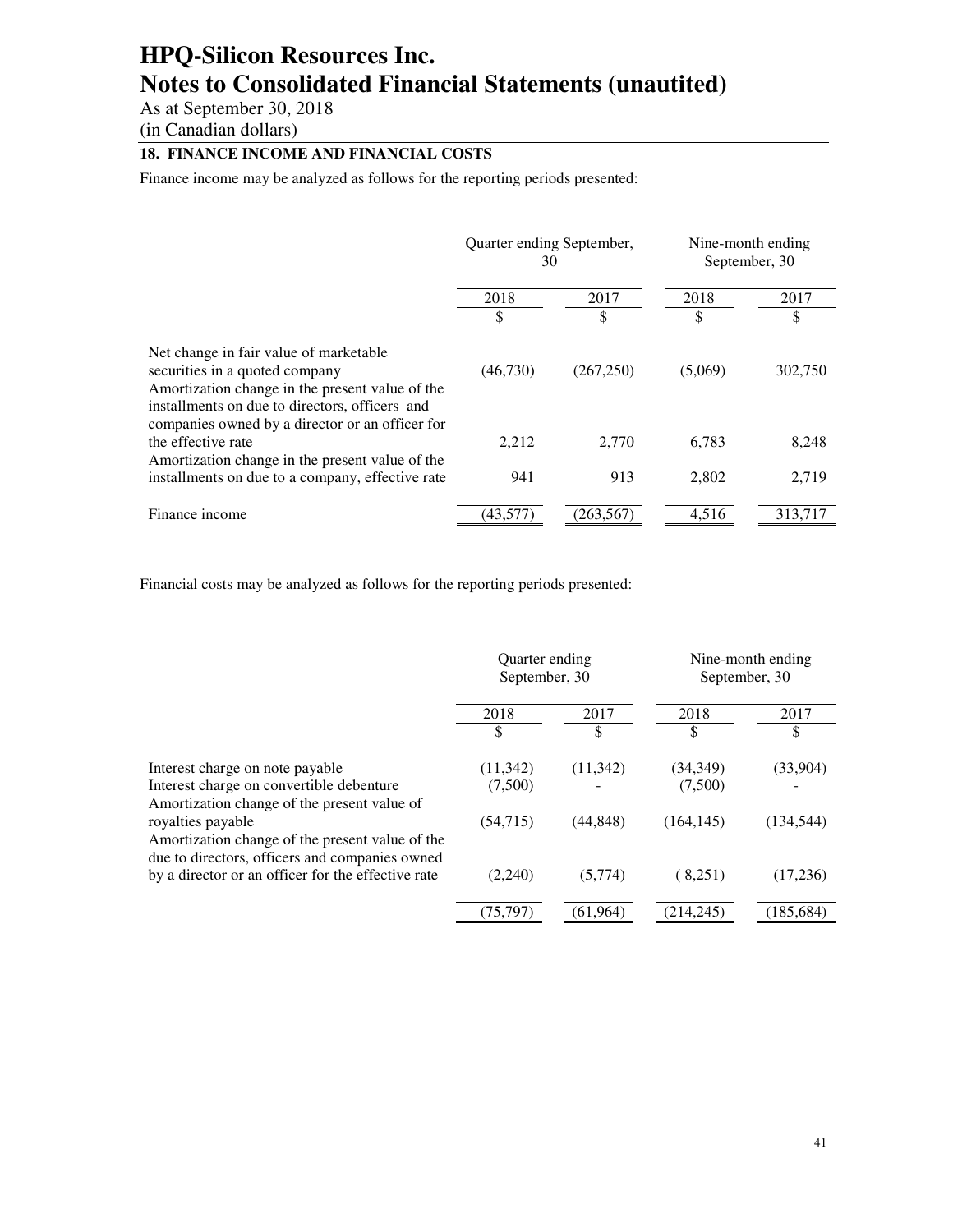As at September 30, 2018

(in Canadian dollars)

### **19. LOSS PER SHARE**

The calculation of basic loss per share is based on the loss for the period divided by the weighted average number of shares in circulation during the period. In calculating the diluted loss per share, dilutive potential common shares such as warrants, agent's options, broker's warrants, broker's units and share options have not been included as they would have the effect of decreasing the loss per share. Decreasing the loss per share would be antidilutive. Details ofshare optionsand warrants issued that could potentially dilute earnings per share in the future are given in Notes 14.2 to 14.5 and 15.2.

Both the basic and diluted loss per share have been calculated using the loss as the numerator, i.e. no adjustment to the loss were necessary in 2018 and 2017.

|                                                  | Quarter ending September, 30 |             | Nine-month ending<br>September, 30 |               |  |
|--------------------------------------------------|------------------------------|-------------|------------------------------------|---------------|--|
|                                                  | 2018                         | 2017        | 2018                               | 2017          |  |
| Net loss attributable to common<br>shareholders  | (470, 294)                   | (679, 765)  | (1,252,125)                        | (1,177,873)   |  |
| Weighted average number of<br>outstanding shares | 205,190,147                  | 169,819,022 | 197,778,225                        | 167, 186, 813 |  |
| Basic and diluted loss per share                 | (0.00)                       | (0.00)      | (0.00)                             | (0.00)        |  |

### **20. ADDITIONAL INFORMATION – CASH FLOWS**

The changes in working capital items are detailed as follows:

|                                   | As at September 30, |          |  |
|-----------------------------------|---------------------|----------|--|
|                                   | 2018                | 2017     |  |
|                                   |                     |          |  |
| Goods and services tax receivable | (105,670)           | 229,657  |  |
| Prepaid expenses                  | (63, 734)           | 109,767  |  |
| Deposit on contract               | (1,950,000)         |          |  |
| Advance for exploration expenses  |                     | 45,600   |  |
| Trade and other payables          | 99,309              | (13,622) |  |
|                                   | (2,020,095)         | 371,402  |  |

Non-cash balance sheet transactions are detailed as follows:

|                                                                        | 2018    | 2017    |
|------------------------------------------------------------------------|---------|---------|
|                                                                        |         |         |
| Issuance of shares for payment of an account payable                   | 42,375  | 42,375  |
| Issuance of equity instruments for issuance cost of units              |         | 27,388  |
| Issuance of equity instruments for issuance of the warrants            | 718,876 |         |
| Trade and other payables included in exploration and evaluation assets | 6.577   | 54.129  |
| Trade and other payables included in Property and equipment            |         | 265,800 |
| Trade and other payables included in intangible assets                 | 7.209   | 300,000 |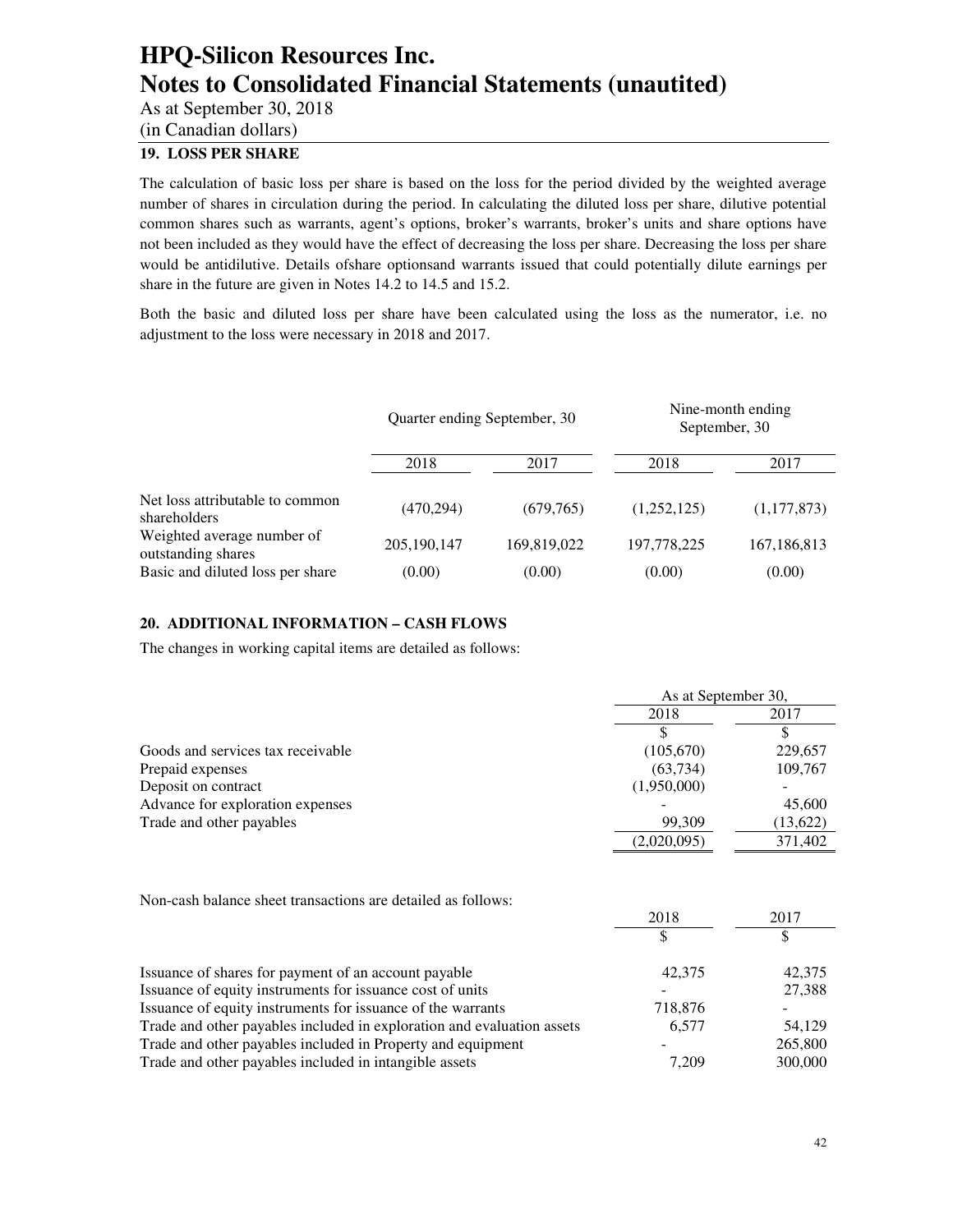As at September 30, 2018

(in Canadian dollars)

### **21. RELATED PARTY TRANSACTIONS**

The Company's related parties include key management and a company held by a director or an officer, as described below.

Unless otherwise stated, none of the transactions incorporated special terms and conditions and no guarantees were given or received. Outstanding balances are usually settled in cash.

#### **21.1 Transactions with key management personnel**

Key management personnel of the Company are members of the Board of Directors and officers. Key management personnel remuneration includes the following expenses:

|                              |         | Quarter ending<br>September, 30 |         | Nine-month ending<br>September, 30 |  |
|------------------------------|---------|---------------------------------|---------|------------------------------------|--|
|                              | 2018    | 2017                            | 2018    | 2017                               |  |
|                              | \$      | \$                              | \$      | \$                                 |  |
| Short-term employee benefits |         |                                 |         |                                    |  |
| Salaries and benefits        | 59,636  | 59,938                          | 196,735 | 197,068                            |  |
| Managements fees             | 37,500  | 37,500                          | 112,500 | 112,500                            |  |
| Remuneration of director     | 10,500  | 10,500                          | 53,500  | 41,500                             |  |
| <b>Consultation fees</b>     | 14.200  |                                 | 14.200  | -                                  |  |
| Total remuneration           | 121.836 | 107.938                         | 376.935 | 351,068                            |  |

On September 30, 2018, the installments to directors, officers and companies owned by a director or an officer total \$380 775 (\$373,992 as at December 31, 2017) (see Note 7).

Trade and other payables include and amount of \$2,759 due to directors and to a company owned by a director (\$27,895 as at December 31, 2017).

On September 30, 2018, due to directors, officers and acompany owned by a director total \$1,431,889 (\$1,370,138 as at December 31, 2017).

#### **22. CAPITAL MANAGEMENT POLICIES AND PROCEDURES**

The Company's capital management objectives are to ensure the Company's ability to continue as a going concern, to increase the value of the assets of the business, and to provide an adequate return to owners of the Company.

These objectives will be achieved by identifying the right exploration projects, adding value to these projects and ultimately taking them through to production or sale and cash flows, either with partners or by the Company's own means.

The Company monitors capital on the basis of the carrying amount of equity.

The Company is not exposed to any externally imposed capital requirements except when the Company issues a flow-through placement for which an amount should be used for exploration work. See all the details in Note 24.

The Company finances its exploration and evaluation activities mainly by seeking additional capital either through private placements or public placements. When funding conditions are not optimal, the Company can sign option agreements or other agreements to be able to continue its exploration and evaluation activities or can slow down its activities until conditions funding improves.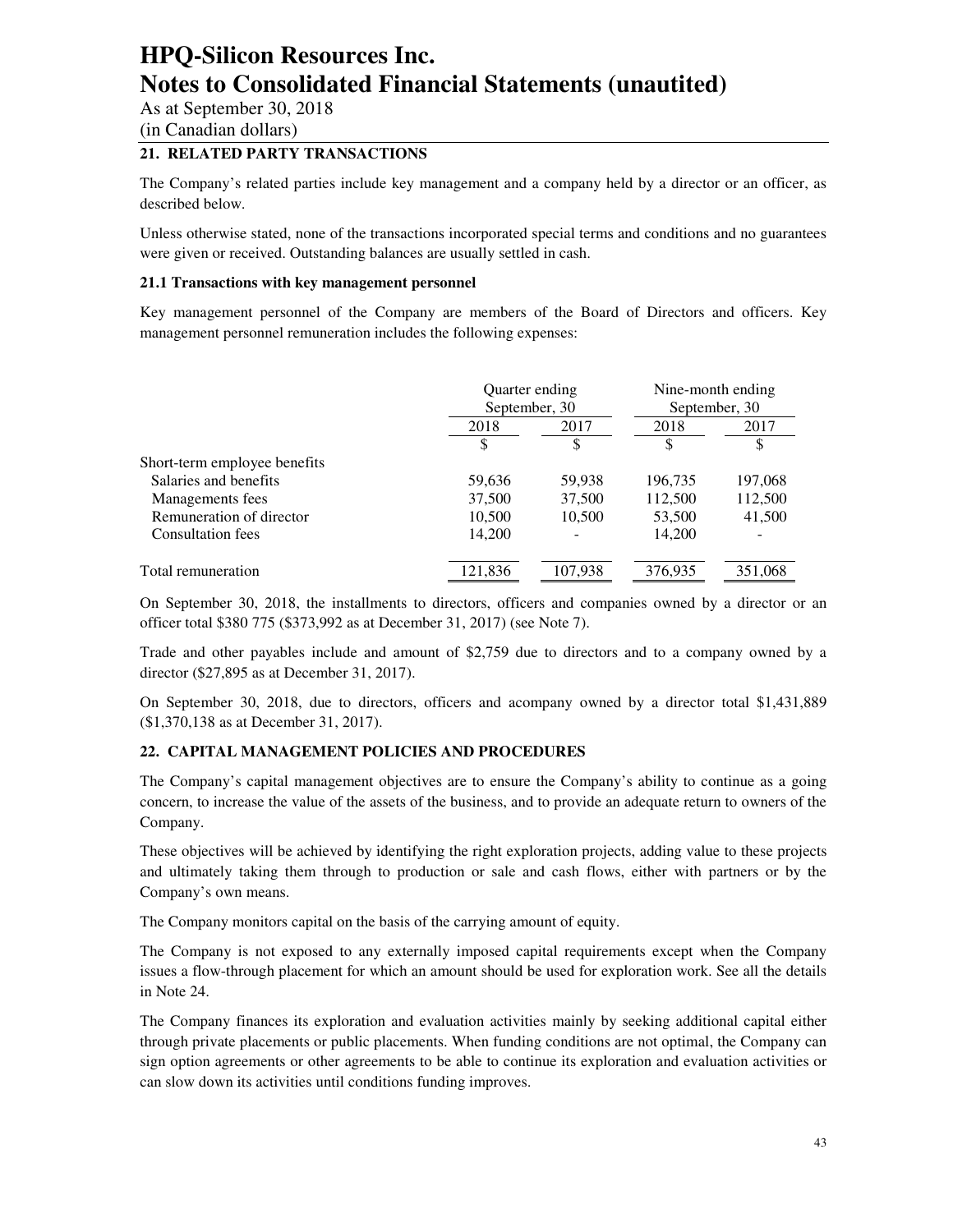As at September 30, 2018

(in Canadian dollars)

### **23. FINANCIAL INSTRUMENT RISKS**

The Company is exposed to various risks in relation to financial instruments. The main types of risks are marketrisk, credit risk and liquidity risk.

The Company risk management is coordinated in close cooperation with the Board of Directors. The Company's risk management focuses on actively securing the Company short-term to medium-term cash flows by minimizing the exposure to financial markets.

The Company does not actively engage in the trading of financial assets for speculative purposes.

The most significant financial risks to which the Company is exposed are described below.

#### **23.1 Market risk**

Market risk is the risk that the fair value or future cash flows of a financial instrument will fluctuate due to changes in market prices. The Company is exposed to other price risk.

Other price risk sensitivity

The Company was exposed to fluctuations in the market prices of its holding marketable securities in a quoted company. The maximum risk to which the shares were exposed is equal to their fair value.

If the quoted share price for these shares had changed by  $\pm 15\%$  as at September 30, 2018 ( $\pm 13\%$  as at December 31, 2017), the profit or loss and equity would have changed by \$45,000 (\$51,857 as at December 31, 2017).

#### **23.2 Credit risk**

Credit risk is the risk than another party to a financial instrument fails to its obligations and, therefore, leads the Company to incur a financial loss.

The Company's maximum exposure to credit risk is limited to the carrying amount of cash, instalments on due to a company and installments on due to directors, officers and companies owned by a director or an officer for an amount of \$1,343,904 as at September 30, 2018 (\$811,346 as at December 31, 2017).

The credit risk for installments on due to a company and installments on dueto directors, officers and companies owned by a director or an officer is considered limited. The Company continuously monitors default of counterparties. No impairment loss has been recognized in the periods presented.

The Company's management considers that all the above financial assets, for each of the reporting dates under review are of good credit quality.

The credit risk for cash is considered negligible, since the counterparty is a reputable bank with high quality external credit ratings.

#### **23.3 Liquidity risk**

Liquidity risk is the risk that the Company will encounter difficulty in meeting obligations with financial liabilities that are settled by cash or another financial asset.

Liquidity risk management serves to maintain a sufficient amount of cash and to ensure that the Company has financing sources such as private and public investments for a sufficient amount.

Over the period, the Company has financed its exploration programs, its working capital requirements and acquisitions of mining properties through private placements.

The Company expects to respect its obligations with its cash flows related to placements.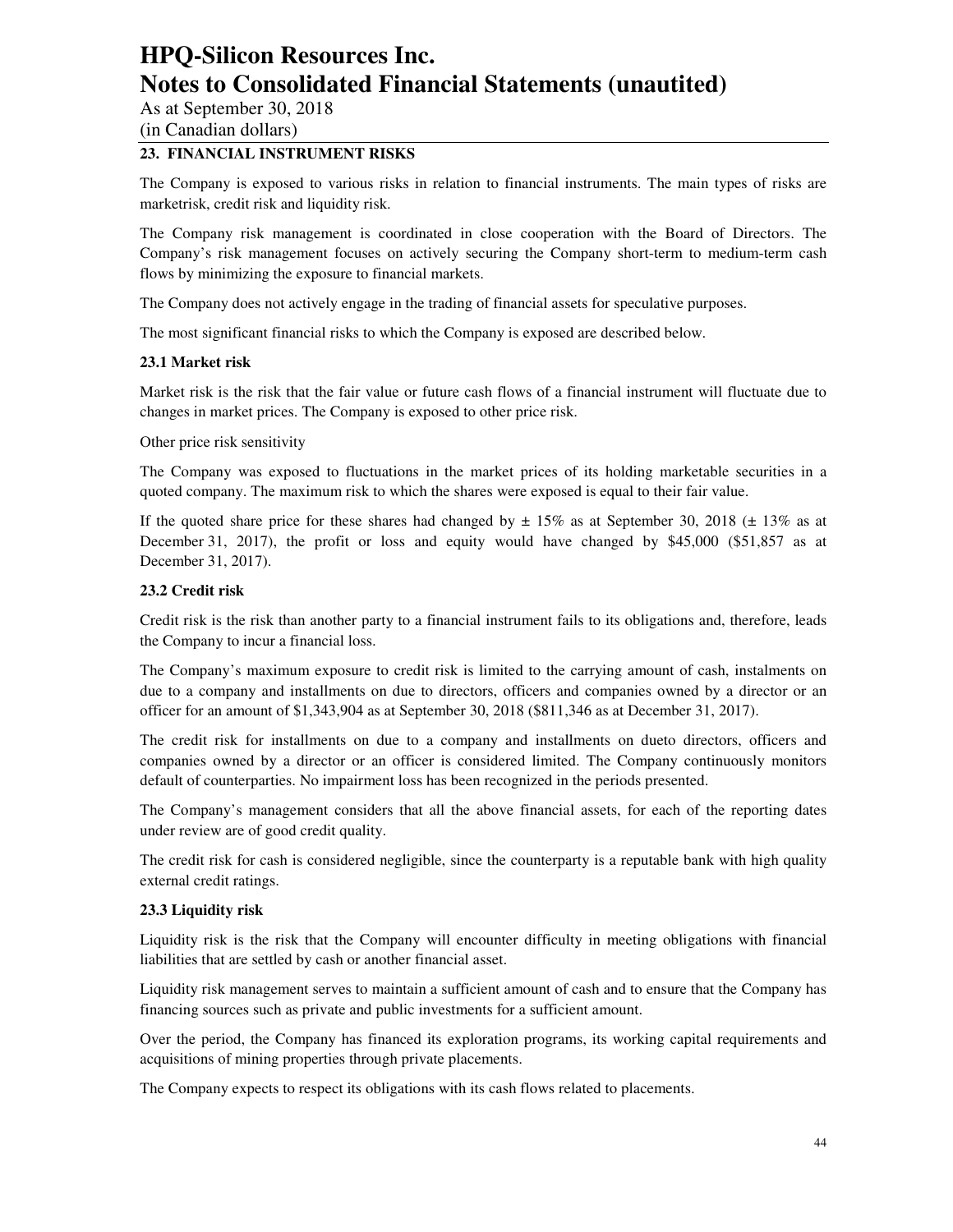As at September 30, 2018

(in Canadian dollars)

### **23.3 Liquidity risk (continued)**

Trade and other payables for an amount of \$235,563 (\$170,755 as at December 31, 2017), the note payable classified for distribution to the owners for an amount of \$180,000 (\$180,000 as at December 31, 2017), the due to directors of \$53,500 (nil as at December 31,2017) and royalties payable in the current liabilities of \$150 000 (\$150 000 as at December 31, 2017) (see Note 10) have contractual maturities ofless than twelve months. The due to directors, officers and a company owned by a director of \$1,380,641(\$1,380,641 as at December 31, 2017) have maturities until December 31, 2018. The convertible debenture including interest of 1,807,500 (nil as at December 31, 2017) has a maturity date to August 21, 2023 For maturities of royalties payable in the non-current liabilities, see Note 10.

The Company considers expected cash flows from financial assets in assessing and managing liquidity risk, in particular its cash.

### **24. CONTINGENCIES AND COMMITMENTS**

The Company is partially financed through the issuance of flow-through units and, according to tax rules regarding this type of financing, the Company is engaged in realizing mining exploration work.

These tax rules also set deadlines for carrying out the exploration work, which must be performed no later than the first of the following dates:

- Two years following the flow-throughfinancings;
- One year after the Company has renounced the tax deductions relating to the exploration work.

However, there is no guarantee that the Company's exploration expenses will qualify as Canadian exploration expenses, even if the Company is committed to taking all the necessary measures in this regard. Refusal of certain expenses by the tax authorities would have a negative tax impact for investors.

The Company entered into agreements with subscribers whereby the Company had to incur \$245,000 of Canadian Exploration Expenses ("CEE") before December 31, 2012. The Company had incurred \$163,875 in CEE before December 31, 2012 and an approximate balance of \$77,000 of CEE renounced to the investors was not been incurred as at December 31, 2012 and was used for other purposes than exploration expenses. The maximal contingency for the Company, in relation to non-compliance with its obligations with subscribers, is approximately \$55,000. As at February 28, 2014, the Company had produced the reductions forms related to the amount of \$77,000 in CEE renounced to the investors and that have not been incurred as at December 31, 2012.As at December 31, 2016, an amount of \$8,131 pertaining to part XII.6 taxes is included in trade accounts.

The Company entered into agreements with subscribers whereby the Company had to incur \$1,245,000 of Canadian Exploration Expenses ("CEE") before December 31, 2017. The Company had incurred \$919,296 in CEE before December 31, 2017 and an approximate balance of \$293,000 of CEE renounced to the investors was not been incurred as at December 31, 2017 and was used for other purposes than exploration expenses. The maximal contingency for the Company, in relation to non-compliance with its obligations with subscribers, is approximately \$220,000. As at February 28, 2018, the Company has produced the reductions forms related to the amount of \$293,000 in CEE renounced to the investors and that have not been incurred as at December 31, 2017. As at December 31, 2017, an amount of \$40,482 pertaining to part XII.6 taxes is included in trade accounts.